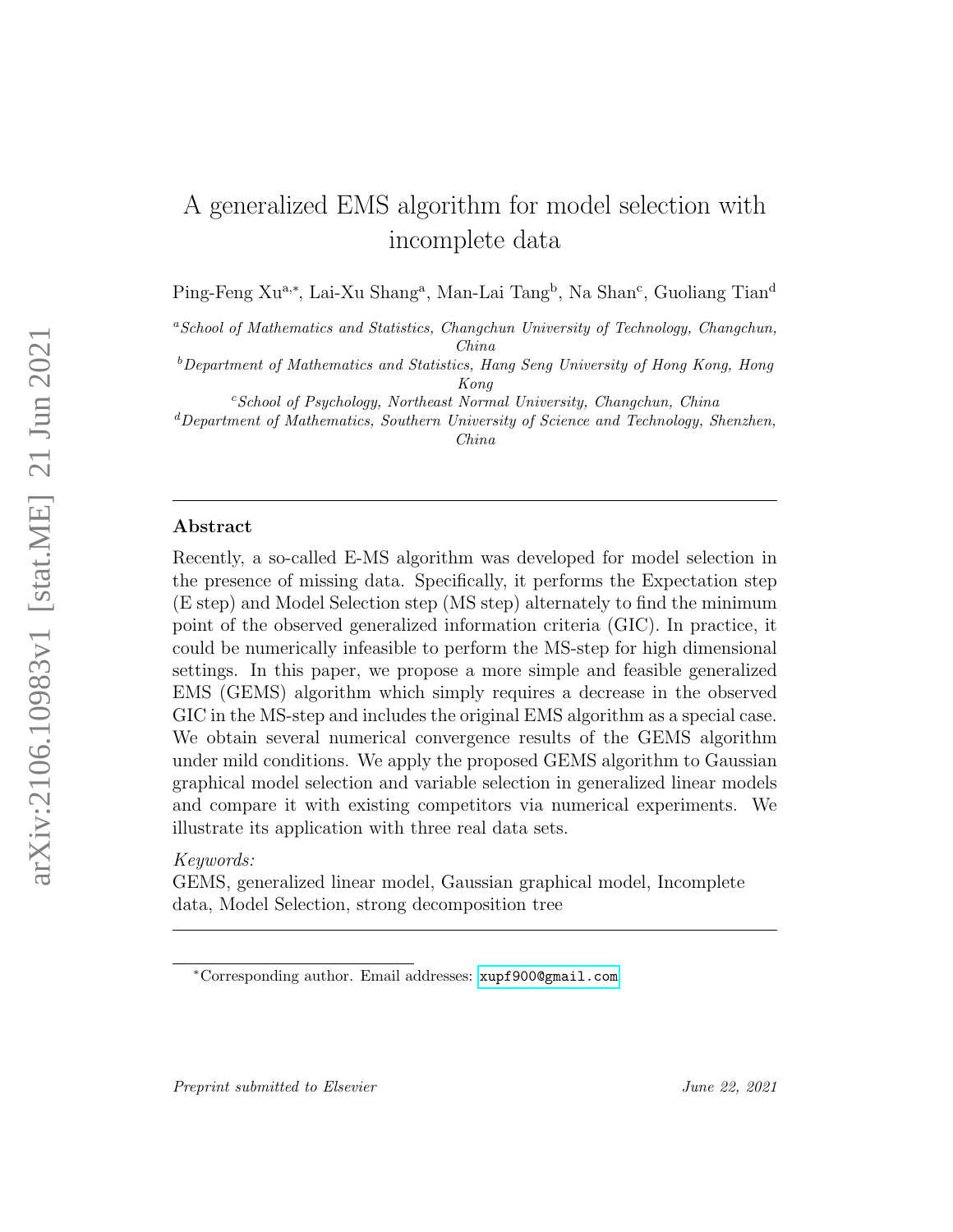#### 1. Introduction

Information criteria based on observed log-likelihood function is usually used for model selection and can be readily computed via the famous Expectation-Maximization (EM) algorithm, which was first proposed by [Demp](#page-32-0)[ster et al. \(1977\)](#page-32-0) to compute the maximum likelihood estimates in the pesence of incomplete data. For examples, [Bueso et al. \(1999\)](#page-32-1) computed the minimum description length (MDL) using the EM algorithm. [Claeskens and](#page-32-2) [Consentino \(2008\)](#page-32-2) proposed several variations based on the aic for variable selection in the presence of missing covariate. [Ibrahim et al. \(2008\)](#page-33-0) proposed a  $IC_{H,Q}$  criteria which depends only on the output from the EM algorithm to compute the observed likelihood.

As pointed out by [Jiang et al. \(2015\)](#page-33-1), the EM approach usually leads to the notorious "double-dipping" problem as ones will use the assumed model twice, i.e., once in the measure of lack-of-fit (i.e., the negative log-likelihood) and once in the conditional expectation of this measure in the EM algorithm. The multiple usage of the assumed model has been shown in the literature to bring false supporting evidence for an incorrect model (see, [Copas and](#page-32-3) [Eguchi \(2005\)](#page-32-3) and [Jiang et al. \(2011\)](#page-33-2)). To avoid the aforementioned problem, [Jiang et al. \(2015\)](#page-33-1) generalized the EM algorithm to the EMS algorithm by updating the model and the parameter under the model in each iteration. Specifically, the EMS algorithm performs expectation step (E-step) and model selection step (MS-step) alternately to find the minimum point of the observed generalized information criteria (GIC). In E-step, it computes the Q function (i.e., the expectation of complete information criteria) for each candidate model while in MS-step it selects an optimal model with the minimum value of the Q function.

There are two drawbacks of EMS. First, [Jiang et al. \(2015\)](#page-33-1) proved the global convergence of EMS depending on two strong assumptions. One assumption is that the points at which EMS terminates is a subset of the minimum points of GIC. Another assumption is that GIC has a unique minimum point. Second, in practice it may not be computationally feasible to perform the MS-step, especially for high dimensional data. For example, there will be a total of  $2^p$  possible models for a linear regression problem with  $p$  covariates and it is even difficult to find an optimal model with the minimum value of the  $Q$  function for moderate  $p$ .

In this paper, we develop a more simple but feasible method which on the contrary seeks only a decrease in the Q function value in the MS-step,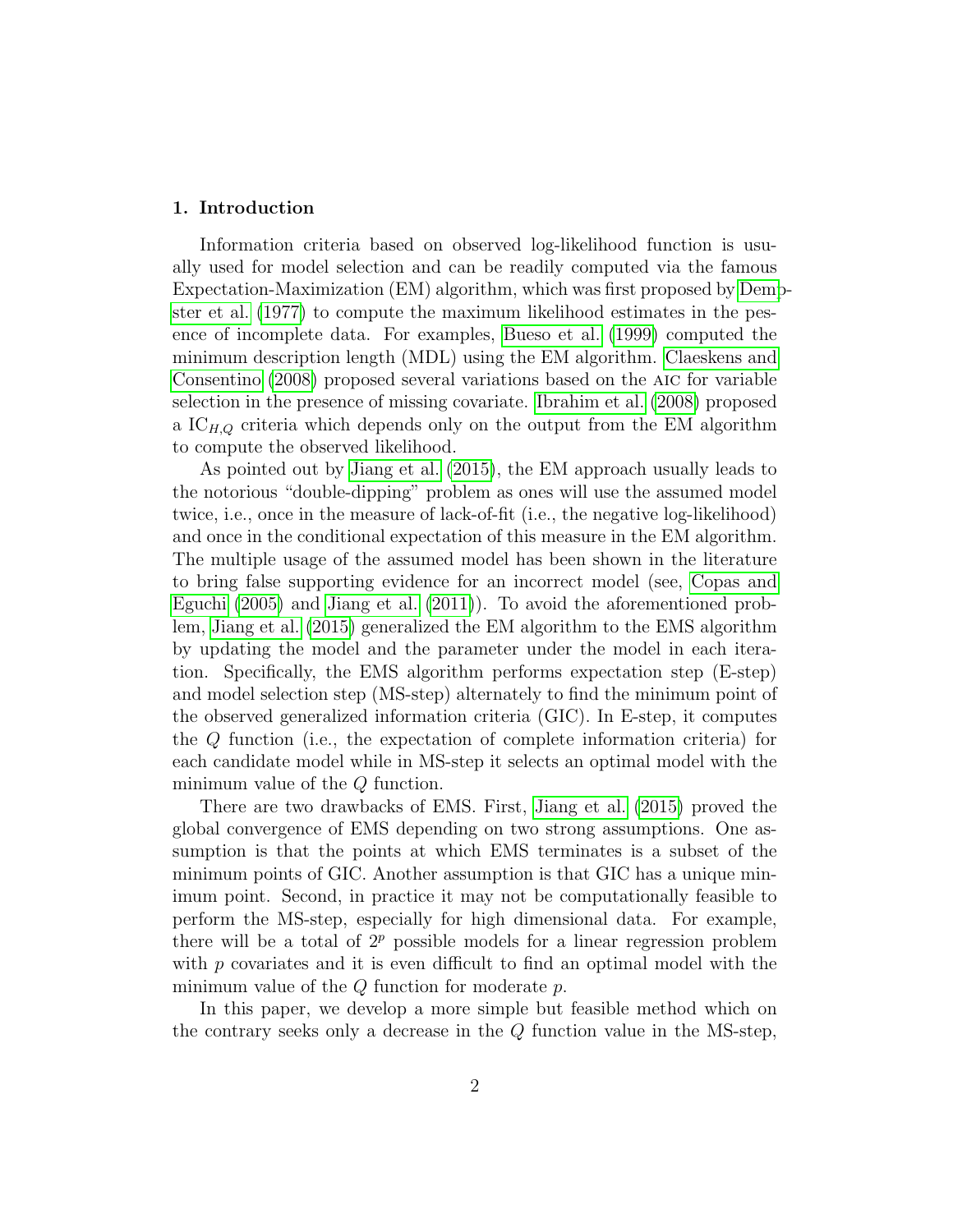which in turn leads to a decrease in the observed GIC. The resulting method is called the generalized EMS (GEMS) algorithm, which includes the EMS algorithm as a special case. We obtain several numerical convergence results of the GEMS algorithm. As a special convergence result, we present that EMS will converge without above two assumptions. This property of EMS will borad its applications.

The rest of this paper is organized as follows. Section 2 gives some necessary notations and review of the existing EMS algorithm. In Section 3, we present some numerical convergence results and useful convergence properties of the EMS algorithm. In section 4, we apply GEMS for variable selection for generalized linear model with mixed predictors. In Section 5, we apply the GEMS algorithm for Gaussian graphical model selection. In Section 6, we conduct numerical experiments to compare GEMS with existing competitors. We illustrate our GEMS algorithm for three real data sets in Section 7. Finally, we draw our conclusion in Section 8. In Appendix, we prove our main results.

#### 2. A Review of the EMS algorithm

In this section, we first give some necessary notations about incomplete data and then review the existing EMS algorithm for model selection.

Let  $M$  be the model space (i.e., the set of all possible candidate models) and let  $\Theta_M$  the parameter space under the model  $M \in \mathcal{M}$ . If  $m(M, \theta_M, Y)$ represents a measure of lack-of-fit based on the complete data  $Y$ , the generalized information criteria (GIC) is defined as

$$
c(M, \theta_M, Y) = m(M, \theta_M, Y) + p(M), \tag{1}
$$

where  $\theta_M \in \Theta_M$  and  $p(\cdot)$  is a penalty function on the complexity of M. When there are missing data, one can define the observed GIC as

<span id="page-2-0"></span>
$$
g(M, \theta_M, Y_o) = m(M, \theta_M, Y_o) + p(M), \qquad (2)
$$

where  $m(M, \theta_M, Y_o)$  is the observed measure of lack-of-fit based on the observed data,  $Y_o$ . [Ibrahim et al. \(2008\)](#page-33-0) and [Jiang et al. \(2015\)](#page-33-1) proposed to choose the model that minimizes the observed  $g(M, \theta_M, Y_o)$  in [\(2\)](#page-2-0) for model selection. However, there is generally no closed-form solution if  $m(M, \theta_M, Y_o)$ is taken to be minus twice the observed log-likelihood. To overcome this is-sue, [Ibrahim et al. \(2008\)](#page-33-0) proposed the  $IC_{QH}$  information by computing the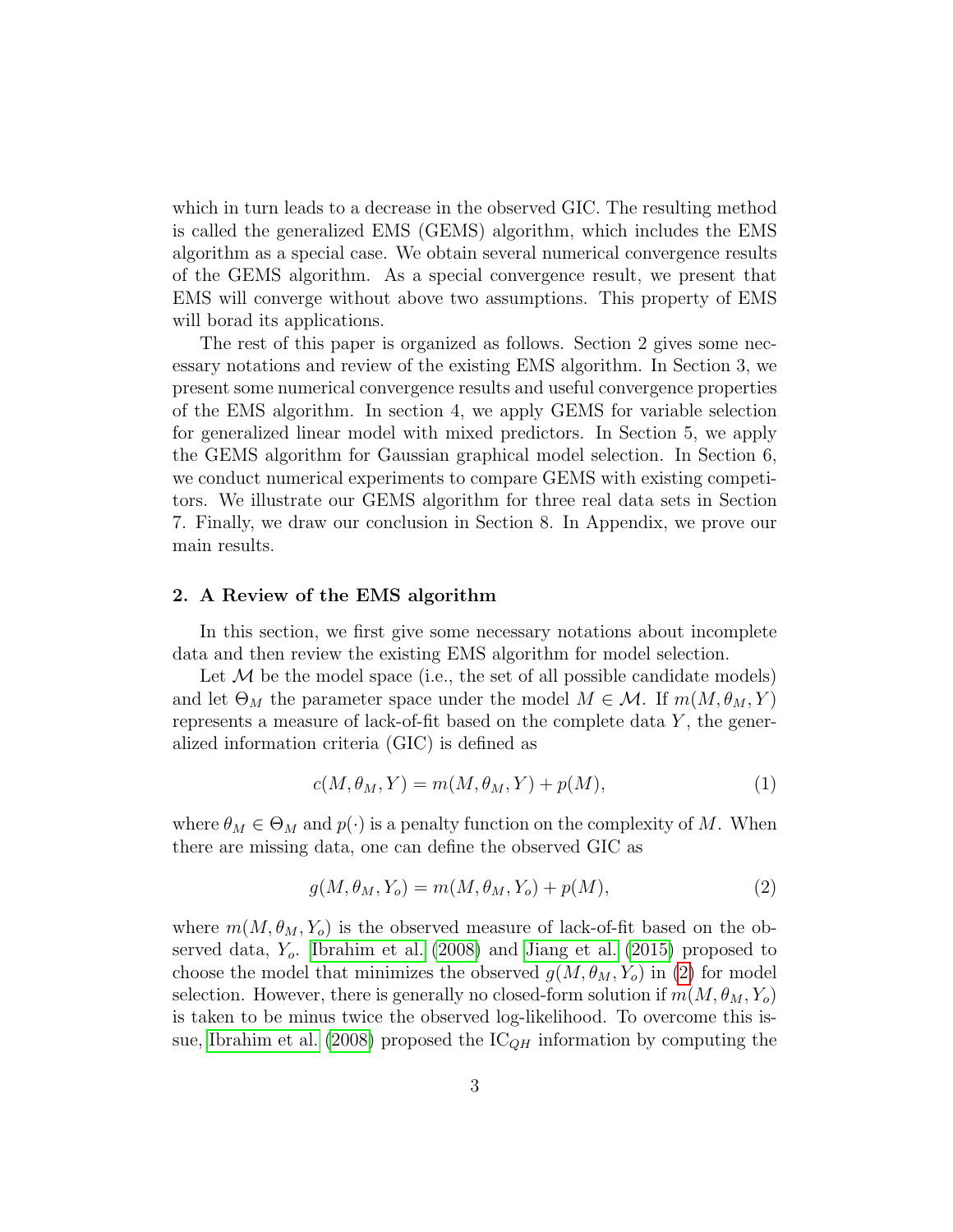approximation of  $g(M, \theta_M, Y_o)$  via the EM algorithm. [Jiang et al. \(2015\)](#page-33-1) generalized the well-known EM algorithm to the so-called EMS algorithm which extends the concept of parameters to include both the model and the parameters under the model. That is, it defines the new parameter to be  $\psi = (M, \theta_M)$  for  $M \in \mathcal{M}$  and  $\theta_M \in \Theta_M$  and let  $\Psi$  be the new parameter space.

Before describing the EMS algorithm, we define the new  $Q$  and  $H$  functions which are inspired by the EM algorithm as follows. For any parameter  $\psi$  and  $\tilde{\psi}$ , define  $Q(\psi; \tilde{\psi}) = E(c(\psi, Y) | Y_o, \tilde{\psi})$  and  $H(\psi; \tilde{\psi}) =$  $E(m(\psi, Y) - m(\psi, Y_o) | Y_o, \tilde{\psi})$ . Hence, we have

<span id="page-3-0"></span>
$$
g(\psi, Y_o) = E(g(\psi, Y_o) | Y_o, \tilde{\psi})
$$
  
=  $E(m(\psi, Y) + p(M) | Y_o, \tilde{\psi}) - E(m(\psi, Y) - m(\psi, Y_o) | Y_o, \tilde{\psi})$   
=  $Q(\psi; \tilde{\psi}) - H(\psi; \tilde{\psi}).$  (3)

The EMS first chooses an initial parameter  $\psi^{(0)} = (M^{(0)}, \theta^{(0)})$  such that  $g(M^{(0)}, \theta^{(0)}, Y_o) < +\infty$ , where  $M^{(0)}$  is an initial model and  $\theta^{(0)} \in \Theta_{M^{(0)}}$  is an initial parameter. It aims to find an optimal parameter  $\psi^* = (M^*, \theta^*)$  which yields the minimum of the observed GIC in [\(2\)](#page-2-0) by iteratively applying the Expectation step (E-step) and the Model Selection step (MS-step) until some convergence criteria is satisfied. Specifically, we define the EMS iteration  $\psi^{(t)} \to \psi^{(t+1)} \in \mathbf{A}(\psi^{(t)})$  as follows:

E-step. Compute  $Q(\psi; \psi^{(t)}) = E(c(\psi, Y) | Y_o, \psi^{(t)})$  for each parameter  $\psi = (M, \theta_M) \in \Psi.$ 

MS-step. Choose  $\psi^{(t+1)}$  to be any value in  $\mathbf{A}(\psi^{(t)}) = \arg \min_{\psi' \in \Psi} Q(\psi'; \psi^{(t)}),$ i.e., the set of minimum points of  $Q(\psi'; \psi^{(t)})$  over  $\Psi$ .

Note that  $\mathbf{A}(\psi) = \arg \min_{\psi} Q(\psi'; \psi)$  for any  $\psi \in \Psi$ . In fact, **A** is a point-toset mapping that assigns to every point  $\psi \in \Psi$  a subset of  $\Psi$ . To choose  $\psi^{(t+1)}$ in the MS-step, we first choose  $\hat{\theta}_M^{(t+1)} \in \Theta_M$  which minimizes  $Q(M, \theta_M; \psi^{(t)})$ for each model  $M \in \mathcal{M}$ . We then select the optimal model  $M^{(t+1)}$  which minimizes  $Q(M, \hat{\theta}_{M}^{(t+1)}; \psi^{(t)})$ . Thus, we get  $\psi^{(t+1)} = (M^{(t+1)}, \hat{\theta}_{M^{(t+1)}}^{(t+1)})$  which leads to  $g(\psi^{(t+1)}, Y_o) \leq g(\psi^{(t)}, Y_o)$ .

Before we present the convergence of the EMS algorithm, we first define  $\Psi_0 = \arg \min_{\psi} \{g(\psi, Y_o)\}$  and  $\Psi_1 = \{\psi | Q(\psi; \psi) \le Q(\psi'; \psi)$  for any  $\psi' \in \Psi$ . Note that,  $\Psi_0$  is the set of minimum points of the observed GIC  $g(\psi, Y_o)$  and  $\Psi_1$  is the set of stationary points at which the EMS stops decreasing. Moreover, if we fix the model in  $\Psi_1$ , that is,  $M = M'$  for  $\psi =$  $(M, \theta_M)$  and  $\psi' = (M', \theta'_{M'})$ , then  $\Psi_1 = \{(M, \theta_M) | Q((M, \theta_M); (M, \theta_M)) \leq$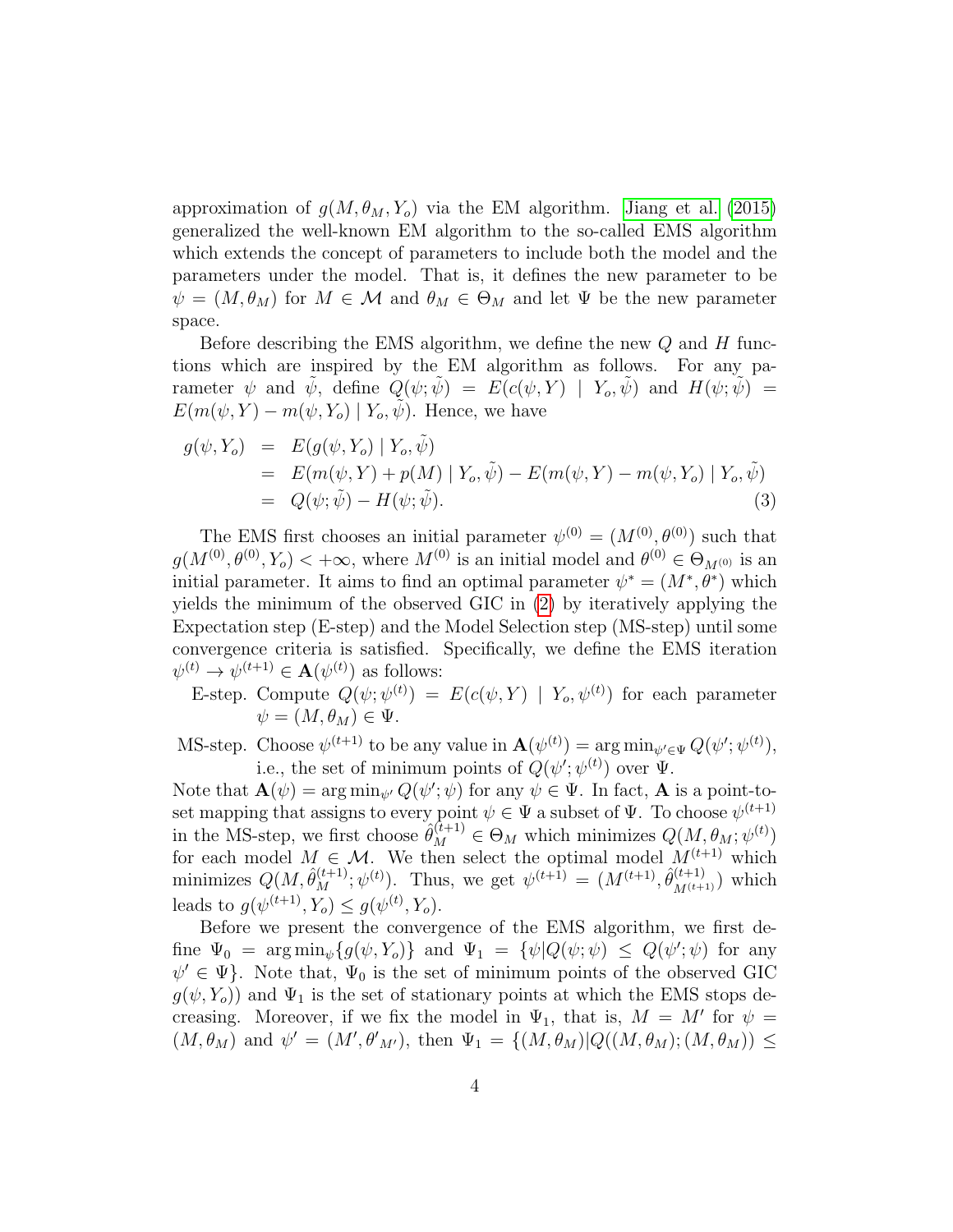$Q((M',\theta'_{M'});(M,\theta))$  for any  $\theta'_{M'} \in \Theta_{M'}$  will reduce to a parameter space  $\Theta_1 = {\theta_M | E(m(M, \theta_M, Y)|Y_o, (M, \theta_M)) \le E(m(M, \theta'_M, Y)|Y_o, (M, \theta_M))$  for any  $\theta'_{M} \in \Theta_{M}$ . In fact, when the measure m of lack-of-fit is taken to be minus twice log-likelihood,  $\Theta_1$  is the set of stationary points in the EM algorithm, see details Section 3.3 of [McLachlan and Krishnan \(2007\)](#page-34-0).

[Jiang et al. \(2015\)](#page-33-1) obtained the global convergence of the EMS algorithm under the following assumptions.

- A1. The model space  $\mathcal M$  is finite and the parameter space  $\Theta_M$  is compact for any  $M \in \mathcal{M}$ .
- A2. For any fixed  $M_j \in \mathcal{M}$ ,  $j = 0, 1$ , as  $\theta_j$ ,  $\tilde{\theta}_j \in \Theta_{M_j}$  and  $\tilde{\theta}_j \to \theta_j$ ,  $j = 0, 1$ , we have  $E\{m(M_1, \tilde{\theta}_1, Y) - m(M_1, \theta_1, Y)|y_o, M_0, \tilde{\theta}_0\} \to 0$  and  $E\{m(\psi_1, Y)|y_o, M_0, \tilde{\theta}_0\} - E\{m(\psi_1, Y)|y_o, M_0, \theta_0\} \to 0.$
- A3. For any parameters  $\psi$  and  $\tilde{\psi}$ , we have  $H(\tilde{\psi}; \tilde{\psi}) \leq H(\psi; \tilde{\psi})$ , i.e.,

$$
E(m(\tilde{\psi}, Y) - m(\tilde{\psi}, Y_o) | Y_o, \tilde{\psi}) \le E(m(\psi, Y) - m(\psi, Y_o) | Y_o, \tilde{\psi}).
$$
 (4)

- A4.  $\{\Psi \setminus \Psi_0\} \cap \Psi_1 = \emptyset;$
- A5.  $|\Psi_0| = 1$  where  $|\cdot|$  denotes cardinality.

There are two drawbacks of the EMS. First, the global convergence of EMS depends on strong assumptions A4 and A5. In fact, Assumption A4 implies  $\Psi_1 \subseteq \Psi_0$ , that is, the EMS must stops at some minimum point. Assumption A5 means the minimum point in  $\Psi_0$  is unique. However, A4 and A5 are hard to be verified in practice. Second, it sometimes may not be computationally feasible to perform the MS step, especially for high dimensional data. In addition, it is not necessary that  $\psi^{(t+1)}$  actually minimizes the Q function for the observed GIC  $g(\psi, Y_o)$ .

#### 3. The GEMS algorithm and its convergence properties

Inspired by the idea of the generalized EM defined by [Dempster et al.](#page-32-0) [\(1977\)](#page-32-0), in which one chooses a value that increases the Q function for M-step of EM (see [McLachlan and Krishnan \(2007\)](#page-34-0)), we propose a generalized EMS (GEMS) algorithm in this section. For MS-step of GEMS, we choose a value  $\psi^{(t+1)}$  such that  $Q(\psi; \psi^{(t)})$  will decrease (i.e.,  $Q(\psi^{(t+1)}; \psi^{(t)}) \leq Q(\psi^{(t)}; \psi^{(t)}),$ rather than minimize  $Q(\psi; \psi^{(t)})$ . It should be noticed that the point-to-set mapping in GEMS is  $\mathbf{A}(\psi) = {\tilde{\psi}}[Q(\tilde{\psi}; \psi) \leq Q(\psi; \psi)$ . Obviously, EMS is a special case of GEMS.

In this paper, we assume the following regularity conditions: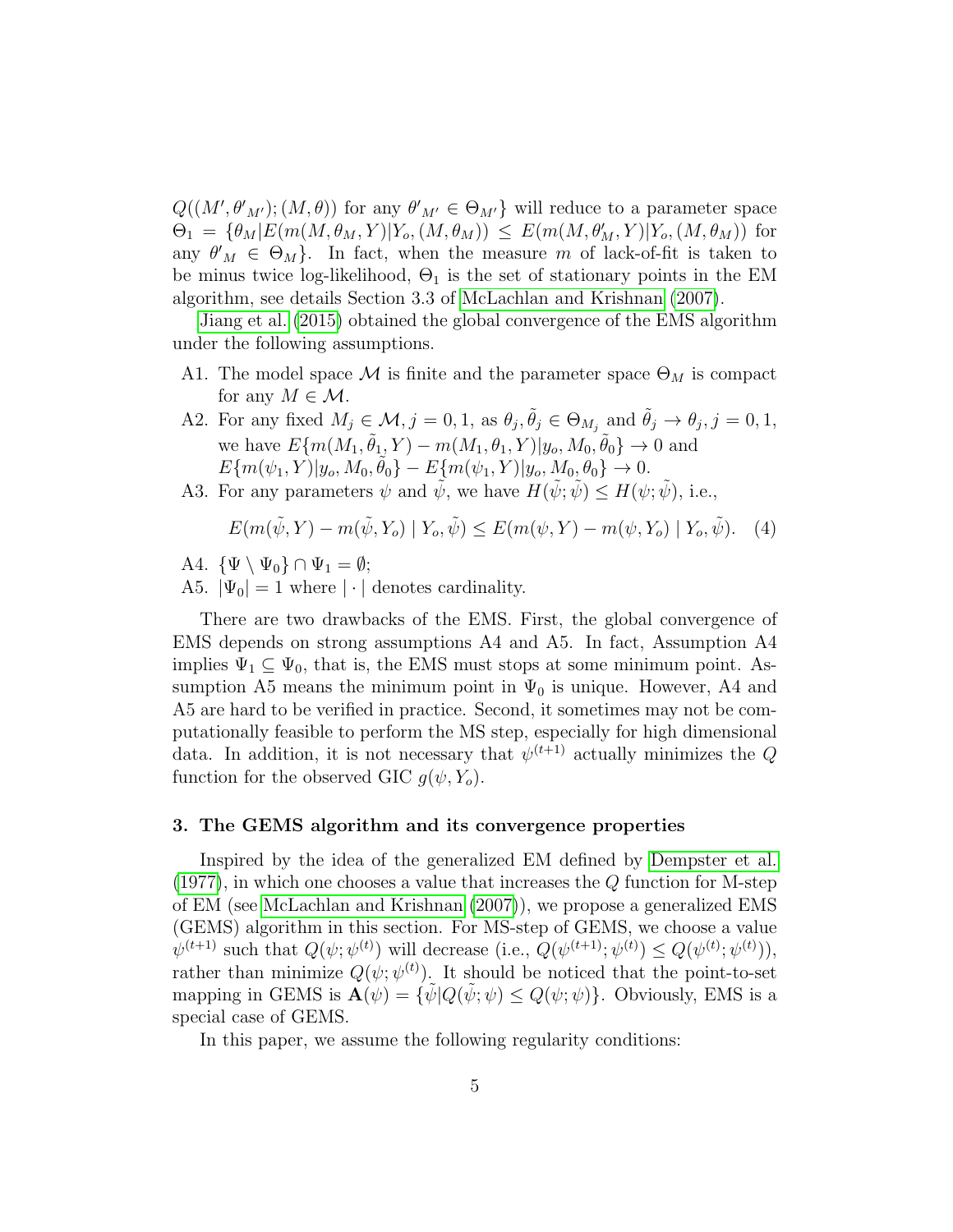- C1. The model space M is finite and the parameter space  $\Theta_M$  is compact for any  $M \in \mathcal{M}$ .
- C2. (i) For any fixed  $M \in \mathcal{M}$ ,  $g(M, \theta_M, Y_o)$  is continuous in  $\Theta_M$ . (ii) For  $\psi_0^{(t)} \to \psi_0$  and  $\psi_1^{(t)} \to \psi_1$ , we have  $Q(\psi_1^{(t)})$  $\mathcal{L}_1^{(t)}$ ;  $\psi_0^{(t)}$  $\phi_0^{(t)}$ ) –  $Q(\psi_1;\psi_0^{(t)}$  $\binom{t}{0} \to 0$ and  $Q(\psi_1;\psi_0^{(t)})$  $Q(\psi_1; \psi_0)$ .
- C3. For any parameters  $\psi$  and  $\tilde{\psi}$ , we have  $H(\tilde{\psi}; \tilde{\psi}) \leq H(\psi; \tilde{\psi})$ , i.e.,

$$
E(m(\tilde{\psi}, Y) - m(\tilde{\psi}, Y_o) \mid Y_o, \tilde{\psi}) \le E(m(\psi, Y) - m(\psi, Y_o) \mid Y_o, \tilde{\psi}).
$$
 (5)

Here,  $\psi_0^{(t)} = (M_0^{(t)}$  $\psi_0^{(t)}, \theta_0^{(t)}$   $\rightarrow \psi_0 = (M_0, \theta_0)$  means that for any  $\epsilon > 0$  there exists  $T > 0$  such that  $M_0^{(t)} = M$  and  $|\theta_0^{(t)} - \theta_0| < \epsilon$  for any  $t > T$ .

Note that conditions C1 and C3 are the same as Assumptions A1 and A3 in [Jiang et al. \(2015\)](#page-33-1), respectively. Condition C2 (i) was used in the proof in [Jiang et al. \(2015\)](#page-33-1) although it was not listed as one of the assumptions. Under condition C1, it is not difficult to show that condition  $C_2$  (ii) is equivalent to Assumption A2 in [Jiang et al. \(2015\)](#page-33-1). In fact, condition C2 (ii) follows from the fact that  $Q(M_1, \theta_1; M_0, \theta_0)$  is continuous in both  $\theta_1$  and  $\theta_0$  for fixed  $M_0$  and  $M_1$ . If the negative log-likelihood function is taken as a measure of lack-offit, this continuity of  $Q(M_1, \theta_1; M_0, \theta_0)$  is the same continuity (i.e., (10)) of Q function in the EM being required in [Wu \(1983\)](#page-35-0) to prove that the limit points of the sequence generated by EM are stationary points of the observed loglikelihood. As pointed out by [Wu \(1983\)](#page-35-0), the curved exponential family and many other densities outside the exponential family satisfy this continuity requirement. [McLachlan and Krishnan \(2007\)](#page-34-0) showed that this continuity is very weak and should hold in most practical situations. Therefore, condition C2 (ii) holds in most applications.

Most importantly, it should be noticed that conditions C1 to C3 are commonly required by convergence of the EM algorithm if the model M is fixed and the measure  $m$  of lack-of-fit is taken to be minus twice loglikelihood. See more in Chapter 3 of [McLachlan and Krishnan \(2007\)](#page-34-0). In the paper, we require these mild conditions to prove the convergence of GEMS and EMS.

First, we present a necessary condition (i.e., inequality  $(6)$ ) that all minimum points of  $g(\psi, Y_o)$  should satisfy.

<span id="page-5-1"></span>**Theorem 1.** Under condition C3, we have  $\Psi_0 \subseteq \Psi_1$ ; i.e., for any  $\psi^* \in \Psi_0$ we have

<span id="page-5-0"></span>
$$
Q(\psi^*; \psi^*) \le Q(\psi; \psi^*) \text{ for any } \psi \in \Psi. \tag{6}
$$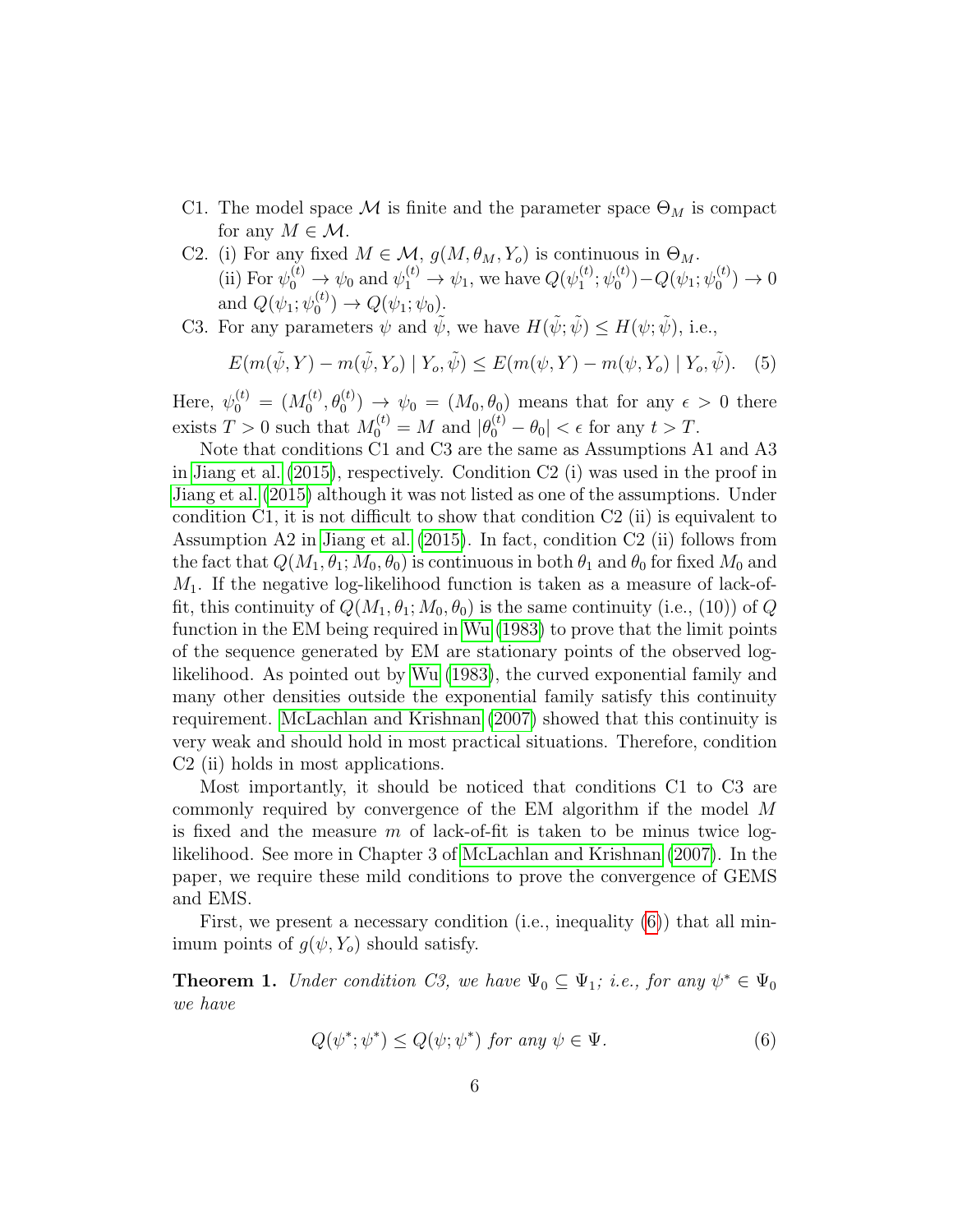In fact, inequality [\(6\)](#page-5-0) generalizes (3.11) in Section 3.2 of [McLachlan](#page-34-0) [and Krishnan \(2007\)](#page-34-0) for the EM algorithm. From inequality [\(6\)](#page-5-0), the EMS algorithm satisfies the self-consistency property; i.e, for a minimum point  $\psi^* \in \Psi_0$ , the EMS algorithm can choose  $\psi^*$  as a minimum point of  $Q(\psi; \psi^*)$ . Next, we show some nice properties of GEMS.

<span id="page-6-0"></span>**Theorem 2.** If condition C3 holds, for every GEMS with mapping  $A$  we have

$$
g(\psi, Y_o) \ge g(\tilde{\psi}, Y_o) \text{ for any } \psi \in \Psi \text{ and } \tilde{\psi} \in \mathbf{A}(\psi), \tag{7}
$$

where the equality holds if and only if  $Q(\psi;\psi) = Q(\tilde{\psi};\psi)$  and  $H(\psi;\psi) =$  $H(\psi; \psi)$ .

It follows from Theorem [2](#page-6-0) that every GEMS generates a non-increasing sequence  $\{g(\psi^{(t)}, Y_o), t = 0, 1, \ldots\}$ . Furthermore, under conditions C1 to C3, any sequence  $\{g(\psi^{(t)}, Y_o), t = 0, 1, \ldots\}$  generated by GEMS is bounded, therefore  $\{g(\psi^{(t)}, Y_o), t = 0, 1, \ldots\}$  is convergent to some value  $g^*$ . We also get the following corollary.

**Corollary 1.** For  $\psi^* \in \Psi_0$  and any GEMS with mapping **A**, we have (i) for any  $\psi' \in \mathbf{A}(\psi^*), g(\psi', Y_o) = g(\psi^*, Y_o)$  and  $Q(\psi'; \psi^*) = Q(\psi^*; \psi^*)$ ; (ii)  $|\Psi_0| = 1$  implies that  $\mathbf{A}(\psi^*) = {\psi^*}.$ 

Next, we describe the convergence properties of GEMS and EMS.

#### <span id="page-6-2"></span>Theorem 3. Assume that

<span id="page-6-3"></span>if  $\psi \notin \Psi_1$  (and  $\Psi_0$ , respectively) then  $g(\tilde{\psi}, Y_o) < g(\psi, Y_o)$  for all  $\tilde{\psi} \in \mathbf{A}(\psi)$  (8) for any GEMS algorithm with mapping A. Under conditions C1, C2 and C3, we have all limit points of  $\{\psi^{(t)}; t = 0, 1, ...\}$  generated by the GEMS algorithm belong to  $\Psi_1$  (and  $\Psi_0$ , respectively).

<span id="page-6-1"></span>**Corollary 2.** Let  $\{\psi^{(t)}; t = 0, 1, \ldots\}$  be the sequence generated by the EMS algorithm with mapping  $A$ . Under conditions C1, C2 and C3, all limit points of  $\{\psi^{(t)}\}\$ belong to  $\Psi_1$ .

It follows from Theorem [1](#page-5-1) and Corollary [2](#page-6-1) that any limit point of the sequence generated by the EMS algorithm satisfies inequality [\(6\)](#page-5-0); i.e., the necessary condition of being minimum point of  $q(\psi, Y_o)$ . Corollary [2](#page-6-1) does not rely on two strong assumptions A4 and A5 of [Jiang et al. \(2015\)](#page-33-1), therefore it is an attractive complementary of the global convergence proposed by [Jiang](#page-33-1) [et al. \(2015\)](#page-33-1). Theorem [3](#page-6-2) and Corollary [2](#page-6-1) are more useful from the user point of view, because conditions C1, C2 and C3 readily hold for many models.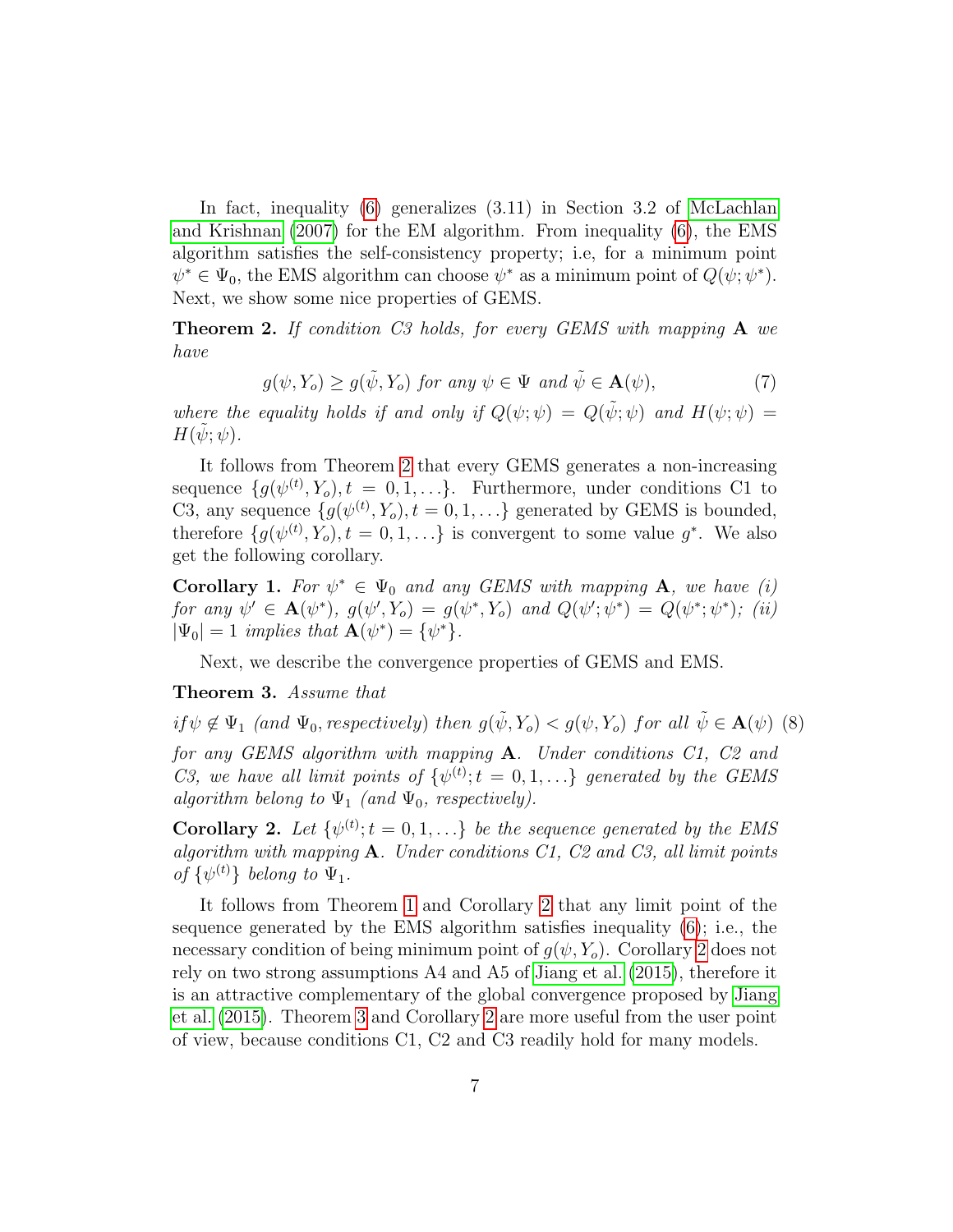# 4. Variable selection for generalized linear model with mixed missing data

Suppose that y is the response variable and  $w = (w_1, \ldots, w_q)$  is a qdimensional categorical predictor and  $z = (z_1, \ldots z_p)$  is a p-dimensional metric predictor. We first assume categorical predictors  $w_j$  have values  $w_i \in \{0, 1, \ldots, k_i\}$  for  $j = 1, 2, \ldots, q$ . To include the categorical predictors into generalized linear models, we could use dummy variables defined by  $x_{jr} = 1$  if  $w_j = r$  and  $x_{jr} = 0$  otherwise. Therefore, we yield the linear predictor

<span id="page-7-0"></span>
$$
\eta = \beta_0 + \sum_{j=1}^{q} \sum_{r=0}^{k_j} x_{jr} \beta_{jr} + \sum_{\gamma=1}^{p} x_{\gamma+q} \beta_{\gamma+q} \n= \beta_0 + \sum_{j=1}^{q} x_j^{\mathsf{T}} \beta_j + \sum_{\gamma=1}^{p} x_{\gamma+q} \beta_{\gamma+q}
$$
\n(9)

where  $x_j = (x_{j0}, x_{j1}, \ldots, x_{jk_j})^{\mathsf{T}}, \ \beta_j = (\beta_{j0}, \beta_{j1}, \ldots, \beta_{jk_j})^{\mathsf{T}}$  collects all parameters linked to predictor  $w_j$  for  $j = 1, \ldots, p$  and  $\beta_{\gamma+q}$  is a parameter of  $x_{\gamma+q} = z_{\gamma}$  for  $\gamma = 1, \ldots, p$ . For means of identifiability, we set  $\beta_{j0} = 0$  for  $j = 1, \ldots, q$ . Thus  $x_j$  and  $\beta_j$  can be reduced to  $x_j = (x_{j1}, \ldots, x_{jk_j})^T$ ,  $\beta_j =$  $(\beta_{j1},\ldots,\beta_{jk_j})^{\mathsf{T}}$ . Then we get a predictor  $x=(x_1^{\mathsf{T}},\ldots,x_q^{\mathsf{T}},x_{q+1},\ldots,x_{q+p})^{\mathsf{T}}$ involving dummy variables and parameter  $\beta = (\beta_1^{\mathsf{T}}, \ldots, \beta_q^{\mathsf{T}}, \beta_{q+1}, \ldots, \beta_{q+p})^{\mathsf{T}}$ , thus [\(9\)](#page-7-0) can be simplified to  $\eta = \beta_0 + x^{\mathsf{T}}\beta$ .

The joint density function is given by

$$
f(y, x | \tau, \alpha, \beta) = f(y | x, \tau, \beta) f(x | \alpha), \tag{10}
$$

where  $f(y|x, \tau, \beta)$  denotes the density of y given x and  $f(x|\alpha)$  denotes the density of x. For generalized linear models, we assume that  $f(y|x, \tau, \beta)$  satisfies

<span id="page-7-1"></span>
$$
E(y|x; \tau, \alpha, \beta) = g(\beta_0 + x^{\mathsf{T}}\beta)
$$
\n(11)

where  $q(\cdot)$  is a known link function and  $\tau$  denotes the additional parameters (see, e.g., [McCullagh and Nelder \(1989\)](#page-34-1)).

In this section we consider variable selection problem in generalized linear models. If there is no missing value, smart stepwise procedures (such as step in R) can add or drop dummy variables corresponding to the same categorical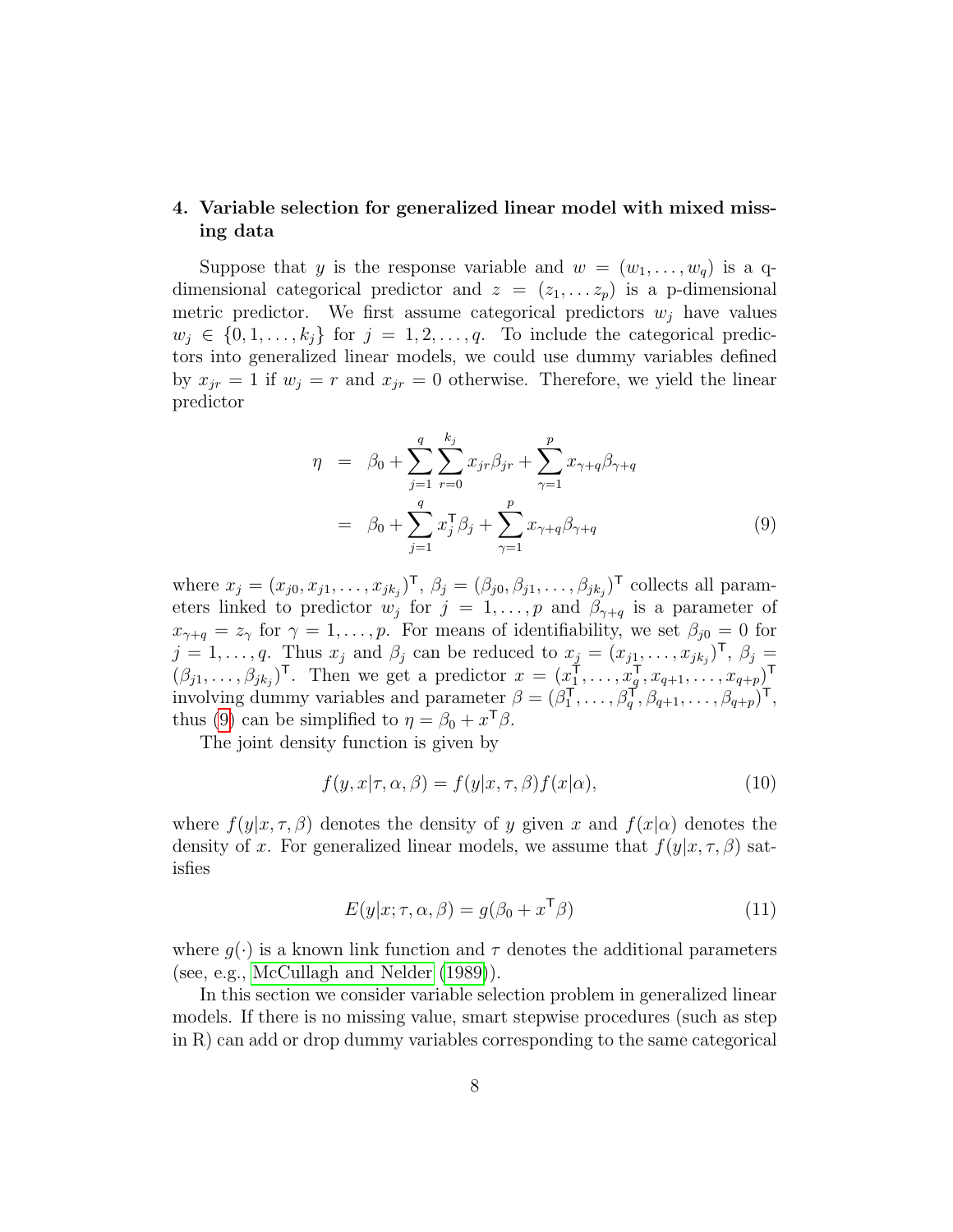variable at a time for low dimensional settings. For high dimensional settings, the group lasso is a natural and computationally convenient approach to select predictors [\(Yuan and Lin, 2006\)](#page-35-1).

When missing data is present, there are three major types of variable selection methods. They are namely the likelihood-based method (see, e.g., Horton and Laird  $(1999)$ , Garcia et al.  $(2010a,b)$  $(2010a,b)$ , Städler and Bühlmann [\(2012\)](#page-34-2), [Sabbe et al. \(2013\)](#page-34-3)), inverse probability weighting method (see, [John](#page-33-6)[son et al. \(2008\)](#page-33-6)) and multiple imputation method (see, e.g., [Long and John](#page-34-4)[son \(2015\)](#page-34-4), [Liu et al. \(2016\)](#page-34-5) and [Zhao and Long \(2017\)](#page-35-2)). In above mentioned papers, only [Sabbe et al. \(2013\)](#page-34-3) considered variable selection when there are categorical and continuous predictors. In this second, we focus on those likelihood-based methods by the GEMS algorithm.

#### 4.1. Strong decomposition tree model for modeling predictors

An important issue with missing predictor data is the specification of a parametric model for missing predictors. [Ibrahim et al. \(1999\)](#page-33-7) modeled the joint distribution of the predictors as a product of one-dimensional parametric conditional distributions. They wrote the joint distribution of the (p+q)-dimensional predictor vector as

$$
p(w, z) = p(z_1|\alpha_1)p(z_2|z_1, \alpha_2)\dots p(z_p|z_1, \dots, z_{p-1}, \alpha_p)
$$
  

$$
p(w_1|z, \alpha_{p+1})p(w_2|z, w_1, \alpha_{p+2})\dots p(w_q|z, w_1, \dots, w_{q-1}, \alpha_{p+1})
$$

where  $\alpha_k$  is a vector of indexing parameters for the kth conditional distribution and  $\alpha = (\alpha_1, \ldots, \alpha_{p+q})$ . They suggested to specify one-dimensional (or joint) distributions for the continuous predictors first and then to obtain the one-dimensional distributions for the categorical predictors by conditioning on the continuous predictors. For example, they assume continuous predictor  $z_k$  follows from a normal distribution given  $z_1, \dots, z_{k-1}$  and they specify a logistic regression model for the categorical predictor  $w_i$  with  $z_1, \dots, z_p$  and  $w_1, \dots, w_{j-1}$  as predictors. However, the missing pattern maybe changes from one observation to anther in many applications. Therefore, it is difficult to specify the variables enter order.

[Sabbe et al. \(2013\)](#page-34-3) modeled the predictors by the general location model (GLoMo). In the unrestricted GLoMo, the cells of the marginal contingency table of the categorical variables are modeled as a single multinomial vectorvalued variable with cell probabilities  $\pi_c$ . In short, each cell represents one unique combination of all categorical variables. Conditional on the categorical variables, that is, on the cell c, the continuous variables are assumed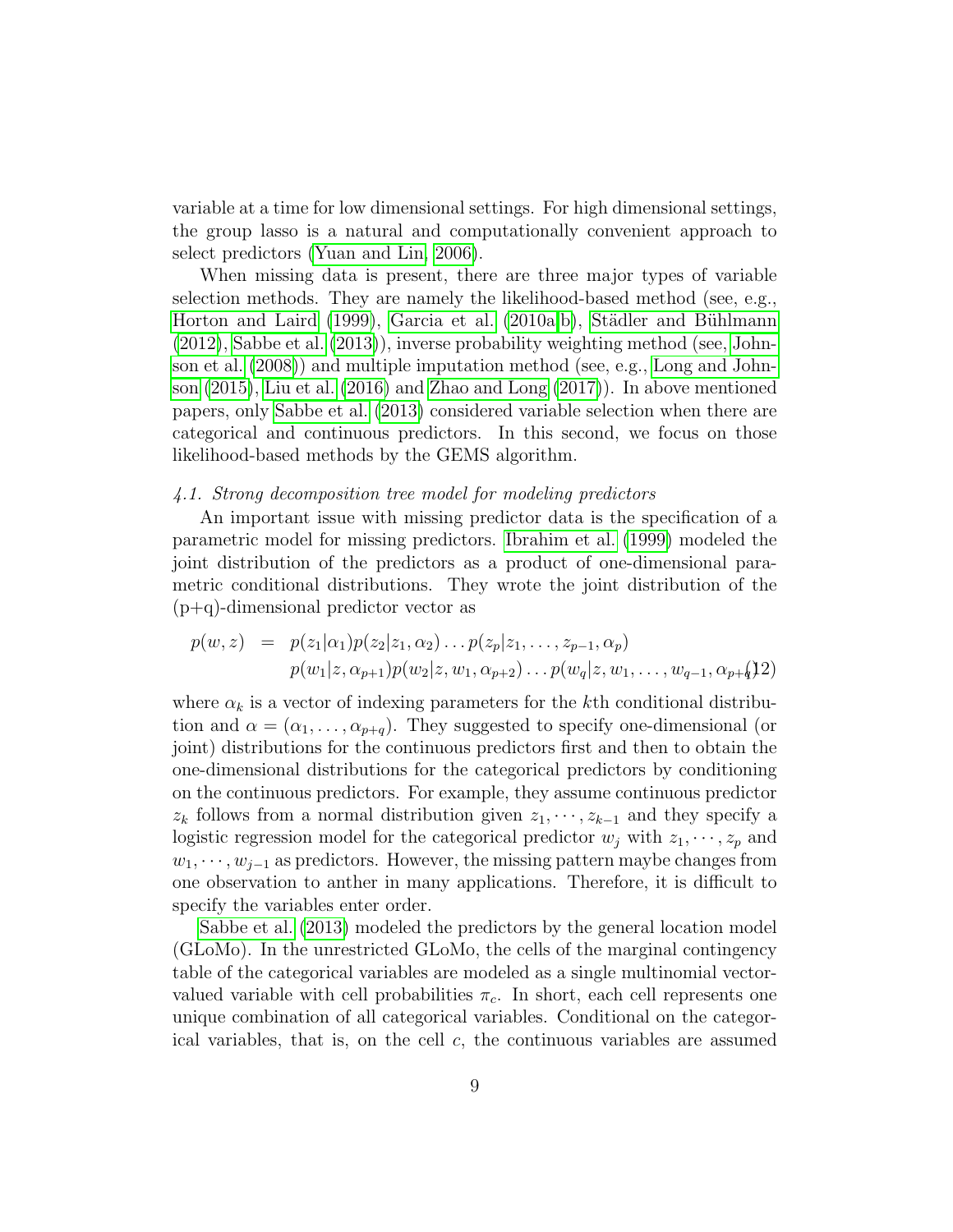

<span id="page-9-0"></span>Figure 1: Continuous variables are represented as circles, and categorical variables as dots. (a) is not a tree because it contains  $1, 2, 3, 4, 1$  as a cycle. (b) contains a cycle  $1, 2, 4$ , 1, so it is not a tree. (c) to (f) are trees. (c) contains a forbidden path 2, 4, 3 and (d) contains a forbidden path 2, 1, 4, 3, so (c) and (d) are not SD-trees. (e) and (f) do not contain any forbidden path, so they are SD-trees. (g) and (h) are forests, and (g) is a SD-forest but (h) is not a SD-forest. (i) is a single parent DAG with 4 as its root and (j) is a single parent DAG with 3 as its root

to have a multivariate normal distribution  $N(\mu_c, \Sigma)$  with the mean depending on cell c. That is, the predictors follow jointly a conditional Gaussian distribution. More details can be found in [Schafer \(1997\)](#page-34-6). However, the maximum likelihood estimation of unrestricted GLoMo exists if and only if the number of observations in each cell is greater than the number of continuous variables according to Proposition 6.9 in [Lauritzen \(1996\)](#page-34-7). Thus, the unrestricted GLoMo may not be estimated for high dimensional setting when the sample size is smaller than the number of predictors. [Schafer \(1997\)](#page-34-6) suggested restricted GLoMo in which they modeled the categorical predictors by log-linear model and specify the relationship of the continuous predictors to the categorical ones. But restricted GLoMo depends on the prior knowledge of the correlation structure among the predictors which is rarely available in practice.

In this paper, we model the mixed predictors by a strong decomposition tree model or a strong decomposition forest model. Here we give simple brief definitions. For more details, please referee to [Edwards et al. \(2010\)](#page-32-4) and [Abreu et al. \(2010\)](#page-32-5). A tree is a connected graph  $(V, E)$  without cycles, where V is the vertex set and E is the edge set. A vertex  $v \in V$  associate with the random variable  $X_v$ . A tree is called a strong decomposition tree (SD-tree) if it contains no forbidden paths. A forbidden path is a path between two non-adjacent categorical vertices passing through only continuous vertices. A strong decomposition forest (SD-forest) is a forest in which each connected component is a SD-tree. See examples in Figure [1.](#page-9-0)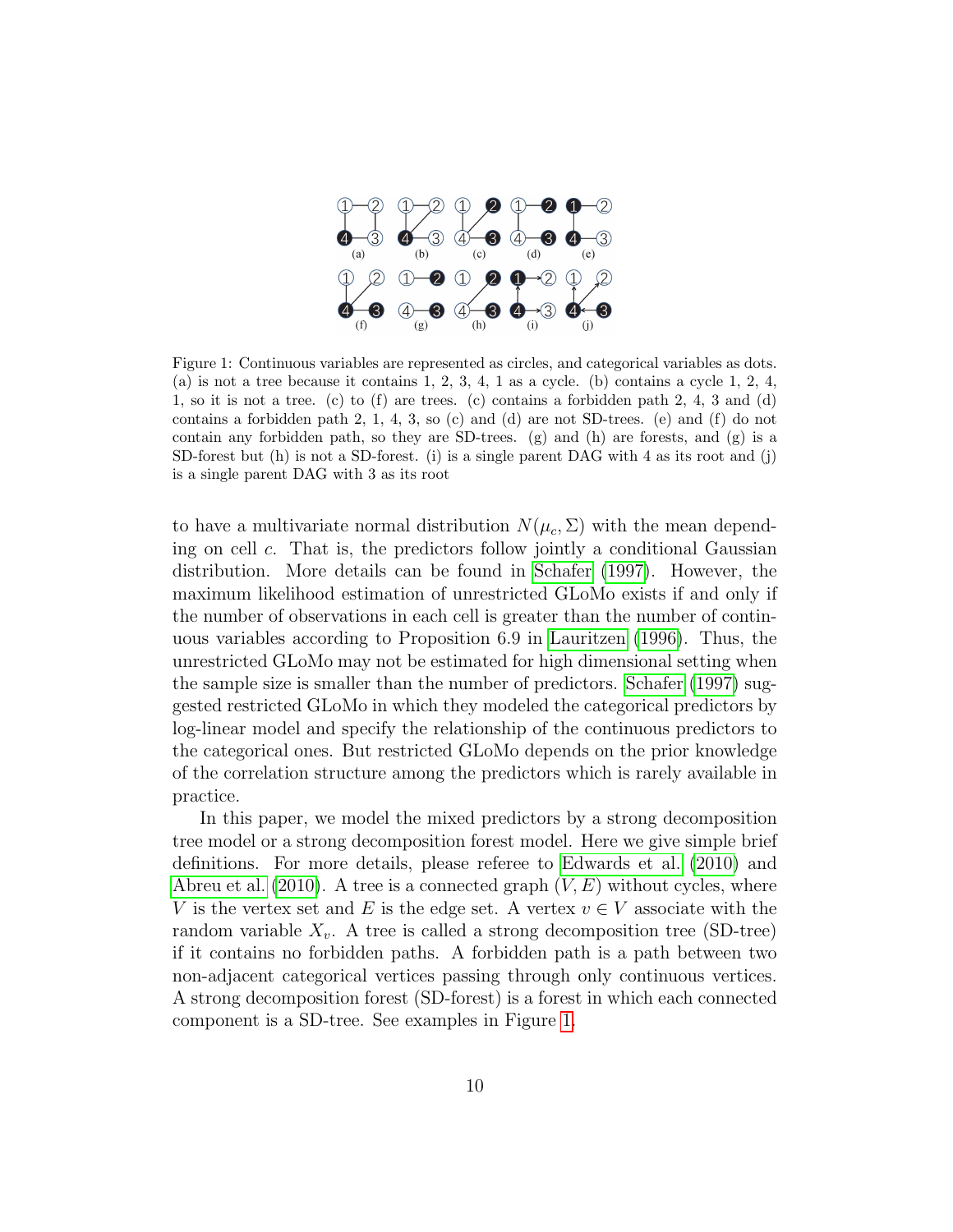We assume that the mixed predictors  $x = (w, z)$  follow a conditional Gaussian (CG) distribution which satisfies global Markov property corresponding to a SD-tree or a SD-forest. That is, if  $u$  and  $v$  are not adjacent in the SD-tree or the SD-forest, then  $x_u$  and  $x_v$  are conditional independent given all other variables. For example,  $x_2 \perp x_4 | x_1, x_3, x_2 \perp x_3 | x_1, x_4$ , in Figure [1](#page-9-0) (e). Therefore, SD-tree or SD-forest could encodes sets of conditional independence relations among mixed predictors.

There are at least three advantages of SD-tree (SD-forest) model. First, maximum likelihood estimation exists usually for real data sets. According to Markov property, we have the probability densities of such models can be factorized as

$$
f(x) = \prod_{v \in V} f(x_v) \prod_{(u,v) \in E} \frac{f(x_u, x_v)}{f(x_u)f(x_v)},
$$
\n(13)

where  $(u, v) \in E$  is an edge and  $f(x_u, x_v)$  and  $f(x_u)$  are the marginal probability densities. That is, these models can be decomposed into a series of marginal models on two variables  $x_u$  and  $x_v$  of an edge  $(u, v) \in E$  and the marginal models on each variable  $x_u$ . The maximum likelihood estimation exists if and only if there exist maximum likelihood estimations for all marginal models on all edges  $(u, v) \in E$  and on all variables  $u \in V$ . There are five types of marginal models in [\(14\)](#page-11-0). (i) For models on two categorical variables  $x_u, x_v$ , there exists maximum likelihood estimation if and only if the number of observations in each cell of  $x_u, x_v$  is positive. (ii) For models on two continuous variables, there exists maximum likelihood estimation if and only if the sample size is greater than 2. (iii) For models with one categorical variable and one continuous variable, there exists if and only if there are at least two observations in each cell of the categorical variable. (iv) For marginal model on one categorical variables, maximum likelihood estimation exists if and only if the number of observations in each cell of this categorical variable is positive. (v) For marginal model on one continuous variable, maximum likelihood estimation exists if and only if the sample size is greater than 1. Therefore, the condition that maximum likelihood estimate of the SD-tree (SD-forest) exist is usually satisfied for real data sets. Furthermore, these models have an explicit formula for the maximum likelihood estimation as shown in Chapter 6 of [Lauritzen \(1996\)](#page-34-7).

Second, we could learn a SD-tree (SD-forest) from the data without any prior knowledge or expert knowledge. To find a SD-tree (SD-forest)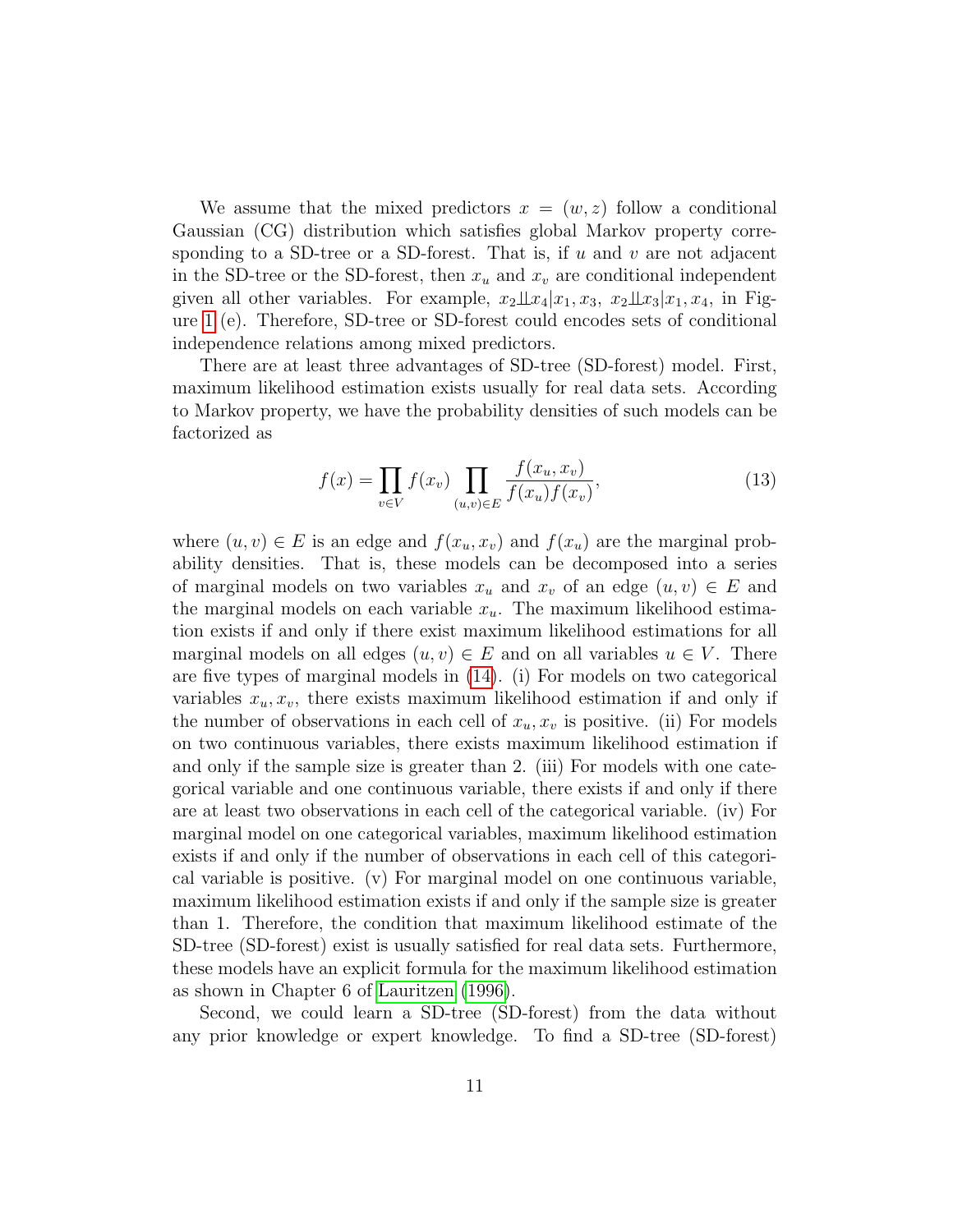among variables with maximum likelihood estimates or with minimal BIC, [Edwards et al. \(2010\)](#page-32-4) proposed a method as follows. First, they define the sample mutual information  $I_{u,v}$  or the BIC penalized mutual information  $I_{u,v}^{BIC} = I_{u,v} - \ln(n) k_{u,v}/2$  for each pair of variables  $x_u, x_v$ , where  $k_{u,v}$  is the number of free parameters associated with  $I_{u,v}$ . Note that, for a SD-tree  $T = (V, E)$ , the maximized log-likelihood is  $\sum_{(u,v)\in E} I_{u,v}$  and the BIC information is  $-2\sum_{(u,v)\in E}I_{u,v}^{BIC}$  as shown by [Edwards et al. \(2010\)](#page-32-4). If  $I_{u,v}$ or  $I_{u,v}^{BIC}$  is viewed as edge weights on the complete graph (a simple undirected graph in which every pair of distinct vertices is connected by a unique edge) with vertex set  $x = (w, z)$ , then they efficiently obtain the maximum likelihood tree or minimal BIC SD-tree (SD-forest) by maximum spanning tree algorithm (for example, Kruskal's algorithm with  $O((p+q)^2 \ln(p+q))$ time complexity). Therefore, the SD-tree (SD-forest) is attractive for highdimensional setting, because we could find efficiently the SD-tree (SD-forest) with minimal BIC.

Third, we could draw samples from the posterior distribution of missing predictors given some observed values based on a SD-tree model. In fact, a SD-tree is Markov equivalent to a single-parent directed acyclic graph (DAG). As inspired by [Edwards et al. \(2010\)](#page-32-4), we first find one categorical variable  $x_R$ as a vertex with no parent. Then we orient all edges in the SD-tree away from the categorical variable  $x_R$ , thus we will get a DAG G with the restriction that continuous vertices are not allowed to point to any categorical vertex. If a vertex u points to a vertex v in the DAG  $\ddot{G}$ , then u is a parent vertex of v. Since each vertex has at most one parent vertex in obtained  $\vec{G}$ , such DAG is called a single-parent DAG. For example, the SD-trees in Figure 1 (e) is Markov equivalent to the DAG with 4 as a root in Figure 1 (i), and the SD-tree in Figure 1 (f) is Markov equivalent to the DAG with 3 as a root in Figure 1 (j). For each directed edge with a parent vertex  $u$  pointing to a child vertex v, we can derive a conditional density  $f(x_v|x_u)$  of  $x_v$  given  $x_u$ from the joint density  $f(x)$ . Thus,  $f(x)$  can be factorized into another form as

<span id="page-11-0"></span>
$$
f(x) = \prod_{v \in V} f(x_v | x_u), \tag{14}
$$

where u is a parent vertex of v in  $\vec{G}$ . Thus we get a pair  $(\vec{G}, f(x))$  called mixed Bayesian network. For mixed Bayesian network, local propagation algorithms of [Cowell \(2005\)](#page-32-6) and [Lauritzen and Jensen \(2001\)](#page-34-8) could be used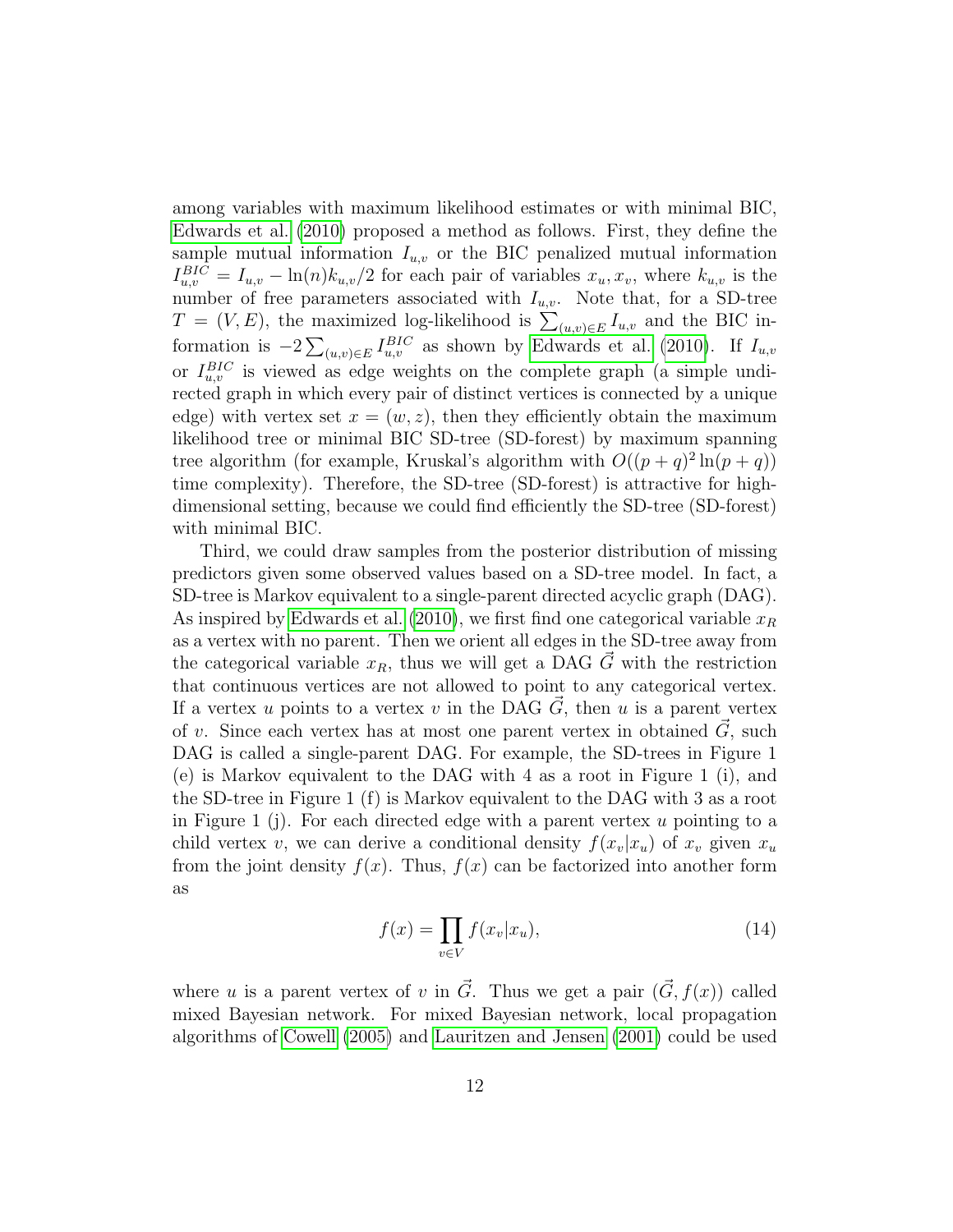to compute posterior distributions given some observed values. Furthermore, local method such as Algorithm 7.1 of [Cowell \(2005\)](#page-32-6) could draw sample from posterior distributions. In this paper, we write C codes to implement Algorithms 7.1 of [Cowell \(2005\)](#page-32-6) for sampling.

#### 4.2. Variable selection with mixed missing data by GEMS

Let  $y_i, x_i$  be the i th independent and identically distributed realisation of y and x. We allow missing data in predictors. For i th observation, let  $x_{i,obs_i}$ and  $x_{i,mis}$  be the observed and missing components. Thus, the observed data is  $Y = (y_i)_{i=1,...,n}$  and  $X_{obs} = (x_{i,obs_i})_{i=1,...,n}$ .

Here, we focus on the sparse estimates for the regression coefficients  $\beta$  in generalized linear model [\(11\)](#page-7-1). In GEMS, we adopt the Bayesian information criteria  $c(M, \theta_M, Y, X) = 2l_{Y,X} + \ln(n) (\text{df}_{\beta} + \text{df}_{\alpha})$ , where  $\text{df}_{\beta}$  and  $\text{df}_{\alpha}$  are the numbers of non-zero parameters in  $\beta$  and  $\alpha$  respectively, and the negative log-joint likelihood  $l_{Y,X} = l_{Y|X} + l_X$ . Here,  $l_X = -\sum_{i=1}^n \log f(x_i|\alpha)$  is the negative log-marginal likelihood of X and  $l_{Y|X} = -\sum_{i=1}^{n} \log f(y_i | x_i, \tau, \beta)$  is the negative log-conditional likelihood of  $Y$  given  $X$ .

Suppose we have  $\psi^{(t)} = (M^{(t)}, \theta^{(t)})$  in the t th iteration, where  $\theta^{(t)} =$  $(\alpha^{(t)}, \tau^{(t)}, \beta^{(t)})$ . We have the Q function can be divided into two parts

$$
Q(\psi; \psi^{(t)}) = Q_1(\alpha; \psi^{(t)}) + Q_2(\tau, \beta; \psi^{(t)})
$$
\n(15)

where  $Q_1(\alpha, \psi^{(t)}) = E(2l_X | Y, X_{obs}, \psi^{(t)}) + \ln(n) df_\alpha$  and  $Q_2(\tau, \beta; \psi^{(t)}) =$  $E(2l_{Y|X} | Y, X_{obs}, \psi^{(t)}) + \ln(n) df_{\beta}$ . Let

<span id="page-12-0"></span>
$$
Q_{1i}(\alpha; \psi^{(t)}) = -2E(\log f(x_{i,obs_{i}}, x_{i,mis_{i}}) | y_{i}, x_{i,obs_{i}}, \psi^{(t)}) + n^{-1} \ln(n) \mathrm{df}_{\alpha},
$$
  
\n
$$
Q_{2i}(\tau, \beta; \psi^{(t)}) = -2E(\log f(y_{i}|x_{i,obs_{i}}, x_{i,mis_{i}}) | y_{i}, x_{i,obs_{i}}, \psi^{(t)}) + n^{-1} \ln(n) \mathrm{df}_{\beta},
$$

then  $Q_1(\alpha; \psi^{(t)}) = \sum_{i=1}^n Q_{1i}(\alpha; \psi^{(t)})$  and  $Q_2(\tau, \beta; \psi^{(t)}) = \sum_{i=1}^n Q_{2i}(\tau, \beta; \psi^{(t)})$ . Hence, we need to calculate each  $Q_{1i}$  and  $Q_{2i}$ .

However, the expectation may be difficult to calculate  $Q_{1i}$  and  $Q_{2i}$ . [Wei](#page-35-3) [and Tanner \(1990\)](#page-35-3) approximated the expectation in a classical Monte Carlo way. If the density of the response variable  $Y$  as a function of the mean of Y is bounded above by a known constant c, then

$$
f(x_{i,mis_i}|y_i, x_{i,obs_i}, \psi^{(t)}) \propto f(y_i|x_i, \tau^{(t)}, \beta^{(t)}) f(x_{i,mis_i}|x_{i,obs_i}, \alpha^{(t)}) \leq cf(x_{i,mis_i}|x_{i,obs_i}, \alpha^{(t)}).
$$

Since Algorithm 7.1 of [Cowell \(2005\)](#page-32-6) can be applied to generate samples from  $f(x_{i,mis_i}|x_{i,obs_i}, \alpha^{(t)})$  according to SD-tree (SD-forest), we could use the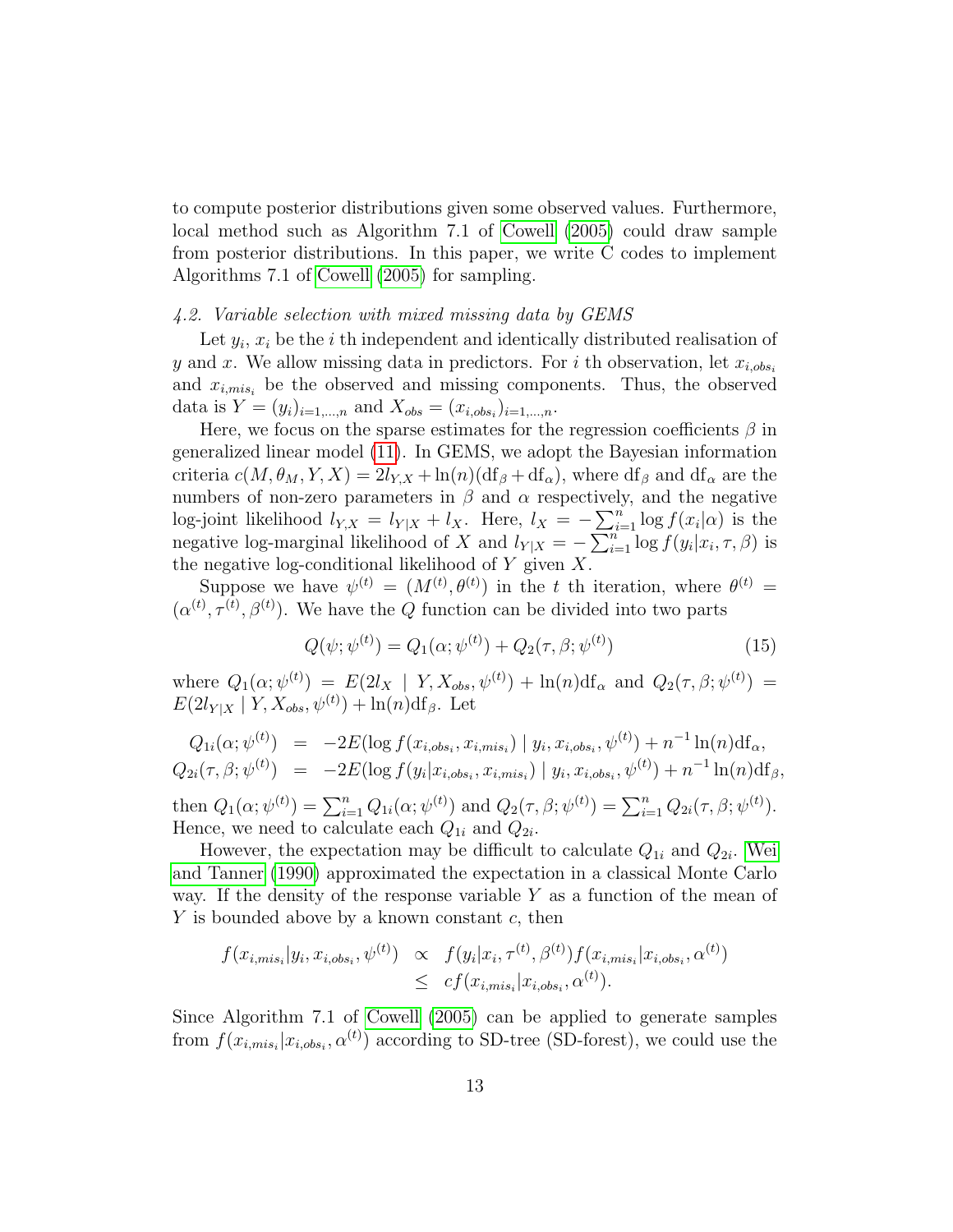acceptance-rejection method to draw samples from  $f(x_{i,mis_i}|y_i, x_{i,obs_i}, \psi^{(t)})$ . If the bound  $c$  of the density of  $Y$  is not available, we could generate samples from  $f(x_{i,mis_i}|y_i,x_{i,obs_i},\psi^{(t)})$  by Gibbs sampler, in which the adaptive rejection algorithm of [Gilks and Wild \(1992\)](#page-33-8) for continuous is applied due to log-concave property of  $f(y_i|x_i, \tau^{(t)}, \beta^{(t)})$  and  $f(x_i|\alpha^{(t)})$  in the components of  $x_i$ . For more details, one can refer to [Ibrahim et al. \(1999\)](#page-33-7). For the *i*-th observation, m independent realisations of  $x_{i,mis_i}$  are drawn from  $f(x_{i,mis_i} | y_i, x_{i,obs_i}, \psi^{(t)}), \text{ say } x_{i,m}^{(1)}$  $\hat{u}^{(1)}_{i,mis_i}, \ldots, \hat{x}^{(m)}_{i,mi}$  $\binom{m}{i,mis_i}$ . Therefore,

$$
Q_{1i}(\alpha; \psi^{(t)}) \approx -\frac{1}{m} \sum_{h=1}^{m} 2 \log f(x_{i, mis_i}^{(h)}, x_{i, obs_i} | \alpha) + \frac{\ln(n)}{n} df_{\alpha},
$$

and

$$
Q_{2i}(\tau, \beta; \psi^{(t)}) \approx -\frac{1}{m} \sum_{h=1}^{m} 2 \log f(y_i \mid x_{i, mis_i}^{(h)}, x_{i, obs_i}, \tau, \beta) + \frac{\ln(n)}{n} df_{\beta}.
$$

Hence, the Q function is approximated to

$$
Q(\psi; \psi^{(t)}) \approx \frac{\tilde{Q}_1(\alpha; \psi^{(t)}) + \tilde{Q}_2(\tau, \beta; \psi^{(t)})}{m}
$$

where

$$
\tilde{Q}_1(\alpha; \psi^{(t)}) = -\sum_{i=1}^n \sum_{h=1}^m 2 \log f(x_{i, mis_i}^{(h)}, x_{i, obs_i} | \alpha) + m \ln(n) \mathrm{df}_\alpha \tag{16}
$$

$$
\tilde{Q}_2(\tau, \beta; \psi^{(t)}) = -\sum_{i=1}^n \sum_{h=1}^m 2 \log f(y_i \mid x_{i, mis_i}^{(h)}, x_{i, obs_i}, \tau, \beta) + m \ln(n) \text{df}_{n} \text{d} \text{f}_{n}
$$

For MS-step of GEMS, we choose a value  $\psi^{(t+1)}$  such that  $Q(\psi; \psi^{(t)})$  decreases (i.e.,  $Q(\psi^{(t+1)}; \psi^{(t)}) \leq Q(\psi^{(t)}; \psi^{(t)})$ ) by the following heuristic method. First, we minimize  $\tilde{Q}_1$  over SD-forests. In particular, we define the penalized mutual information quantity  $I_{u,v}^{mBIC} = I_{u,v} - m \ln(n) k_{u,v}/2$  for each pair of variables  $x_u, x_v$  according to [\(16\)](#page-12-0). It is not difficult to derive that  $\tilde{Q}_1 = -2 \sum_{(u,v)\in E} I_{u,v}^{mBIC}$  for a SD-forest  $T = (V, E)$ . Then we use  $I_{u,v}^{mBIC}$  as edge weights and find a SD-forest (say it  $M_1^{(t+1)}$  with parameter  $\alpha^{(t+1)}$ ) with minimal  $\tilde{Q}_1$  value by [Edwards et al. \(2010\)](#page-32-4)'s algorithm.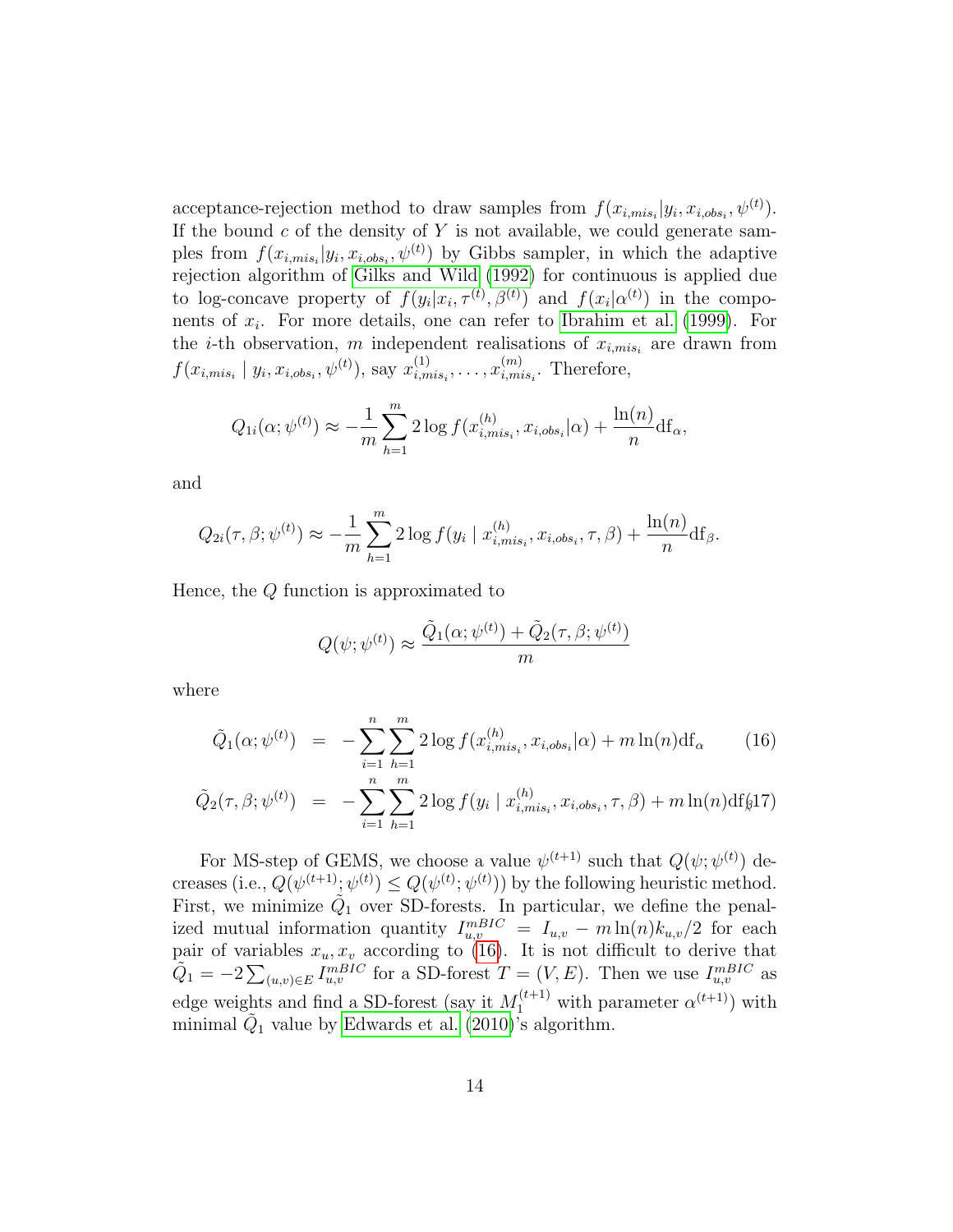To decrease  $\tilde{Q}_2$  for low dimensional settings, we use stepwise procedures such as step in R. For high dimensional settings, we first get candidate selectors by applying group lasso. Specifically, for a given  $h = 1, \ldots, m$ , we get the data set  $D^{(h)} = \{y_i, x_{i,m}^{(h)}\}$  $\sum_{i, mis_i}^{(n)}$ ,  $x_{i,obs_i}$ ,  $i = 1, ..., n$ . Then we apply group lasso proposed by [Yuan and Lin \(2006\)](#page-35-1) to obtain  $(\hat{\tau}_{\lambda}^{(h)})$  $\hat{\beta}_{\lambda}^{(h)}, \hat{\beta}_{\lambda}^{(h)}$  $\lambda^{(n)}$ ) which minimize the penalized log-likelihood for the data set  $D^{(h)}$ 

$$
\sum_{i=1}^{n} \log f(y_i, x_{i, mis_i}^{(h)}, x_{i, obs_i} | \tau, \beta) + \lambda \sum_{j=1}^{q+p} \sqrt{k_j} ||\beta_j||_2,
$$

where  $\lambda$  is a tuning parameter,  $||\beta_j||_2 = (\beta_{j1}^2 + \ldots + \beta_{jk_j}^2)^{1/2}$  is the  $\ell_2$  norm of the parameters of dummy variables  $x_j$  for  $j = 1, \ldots, q$ , and  $||\beta_j||_2 = |\beta_j|$  is the absolute value of the parameter of  $x_j = z_{j-q}$  and  $k_j = 1$  for  $j = q+1, \ldots, q+p$ . Group lasso encourage that whole vectors  $\beta_i$  are set to zero or non-zero to select entire categorical variables. We can select a fine tuning parameter  $\lambda$ and a good group lasso solution according to BIC criteria. For example, we give a series of tuning parameters  $\lambda$ , therefore we get a series of group lasso solutions  $(\hat{\tau}_{\lambda}^{(h)}$  $\hat{\beta}_{\lambda}^{(h)}, \hat{\beta}_{\lambda}^{(h)}$ (h). Furthermore, we choose one (say it,  $(\hat{\tau}^{(h)}, \hat{\beta}^{(h)})$ ) with the minimum Bayesian Information criteria value over the series of group lasso solutions. Let  $x_{h1}^{(h)}$  $\binom{h}{h1}, x_{h2}^{(h)}$  $\binom{h}{h2}, \ldots, x_{hs_k}^{(h)}$  $\binom{n}{h_{s}}$  be the selected variables corresponding to the non-zero component of  $(\hat{\tau}^{(h)}, \hat{\beta}^{(h)})$ . Thus, we get a candidate variable set  ${x_{h1}^{(h)}$  $\binom{h}{h1}, x_{h2}^{(h)}$  $\binom{h}{h2}, \ldots, x_{hs_h}^{(h)}$  $\binom{h}{h s_h}, h = 1, \ldots, m$ . Next, we get the model (say it  $M_2^{(t+1)}$ 2 with parameter  $\tau^{(t+1)}, \beta^{(t+1)}$  by the stepwise procedure such as step in R to select variables from the candidate variable set and minimize  $\tilde{Q}_2$  in [\(17\)](#page-12-0). In a word, we obtain  $\psi^{(t+1)} = (M^{(t+1)}, \theta^{(t+1)})$  by decreasing  $\tilde{Q}_1$  and  $\tilde{Q}_2$  where  $M^{(t+1)} = (M_1^{(t+1)}$  $\mathcal{M}_1^{(t+1)}, \mathcal{M}_2^{(t+1)}$  and  $\theta^{(t+1)} = (\alpha^{(t+1)}, \tau^{(t+1)}, \beta^{(t+1)})$ .

## 5. Gaussian graphical model selection by the GEMS algorithm

In this section, we consider a random vector  $X = (X^{(1)}, \ldots, X^{(p)})$  following a multivariate normal distribution  $N_p(\mu, \Sigma)$  with unknown mean  $\mu$ and nonsingular covariance matrix  $\Sigma$ . Let  $\Omega = \Sigma^{-1}$  be the inverse of the covariance matrix, then a zero entry  $\Omega_{ij} = 0$  if and only if  $X^{(i)}$  and  $X^{(j)}$  are conditionally independent given all other variables.

A Gaussian graphical model for the Gaussian random vector X is represented by an undirected graph  $G = (V, E)$ , where the vertices  $V = \{1, \ldots, p\}$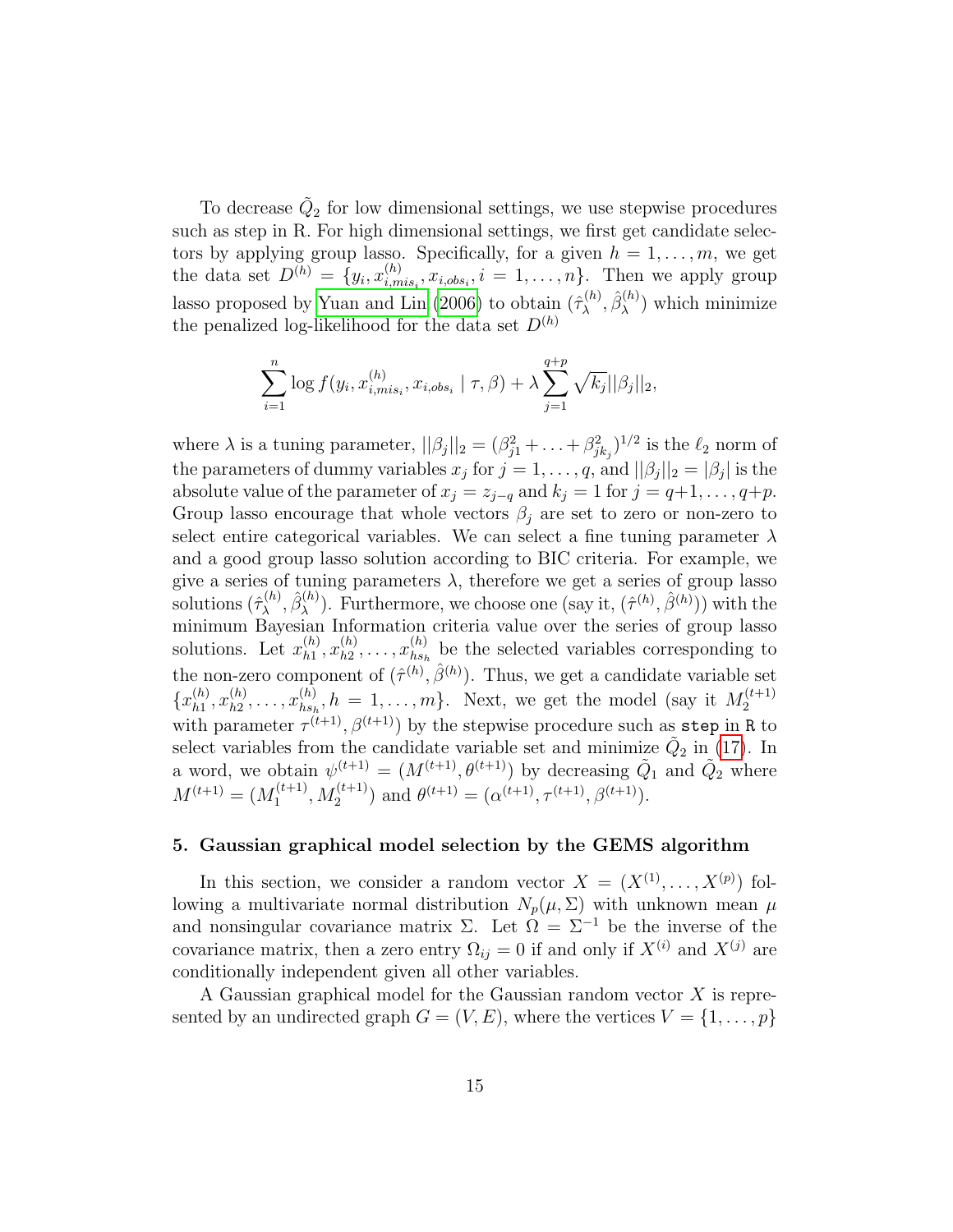represent the p variables and the edges  $E = (e_{ij})_{1 \leq i < j \leq p}$  describe the conditional independence relationships among  $X^{(1)}, \ldots, X^{(p)}$ . There is no edge between vertices i and j in G if and only if  $\Omega_{ij} = 0$ , that is,  $X^{(i)}$  and  $X^{(j)}$ are conditionally independent given all other variables. Thus, the Gaussian graphical model describes how these variables are mutually related.

Given complete samples  $X_1, ..., X_n$  of X, we define sample mean vector  $\overline{X}$  and sample covariance matrix S by

$$
\bar{X} = n^{-1} \sum_{i=1}^{n} X_i
$$
 and  $S = n^{-1} \sum_{i=1}^{n} (X_i - \bar{X})(X_i - \bar{X})^{\mathsf{T}},$ 

respectively. The negative log-likelihood function is then expressed as

<span id="page-15-0"></span>
$$
l(\mu,\Omega,X) = \frac{n}{2}\ln\det\Omega^{-1} + \frac{n}{2}\operatorname{tr}\left[\Omega S\right] + \frac{n}{2}\operatorname{tr}\left[\Omega(\mu-\bar{X})(\mu-\bar{X})^{\mathsf{T}}\right].\tag{18}
$$

If the edges of the undirected graph G (i.e., conditional independence relationships among  $X^{(1)}, \ldots, X^{(p)}$  are known, the maximum likelihood estimation of  $\mu$  and the non-zero entries of  $\Omega$  can be computed by the iterative proportional scaling (IPS) procedure via minimizing the negative log-likelihood function [\(18\)](#page-15-0), see more details in [Lauritzen \(1996\)](#page-34-7). For high dimensional settings, we can compute maximum likelihood estimation of  $\Omega$  by the improved versions of IPS (for example, IIPS, IHT and IPSP) based on junction tree or by partitioning the cliques, see [Xu et al. \(2011,](#page-35-4) [2012,](#page-35-5) [2015\)](#page-35-6) for details.

#### 5.1. Model selection for Gaussian graphical model

If the edges of the undirected graph  $G$  are unknown, we wish to identify zero entries in  $\Omega$ . This is the problem of model selection for Gaussian graphical model. [Yuan and Lin \(2007\)](#page-35-7) proposed to minimize the following negative  $\ell_1$  norm penalized log-likelihood

<span id="page-15-1"></span>
$$
l(\mu = \bar{X}, \Omega, X) + \lambda ||\Omega||_1 = \frac{n}{2} \ln \det \Omega^{-1} + \frac{n}{2} \operatorname{tr}[\Omega S] + \lambda ||\Omega||_1 \tag{19}
$$

over all positive definite matrices Ω. Here,  $||\Omega||_1 = \sum_{j \neq k} |\Omega_{jk}|$  is the  $\ell_1$ norm penalty and  $\lambda > 0$  is a tuning parameter. Different tuning parameters maybe lead to different zero entries of  $\Omega$ , and [Yuan and Lin \(2007\)](#page-35-7) suggested to choose the tuning parameter that minimize the bic criterion. [Friedman](#page-32-7) [et al. \(2008\)](#page-32-7) proposed the glasso to solve [\(19\)](#page-15-1) using a coordinate descent procedure.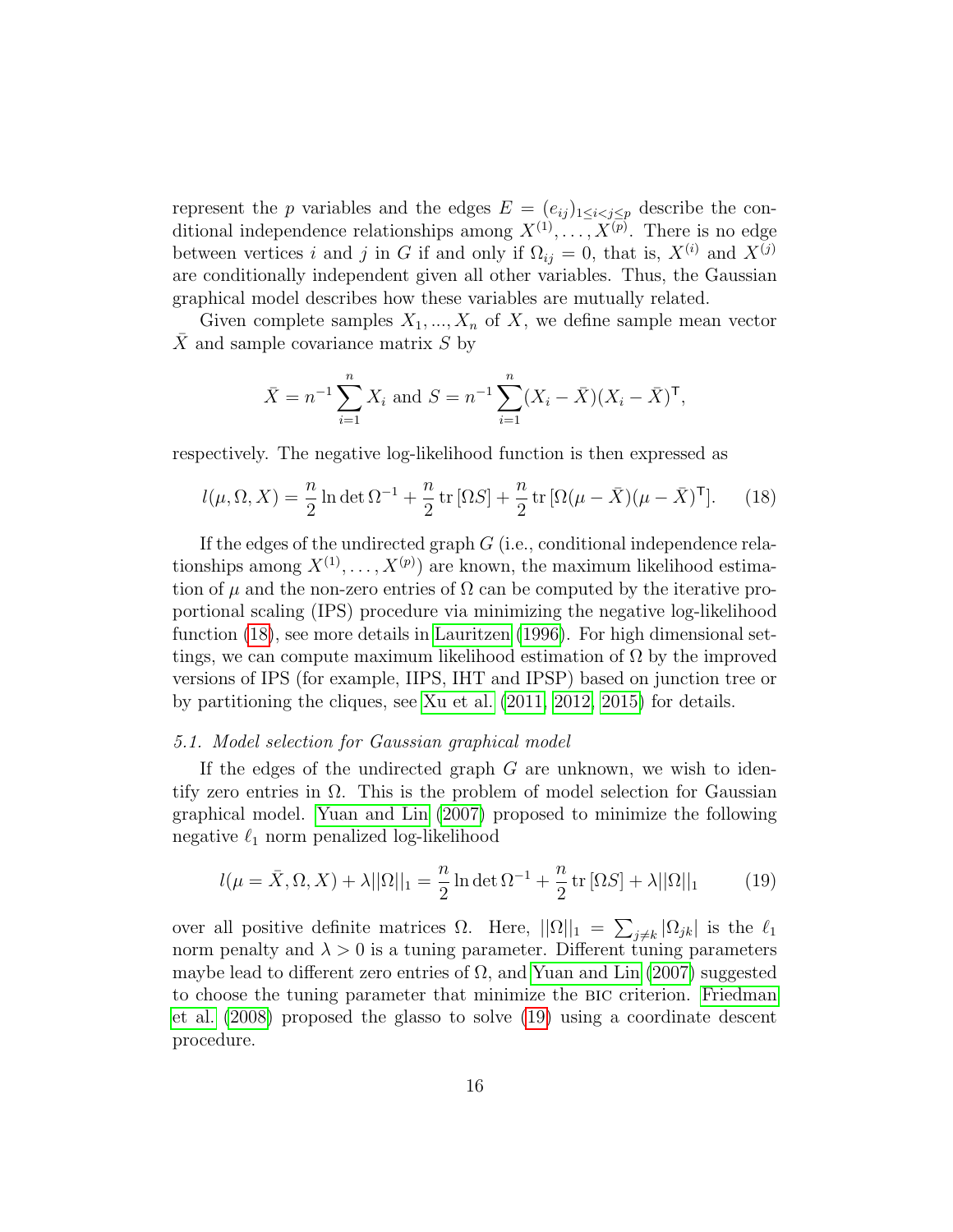In the presence of missing data, let  $o_i$  be the observed variables and  $X_{io_i}$ be observed values in the *i* th observation.  $X_o = (X_{io_i})_{i=1,\dots,n}$  is the observed data. Then the negative observed log-likelihood becomes

<span id="page-16-1"></span>
$$
l(\mu, \Omega, X_o) = \frac{1}{2} \sum_{i=1}^{n} (\ln \det(\Omega^{-1})_{o_i o_i} + (X_{io_i} - \mu_{o_i})^{\mathsf{T}}((\Omega^{-1})_{o_i o_i})^{-1}(X_{io_i} - \mu_{o_i})).(20)
$$

Städler and Bühlmann (2012) proposed the MissGlasso algorithm, which minimizes the following observed penalized log-likelihood

<span id="page-16-0"></span>
$$
l(\mu, \Omega, X_o) + \lambda ||\Omega||_1,\tag{21}
$$

by the EM algorithm for a given  $\lambda$ . In the E-step, MissGlasso computes the expected complete penalized log-likelihood by calculating the conditional expectation  $E(X_{ij} | X_{i,o_i}, \mu^{(t)}, \Omega^{(t)})$  and  $E(X_{ij}X_{ik} | X_{i,o_i}, \mu^{(t)}, \Omega^{(t)})$ for  $i = 1, ..., n$  and  $j, k = 1, ..., p$ . Here,  $\mu^{(t)}$  and  $\Omega^{(t)}$  are the mean and inverse covariance matrix of the current distribution, respectively. In the Mstep, MissGlasso minimizes the expected complete penalized log-likelihood by the glasso in Friedman et al.  $(2008)$ . Städler and Bühlmann  $(2012)$  proved that every limit point of the sequence  $\{(\mu^{(t)}, \Omega^{(t)}) | t = 0, 1, \ldots \}$  generated by MissGlasso is a stationary point of the observed penalized log-likelihood in [\(21\)](#page-16-0). However, the sequence generated by MissGlasso may not converge to the minimum points of [\(21\)](#page-16-0).

[Kolar and Xing \(2012\)](#page-34-9) formed an unbiased estimator  $\hat{S}$  of the covariance matrix from available data, and then they plugged  $\hat{S}$  into the com-plete penalized log-likelihood (i.e., [\(19\)](#page-15-1)) via replacing S by  $\hat{S}$ . This plug-in method is called the mGlasso algorithm. [Thai et al. \(2014\)](#page-35-8) proposed a new Concave-Convex procedure which is however not computationally faster than the existing EM algorithm in their numerical experiments.

#### 5.2. The GEMS algorithm for Gaussian graphical model

For Gaussian graphical model selection under the framework of the GEMS algorithm, we adopt the Bayesian information criterion as GIC.

$$
c(G, \theta_G, X) = 2l(\mu, \Omega, X) + \ln(n) \mathrm{df}_\Omega,
$$

where G is a candidate graph,  $\theta_G = (\mu, \Omega)$  is the parameters such that  $\Omega_{ij} = 0$ if the edge between i and j is absent in G, and df $_{\Omega}$  is the number of nonzero entries above the main diagonal of  $\Omega$  (i.e., the number of edges in G).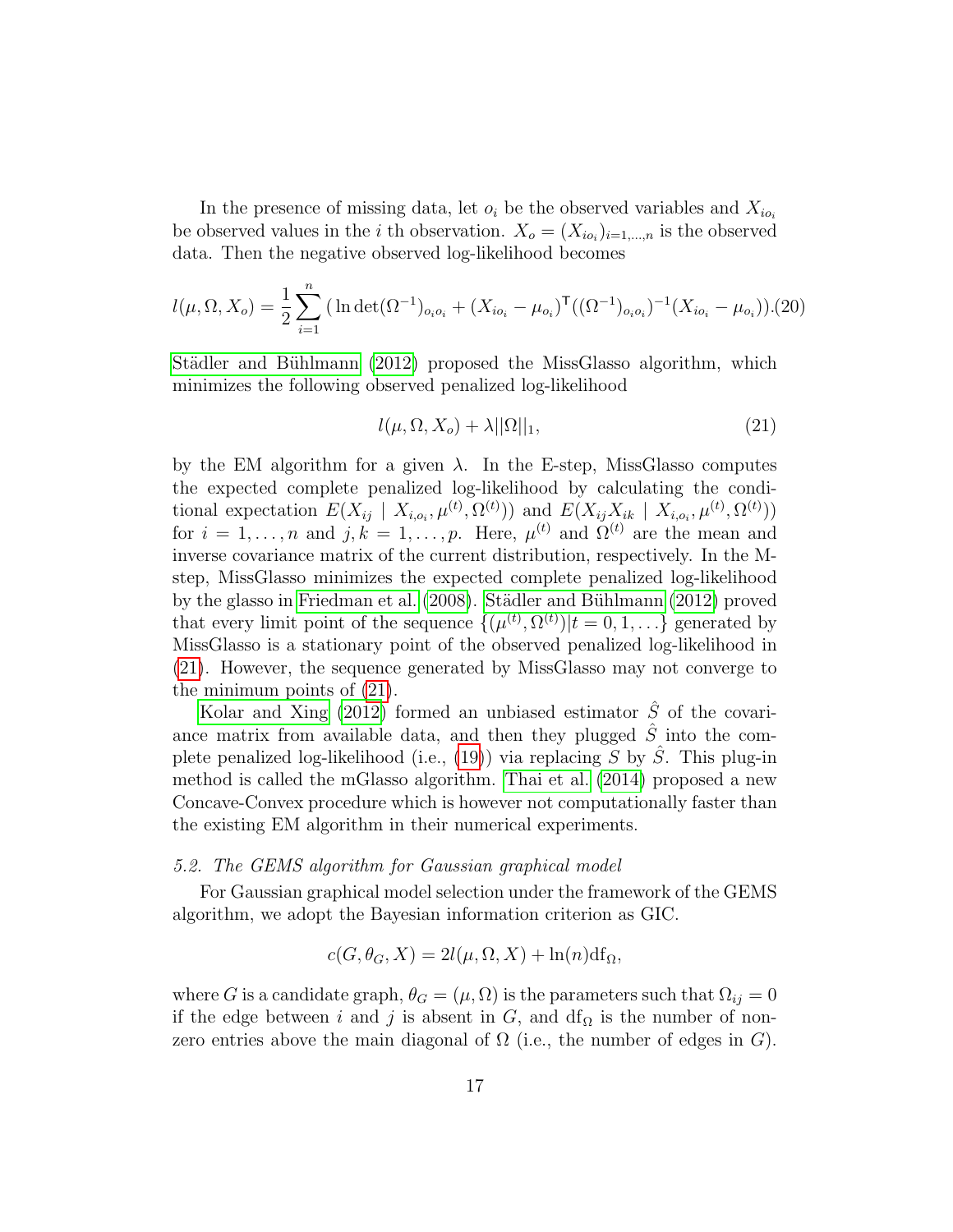# Algorithm 1: GEMS for GGM

|                | <b>Input:</b> An observed data matrix $Xo$ with sample size n and the number of                                                                     |
|----------------|-----------------------------------------------------------------------------------------------------------------------------------------------------|
|                | variables p                                                                                                                                         |
|                | Output: $\bar{\psi}$                                                                                                                                |
|                | 1 Get an initial parameter $\psi^{(0)} = (G^{(0)}, \mu^{(0)}, \Omega^{(0)})$ .                                                                      |
|                | <b>2</b> for $t=0, 1, 2, $ do                                                                                                                       |
| 3              | Compute conditional expectation $E_t(\bar{X})$ in (A.1) and $E_t(S^*)$ in (A.1) to get                                                              |
|                | $Q(\psi; \psi^{(t)})$ in (22);                                                                                                                      |
| 4              | For small p, set $G$ to be the set of all possible graphs. For large p, apply                                                                       |
|                | Glasso to (23) and get possible sparse candidate graph set $\mathcal G$ defined in (24);                                                            |
| 5              | for each candidate graph $G \in \mathcal{G}$ do                                                                                                     |
| 6              | Let $\hat{\mu}_G^{(t+1)} = E_t(\bar{X})$ and get $\hat{\Omega}_G^{(t+1)} = \arg \min_{\Omega_G} Q(G, \hat{\mu}_G^{(t+1)}, \Omega_G; \psi^{(t)})$ by |
|                | IPS or its improved versions;                                                                                                                       |
|                |                                                                                                                                                     |
| $\overline{7}$ | Select $G^{(t+1)} = \arg \min_{G \in \mathcal{G}} Q(G, \hat{\mu}_G^{(t+1)}, \hat{\Omega}_G^{(t+1)}; \psi^{(t)})$ and get                            |
|                | $\psi^{(t+1)} = (G^{(t+1)}, \hat{\mu}_{G^{(t+1)}}^{(t+1)}, \hat{\Omega}_{G^{(t+1)}}^{(t+1)});$                                                      |
| 8              | if $G^{(t+1)} = G^{(t)}$ or $ \tilde{Q}(\psi^{(t)}; \tilde{\psi}^{(t-1)}) - Q(\psi^{(t+1)}; \psi^{(t)}) $ is sufficient small then                  |
| 9              | $\hat{\psi} = \psi^{(t+1)};$                                                                                                                        |
| 10             | break;                                                                                                                                              |
|                |                                                                                                                                                     |

The observed GIC is  $c(G, \theta_G, X_o) = 2l(\mu, \Omega, X_o) + \ln(n)df_\Omega$ . For the sake of simplicity, we denote  $E(\cdot | X_o, \mu^{(t)}, \Omega^{(t)})$  by  $E_t(\cdot)$ .

<span id="page-17-1"></span>The GEMS algorithm for Gaussian graphical model selection is described in Algorithm [1.](#page-17-1) Briefly, an initial graph with the parameter is given in Line 1. We impute the missing values by their corresponding column means and then apply the glasso from [\(19\)](#page-15-1) on the imputed data to obtain an initial graph. The E-step is reported in Line 3 while the MS-step is reported in Lines 4 - 7. Convergence condition is checked in Line 8.

In the E-step, the Q function can be obtained as

<span id="page-17-0"></span>
$$
Q(\psi; \psi^{(t)}) = Q(G, \mu, \Omega; G^{(t)}, u^{(t)}, \Omega^{(t)}) = E_t(2l(\mu, \Omega, X)) + \ln(n) \mathrm{df}_{\Omega}. \tag{22}
$$

More details about the computation is given in Appendix.

For moderate or large  $p$ , it is a computational challenge to minimize the Q function over all possible graphs since the number of all possible graphs is  $2^{p(p-1)/2}$ . In this paper, we use glasso to get candidate graph set G and choose one resulting the minimization of  $Q$  function from  $\mathcal G$ . Specifically, we first replace S by  $E_t(S^*) = n^{-1} \sum_{i=1}^n E_t \{(X_i - \mathbb{E}_t \{\bar{X}\}) (X_i - \mathbb{E}_t \{\bar{X}\})^{\dagger}\}\$ in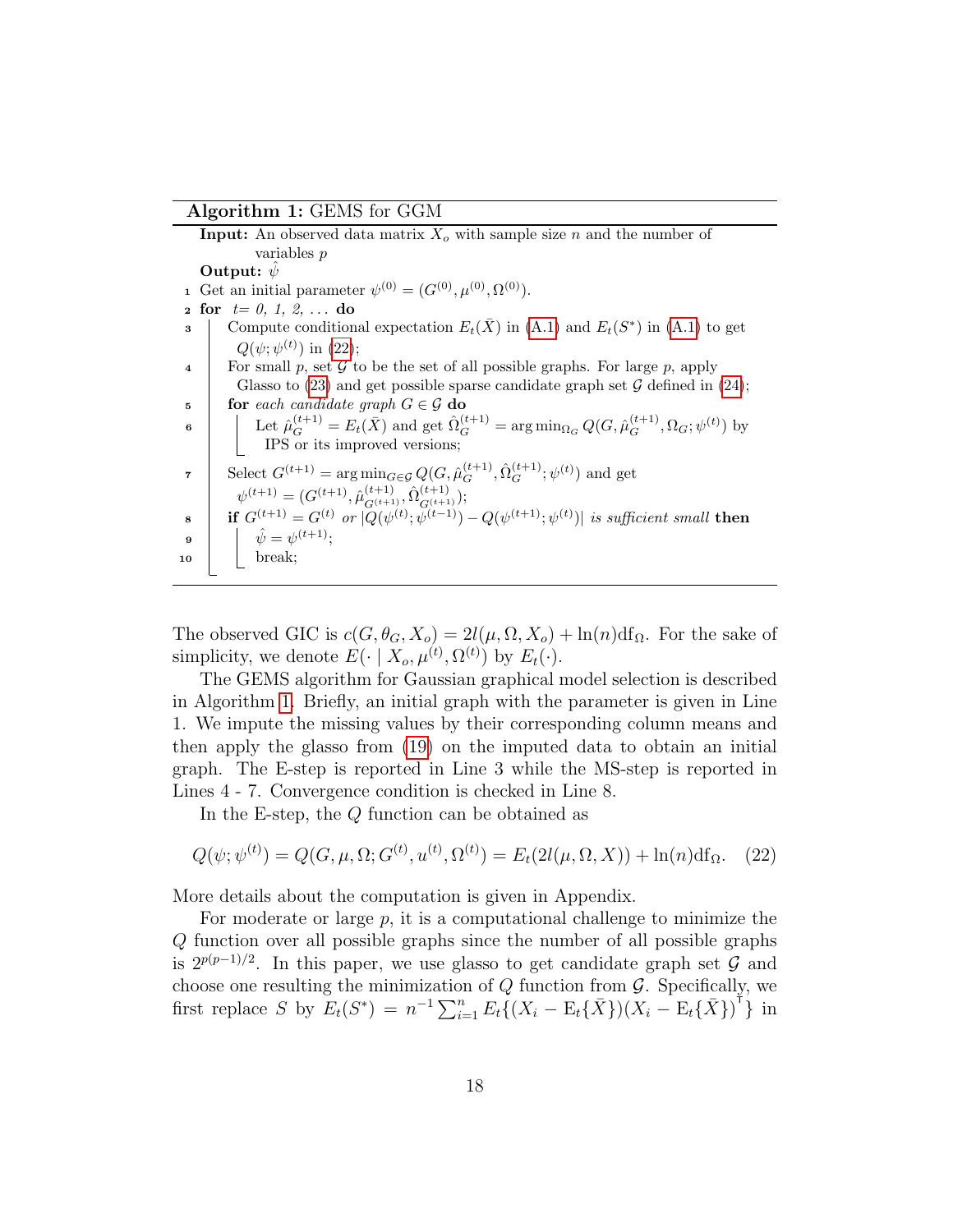[\(19\)](#page-15-1) and get

<span id="page-18-0"></span>
$$
\frac{n}{2}\ln\det\Omega^{-1} + \frac{n}{2}\operatorname{tr}\left[\Omega E_t(S^*)\right] + \lambda ||\Omega||_1. \tag{23}
$$

Then, we give an increasing positive sequence  $\lambda_1, \lambda_2, \ldots, \lambda_k$ , and obtain  $\hat{\Omega}_{\lambda_m}$ by using glasso to minimize [\(23\)](#page-18-0) for each  $\lambda_m$ . Finally, we get the candidate graph set

<span id="page-18-1"></span>
$$
\mathcal{G} = \{G^{(t)}, G_{\lambda_m} \text{ corresponding to } \hat{\Omega}_{\lambda_m}, m = 1, \dots, k\}. \tag{24}
$$

In Lines 5 and 6 of Algorithm 1, for each candidate graph  $G \in \mathcal{G}$ , we reestimate  $\theta_G = (\mu, \Omega)$  to minimizing [\(22\)](#page-17-0) satisfying that  $\Omega_{ij} = 0$  if and only if the edge between i and j is absent in G. Given the structure of  $G \in \mathcal{G}$ ,  $log(n)d f_{\Omega}$  in [\(22\)](#page-17-0) is fixed, therefore it is sufficient to minimize

<span id="page-18-2"></span>
$$
E_t(2l(\mu, \Omega, X)) = n \ln \det \Omega^{-1} + n \operatorname{tr} [\Omega E_t(S^*)]
$$
  
+ n \operatorname{tr} [\Omega(\mu - E\_t(\bar{X}))(\mu - E\_t(\bar{X}))^{\mathsf{T}})], (25)

which is similar to the negative log-likelihood [\(18\)](#page-15-0). In fact,  $E_t(l(\mu, \Omega, X))$  in [\(25\)](#page-18-2) can be obtained via replacing  $\bar{X}$  and S by  $E_t(\bar{X})$  and  $E_t(S^*)$  in [\(18\)](#page-15-0). Therefore, we can get  $\hat{\mu}_G^{(t+1)} = E_t(\bar{X})$  and get  $\hat{\Omega}_G^{(t+1)} = \arg \min_{\Omega} E_t(2l(\hat{\mu}_G^{(t+1)}, \Omega, X))$ by IPS or its improved versions in Line 6. In Line 7, we select graph  $G^{(t+1)}$ from G and get the parameter  $\psi^{(t+1)}$ . It should be noted that it is a sufficient condition of  $Q(\psi^{(t+1)}; \psi^{(t)}) \leq Q(\psi^{(t)}; \psi^{(t)})$  that  $G^{(t)}$  is included in  $\mathcal G$  in [\(24\)](#page-18-1).

#### 6. Simulations

# 6.1. Simulations for variable selection in logistic regression with mixed covariates

In this subsection, we will investigate the performance of GEMS for variable selection in logistic regression. First, we generate a directed acyclic graph (DAG) to simulate a conditional Gaussian distribution on mixed predictors. A DAG is a directed graph  $\vec{G} = (V, \vec{E})$  where V is a set of vertices and  $\vec{E}$  is a set of directed edges (arrows) and there is no directed cycles with the arrows pointing in the same direction all the way around. Here, the vertex in V represents a categorical variable or a continuous variable. If there is a directed arrow from u to v then u is called a parent of v. The set of parents of v is denoted by  $pa(v)$ . We restrict that the categorical variables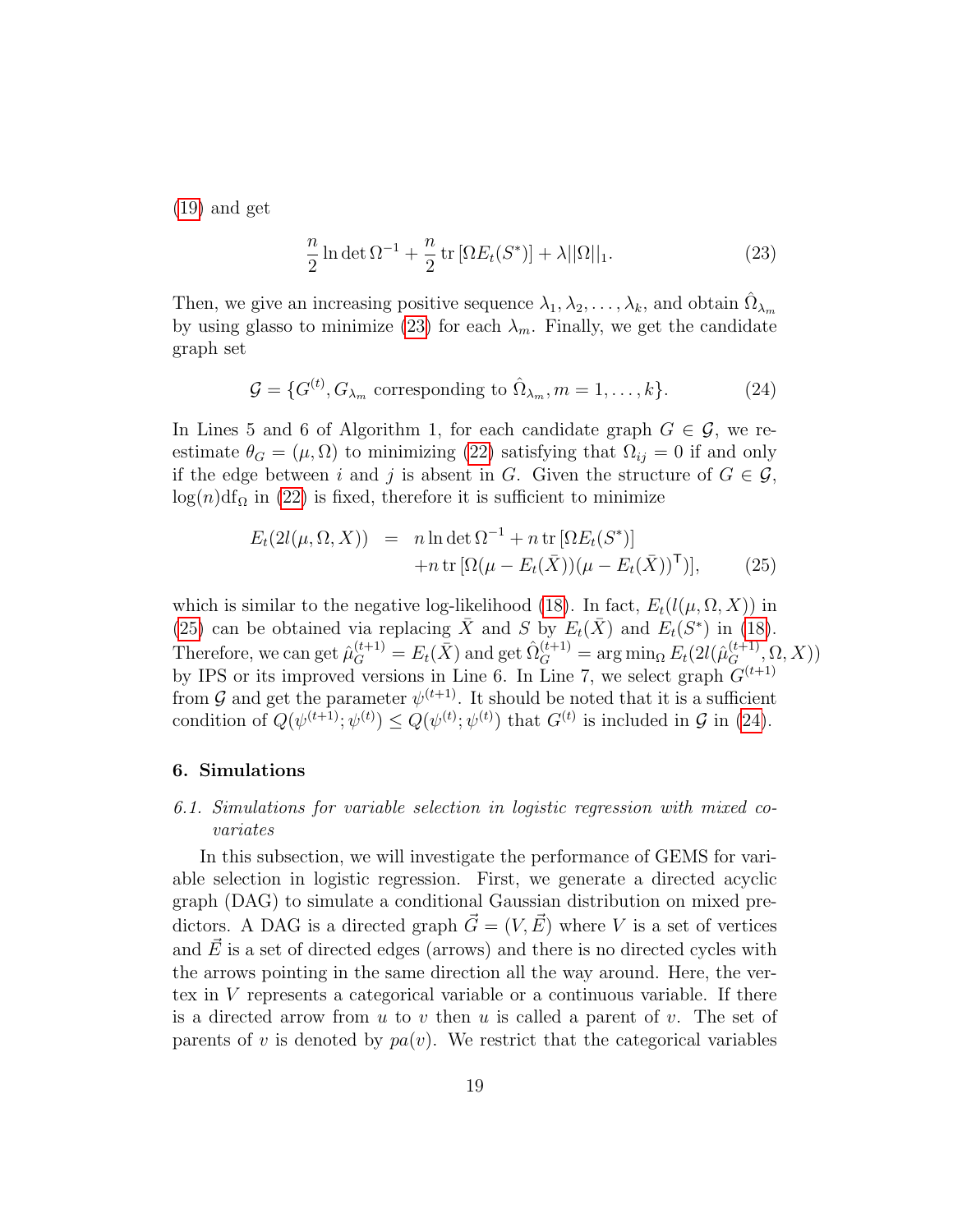

<span id="page-19-0"></span>Figure 2: (a) and (b) are DAGs with three categorical variables and four continuous variables, but (c) is not a DAG because it contains a cycle. Categorical variables are represented as dots and continuous variables as circles 3, 6, 7, 4, 3. (a) is not a single parent DAG because some vertices have more than one parents, while (b) is a single parent DAG.

do not have continuous parents in DAG  $\vec{G}$ . Thus, the DAG includes the single-parent DAG which is Markov equivalent to the SD-tree discussed in subsection 4.1. For example, there are two DAGs with mixed variable as its vertices in Figure [2.](#page-19-0) In the simulation, we use R packge pcalg to generate randomly a DAG in which each vertex connects 2 arrows on average.

Second, we generate a conditional Gaussian distribution based on the constructed DAG. Here, its density is factorized into

<span id="page-19-1"></span>
$$
f(x) = \prod_{v \in V} f(x_v | x_{pa(v)}),
$$
\n(26)

where  $x_{pa(v)}$  is the vector corresponding to the parents  $pa(v)$  and  $f(x_v|x_{pa(v)})$ is the conditional density of  $x_v$  given the parents is equal to  $x_{pa(v)}$ . For example, according to Figure [26](#page-19-1) (a), we factorize

$$
f(x) = f(x_1)f(x_2)f(x_3|x_1)f(x_4)f(x_5|x_2)f(x_6|x_3,x_4)f(x_7|x_4,x_5).
$$

Next we generate the conditional densities  $f(x_v|x_{pa(v)})$  in [\(26\)](#page-19-1). The number of levels of categorical variables is set to be 2 or 3 randomly. For categorical variable W, if it has no parent, then we draw  $r_1, r_2, \ldots, r_l$  from integers 2 to 8 and set the probability  $P(W = i) = \frac{r_i}{\sum_{j=1}^l r_j}$  for  $i = 1, ..., l$ , where l is the number of levels; if W has parents  $W_1, W_2, \ldots, W_m$ , its conditional probability given  $W_1 = w_1, W_2 = w_2, \ldots, W_m = w_m$  is generated as the same as the probability when W has no parent. For continuous variable  $Z$ , if it has no parents, then its mean and variance are drawn uniformly from the intervals  $c(-1, 1)$  and  $(0.5, 2)$  respectively; if Z has only continuous parents  $Z_1, \ldots, Z_k$ , then the conditional mean is  $b_0 + b_1 z_1 + \ldots + b_k z_k$  where  $b_0, \ldots, b_k$  are drawn from  $-1, -0.5, 0.5, 1$  with replacement and  $z_1, \ldots, z_k$  are values of  $Z_1, \ldots, Z_k$ ,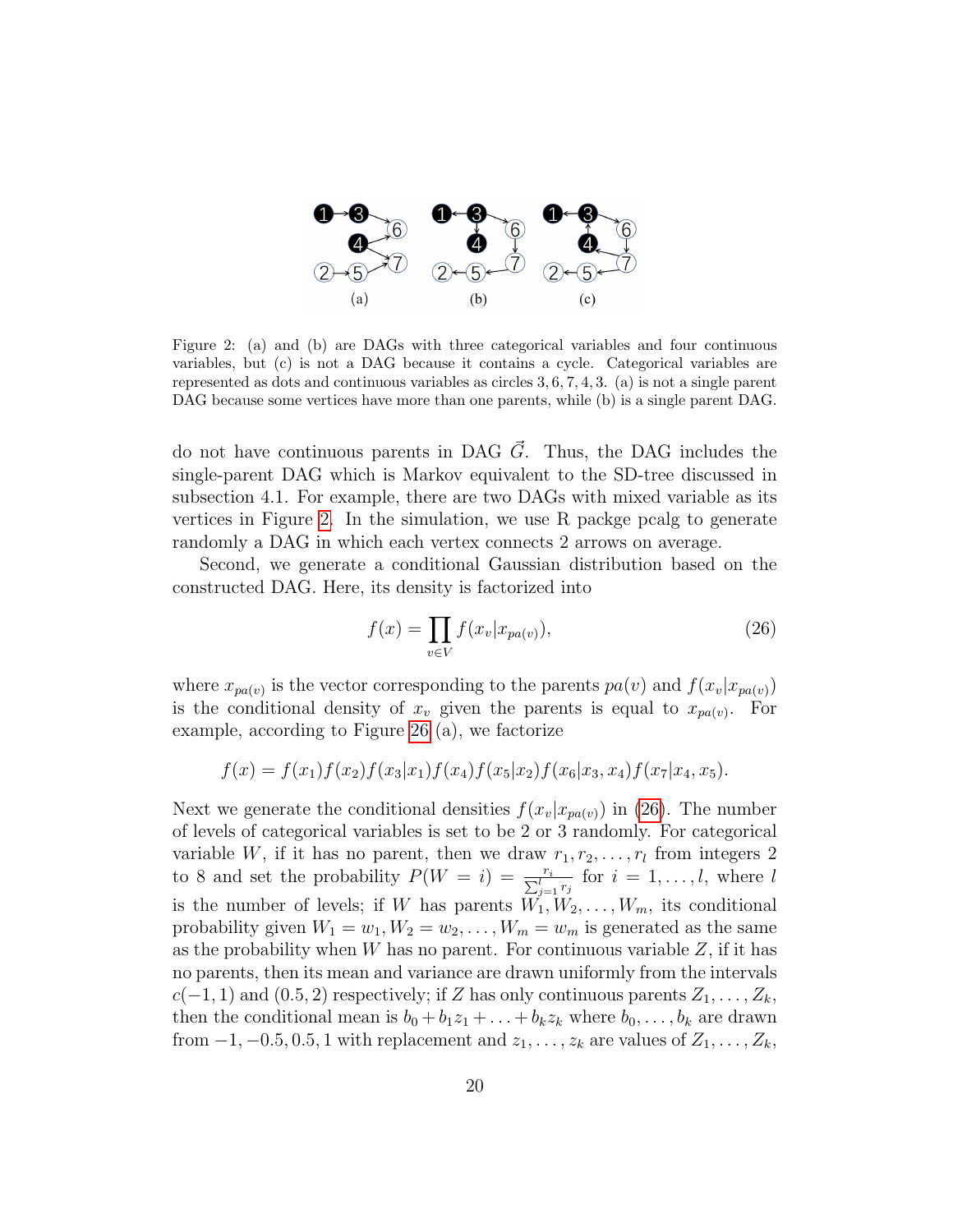| p, q |            |      |      | $10\%$ |      |      |      |      | 20%  |      |      |
|------|------------|------|------|--------|------|------|------|------|------|------|------|
|      |            | tp   | fp   | tpr    | ppy  | mcc  | tp   | fp   | tpr  | ppy  | mcc  |
|      | imputation | 6.23 | 6.30 | 0.57   | 0.57 | 0.53 | 6.15 | 6.18 | 0.56 | 0.56 | 0.52 |
| 100  | GEMS30     | 5.83 | 1.66 | 0.53   | 0.79 | 0.63 | 5.81 | 1.69 | 0.53 | 0.79 | 0.63 |
|      | GEMS50     | 5.95 | 1.74 | 0.54   | 0.79 | 0.63 | 5.93 | 1.86 | 0.54 | 0.77 | 0.63 |
|      | GEMS100    | 6.05 | 2.01 | 0.55   | 0.77 | 0.63 | 6.02 | 2.08 | 0.55 | 0.75 | 0.63 |
|      |            | tp   | fp   | tpr    | ppy  | mcc  | tp   | fp   | tpr  | ppy  | mcc  |
|      | imputation | 5.50 | 5.92 | 0.50   | 0.56 | 0.50 | 5.53 | 6.20 | 0.51 | 0.55 | 0.50 |
| 200  | GEMS30     | 5.28 | 2.32 | 0.48   | 0.71 | 0.57 | 5.24 | 2.36 | 0.48 | 0.71 | 0.57 |
|      | GEMS50     | 5.49 | 2.52 | 0.50   | 0.71 | 0.58 | 5.40 | 2.54 | 0.50 | 0.69 | 0.57 |
|      | GEMS100    | 5.56 | 2.78 | 0.51   | 0.68 | 0.57 | 5.51 | 2.68 | 0.51 | 0.69 | 0.58 |

<span id="page-20-0"></span>Table 1: Results in logistics regression with mixed covariates.

and the conditional variance is drawn uniformly from interval  $(0.5, 2)$ ; if Z has only categorical parents  $W_1, \ldots, W_m$ , the conditional mean and conditional variance given  $W_1 = w_1, W_2 = w_2, \ldots, W_m = w_m$  are drawn uniformly from  $(-1, 1)$  and  $(0.5, 2)$  respectively; if it has categorical parents  $W_1, \ldots, W_m$ and continuous parents  $Z_1, \ldots, Z_k$ , given  $W_1 = w_1, W_2 = w_2, \ldots, W_m = w_m$ and  $Z_1 = z_1, \ldots, Z_k = z_k$ , the conditional mean is  $b_{0w} + b_{1w}z_1 + \ldots + b_{kw}z_k$ where  $b_{0w}, \ldots, b_{kw}$  depend on  $w = (w_1, \ldots, w_m)$  and they are drawn from  $-1, -0.5, 0.5, 1$  with replacement, and the conditional variance depends on w and it is drawn uniformly from interval  $(0.5, 2)$ . It is easy to know that the joint probability distribution of categorical and continuous variables is a conditional Gaussian distribution.

Third, we draw randomly 3 to 5 categorical variables and 3 to 5 continuous variables to predict the binary response. The coefficients of the dummy variables and continuous variables in linear predictor of logistic regression are generated randomly from  $-2$ ,  $-1$ , 1 and 2. Then we generate a dataset with 200 observations from above logistic regression model and furthermore we generate 10% or 20% missing values completely at random (MCAR).

For  $p = q = 100, 200$ , we generate 200 datasets with 10% missing values and 200 datasets with 20% missing values according to data-generating mechanism. The imputation method and GEMS are used to select variables for the datasets. In the imputation method, we first impute the missing value of continuous variables with its observed mean and impute the missing value of categorical variables with observed mode; then we apply group lasso to select variables in which Bayesian information criteria is used to choose the tuning parameters. In GEMS, we draw  $m = 30, 50, 100$  Monte Carlo samples to approximate  $Q_{1i}$  and  $Q_{2i}$ , and the resulting GEMS is called GEMS30, GEMS50, GEMS100. To assess the performance of above methods, we evalu-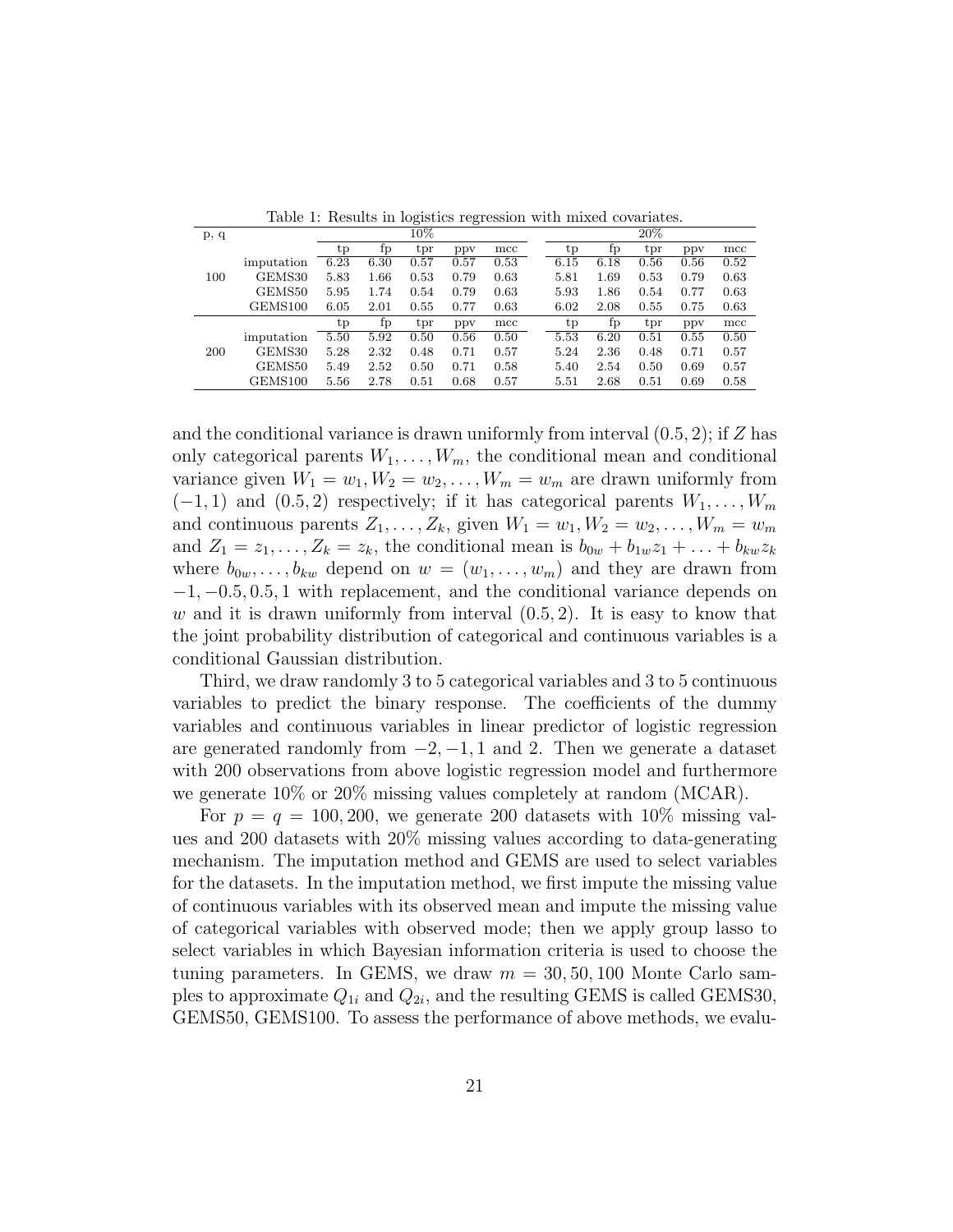| mGI<br>mGI<br>mGI<br><b>GEMS</b><br>MissGl<br><b>GEMS</b><br>MissGl<br><b>GEMS</b><br>MissGl<br>1.000<br>0.967<br>1.000<br>1.000<br>0.1<br>1.000<br>1.000<br>0.985<br>1.000<br>0.988<br>(0.000)<br>(0.018)<br>(0.000)<br>(0.000)<br>(0.006)<br>(0.000)<br>(0.000)<br>(0.012)<br>(0.000)<br>$\overline{0.2}$<br>1.000<br>0.999<br>0.954<br>1.000<br>1.000<br>0.975<br>1.000<br>1.000<br>0.978<br>tpr<br>(0.033)<br>(0.000)<br>(0.000)<br>(0.001)<br>(0.003)<br>(0.000)<br>(0.018)<br>(0.000)<br>(0.011)<br>$\overline{0.3}$<br>0.997<br>0.991<br>0.908<br>0.999<br>0.941<br>1.000<br>1.000<br>0.968<br>1.000<br>(0.040)<br>(0.006)<br>(0.009)<br>(0.001)<br>(0.002)<br>(0.022)<br>(0.000)<br>(0.001)<br>(0.011)<br>0.238<br>0.769<br>0.1<br>0.199<br>0.215<br>0.662<br>0.220<br>0.218<br>0.694<br>0.199<br>(0.020)<br>(0.031)<br>(0.031)<br>(0.078)<br>(0.035)<br>(0.019)<br>(0.081)<br>(0.030)<br>(0.062)<br>0.256<br>0.213<br>0.255<br>0.636<br>0.228<br>0.687<br>0.230<br>0.284<br>0.754<br>$\overline{0.2}$<br>ppv<br>(0.039)<br>(0.030)<br>(0.040)<br>(0.068)<br>(0.024)<br>(0.044)<br>(0.090)<br>(0.022)<br>(0.077)<br>0.3<br>0.238<br>0.277<br>0.616<br>0.235<br>0.265<br>0.674<br>0.227<br>0.270<br>0.726<br>(0.033)<br>(0.049)<br>(0.065)<br>(0.021)<br>(0.056)<br>(0.081)<br>(0.030)<br>(0.080)<br>(0.078)<br>0.426<br>0.823<br>0.484<br>0.1<br>0.445<br>0.794<br>0.458<br>0.457<br>0.441<br>0.870<br>(0.032)<br>(0.036)<br>(0.035)<br>(0.046)<br>(0.039)<br>(0.020)<br>(0.046)<br>(0.021)<br>(0.035) |     |                  |       | $p = 100$ |       |       | $p = 200$ |       |       | $p = 500$ |       |
|----------------------------------------------------------------------------------------------------------------------------------------------------------------------------------------------------------------------------------------------------------------------------------------------------------------------------------------------------------------------------------------------------------------------------------------------------------------------------------------------------------------------------------------------------------------------------------------------------------------------------------------------------------------------------------------------------------------------------------------------------------------------------------------------------------------------------------------------------------------------------------------------------------------------------------------------------------------------------------------------------------------------------------------------------------------------------------------------------------------------------------------------------------------------------------------------------------------------------------------------------------------------------------------------------------------------------------------------------------------------------------------------------------------------------------------------------------------------------------------------------------------|-----|------------------|-------|-----------|-------|-------|-----------|-------|-------|-----------|-------|
|                                                                                                                                                                                                                                                                                                                                                                                                                                                                                                                                                                                                                                                                                                                                                                                                                                                                                                                                                                                                                                                                                                                                                                                                                                                                                                                                                                                                                                                                                                                |     |                  |       |           |       |       |           |       |       |           |       |
|                                                                                                                                                                                                                                                                                                                                                                                                                                                                                                                                                                                                                                                                                                                                                                                                                                                                                                                                                                                                                                                                                                                                                                                                                                                                                                                                                                                                                                                                                                                |     |                  |       |           |       |       |           |       |       |           |       |
|                                                                                                                                                                                                                                                                                                                                                                                                                                                                                                                                                                                                                                                                                                                                                                                                                                                                                                                                                                                                                                                                                                                                                                                                                                                                                                                                                                                                                                                                                                                |     |                  |       |           |       |       |           |       |       |           |       |
|                                                                                                                                                                                                                                                                                                                                                                                                                                                                                                                                                                                                                                                                                                                                                                                                                                                                                                                                                                                                                                                                                                                                                                                                                                                                                                                                                                                                                                                                                                                |     |                  |       |           |       |       |           |       |       |           |       |
|                                                                                                                                                                                                                                                                                                                                                                                                                                                                                                                                                                                                                                                                                                                                                                                                                                                                                                                                                                                                                                                                                                                                                                                                                                                                                                                                                                                                                                                                                                                |     |                  |       |           |       |       |           |       |       |           |       |
|                                                                                                                                                                                                                                                                                                                                                                                                                                                                                                                                                                                                                                                                                                                                                                                                                                                                                                                                                                                                                                                                                                                                                                                                                                                                                                                                                                                                                                                                                                                |     |                  |       |           |       |       |           |       |       |           |       |
|                                                                                                                                                                                                                                                                                                                                                                                                                                                                                                                                                                                                                                                                                                                                                                                                                                                                                                                                                                                                                                                                                                                                                                                                                                                                                                                                                                                                                                                                                                                |     |                  |       |           |       |       |           |       |       |           |       |
|                                                                                                                                                                                                                                                                                                                                                                                                                                                                                                                                                                                                                                                                                                                                                                                                                                                                                                                                                                                                                                                                                                                                                                                                                                                                                                                                                                                                                                                                                                                |     |                  |       |           |       |       |           |       |       |           |       |
|                                                                                                                                                                                                                                                                                                                                                                                                                                                                                                                                                                                                                                                                                                                                                                                                                                                                                                                                                                                                                                                                                                                                                                                                                                                                                                                                                                                                                                                                                                                |     |                  |       |           |       |       |           |       |       |           |       |
|                                                                                                                                                                                                                                                                                                                                                                                                                                                                                                                                                                                                                                                                                                                                                                                                                                                                                                                                                                                                                                                                                                                                                                                                                                                                                                                                                                                                                                                                                                                |     |                  |       |           |       |       |           |       |       |           |       |
|                                                                                                                                                                                                                                                                                                                                                                                                                                                                                                                                                                                                                                                                                                                                                                                                                                                                                                                                                                                                                                                                                                                                                                                                                                                                                                                                                                                                                                                                                                                |     |                  |       |           |       |       |           |       |       |           |       |
|                                                                                                                                                                                                                                                                                                                                                                                                                                                                                                                                                                                                                                                                                                                                                                                                                                                                                                                                                                                                                                                                                                                                                                                                                                                                                                                                                                                                                                                                                                                |     |                  |       |           |       |       |           |       |       |           |       |
|                                                                                                                                                                                                                                                                                                                                                                                                                                                                                                                                                                                                                                                                                                                                                                                                                                                                                                                                                                                                                                                                                                                                                                                                                                                                                                                                                                                                                                                                                                                |     |                  |       |           |       |       |           |       |       |           |       |
|                                                                                                                                                                                                                                                                                                                                                                                                                                                                                                                                                                                                                                                                                                                                                                                                                                                                                                                                                                                                                                                                                                                                                                                                                                                                                                                                                                                                                                                                                                                |     |                  |       |           |       |       |           |       |       |           |       |
|                                                                                                                                                                                                                                                                                                                                                                                                                                                                                                                                                                                                                                                                                                                                                                                                                                                                                                                                                                                                                                                                                                                                                                                                                                                                                                                                                                                                                                                                                                                |     |                  |       |           |       |       |           |       |       |           |       |
|                                                                                                                                                                                                                                                                                                                                                                                                                                                                                                                                                                                                                                                                                                                                                                                                                                                                                                                                                                                                                                                                                                                                                                                                                                                                                                                                                                                                                                                                                                                | mcc | $\overline{0.2}$ | 0.443 | 0.487     | 0.772 | 0.468 | 0.496     | 0.814 | 0.476 | 0.529     | 0.857 |
| (0.035)<br>(0.026)<br>(0.048)<br>(0.039)<br>(0.034)<br>(0.043)<br>(0.046)<br>(0.023)<br>(0.041)                                                                                                                                                                                                                                                                                                                                                                                                                                                                                                                                                                                                                                                                                                                                                                                                                                                                                                                                                                                                                                                                                                                                                                                                                                                                                                                                                                                                                |     |                  |       |           |       |       |           |       |       |           |       |
| $\overline{0.3}$<br>0.470<br>0.507<br>0.740<br>0.477<br>0.504<br>0.792<br>0.472<br>0.511<br>0.836                                                                                                                                                                                                                                                                                                                                                                                                                                                                                                                                                                                                                                                                                                                                                                                                                                                                                                                                                                                                                                                                                                                                                                                                                                                                                                                                                                                                              |     |                  |       |           |       |       |           |       |       |           |       |
| (0.036)<br>(0.054)<br>(0.031)<br>(0.076)<br>(0.036)<br>(0.048)<br>(0.022)<br>(0.045)<br>(0.045)                                                                                                                                                                                                                                                                                                                                                                                                                                                                                                                                                                                                                                                                                                                                                                                                                                                                                                                                                                                                                                                                                                                                                                                                                                                                                                                                                                                                                |     |                  |       |           |       |       |           |       |       |           |       |
| 22.452<br>5.615<br>6.189<br>127.709<br>122.448<br>11.326<br>0.1<br>24.598<br>48.178<br>49.365                                                                                                                                                                                                                                                                                                                                                                                                                                                                                                                                                                                                                                                                                                                                                                                                                                                                                                                                                                                                                                                                                                                                                                                                                                                                                                                                                                                                                  |     |                  |       |           |       |       |           |       |       |           |       |
| (2.231)<br>(1.226)<br>(1.341)<br>(6.393)<br>(1.881)<br>(2.541)<br>(4.878)<br>(2.034)<br>(4.394)                                                                                                                                                                                                                                                                                                                                                                                                                                                                                                                                                                                                                                                                                                                                                                                                                                                                                                                                                                                                                                                                                                                                                                                                                                                                                                                                                                                                                |     |                  |       |           |       |       |           |       |       |           |       |
| 7.077<br>61.272<br>8.465<br>16.154<br>kl<br>$\overline{0.2}$<br>26.644<br>31.273<br>55.518<br>140.692<br>159.440                                                                                                                                                                                                                                                                                                                                                                                                                                                                                                                                                                                                                                                                                                                                                                                                                                                                                                                                                                                                                                                                                                                                                                                                                                                                                                                                                                                               |     |                  |       |           |       |       |           |       |       |           |       |
| (3.026)<br>(1.973)<br>(3.355)<br>(4.927)<br>(2.150)<br>(5.673)<br>(8.891)<br>(3.327)<br>(2.833)                                                                                                                                                                                                                                                                                                                                                                                                                                                                                                                                                                                                                                                                                                                                                                                                                                                                                                                                                                                                                                                                                                                                                                                                                                                                                                                                                                                                                |     |                  |       |           |       |       |           |       |       |           |       |
| $\overline{0.3}$<br>33.108<br>10.811<br>63.418<br>157.580<br>21.435<br>38.109<br>71.122<br>13.763<br>179.451                                                                                                                                                                                                                                                                                                                                                                                                                                                                                                                                                                                                                                                                                                                                                                                                                                                                                                                                                                                                                                                                                                                                                                                                                                                                                                                                                                                                   |     |                  |       |           |       |       |           |       |       |           |       |
| (3.423)<br>(2.505)<br>(2.999)<br>(6.105)<br>(2.722)<br>(8.324)<br>(3.708)<br>(3.684)<br>(17.651)                                                                                                                                                                                                                                                                                                                                                                                                                                                                                                                                                                                                                                                                                                                                                                                                                                                                                                                                                                                                                                                                                                                                                                                                                                                                                                                                                                                                               |     |                  |       |           |       |       |           |       |       |           |       |
| 3.856<br>3.969<br>2.833<br>3.987<br>2.735<br>4.042<br>3.993<br>2.848<br>0.1<br>3.958                                                                                                                                                                                                                                                                                                                                                                                                                                                                                                                                                                                                                                                                                                                                                                                                                                                                                                                                                                                                                                                                                                                                                                                                                                                                                                                                                                                                                           |     |                  |       |           |       |       |           |       |       |           |       |
| (0.137)<br>(0.113)<br>(0.561)<br>(0.104)<br>(0.050)<br>(0.540)<br>(0.039)<br>(0.054)<br>(0.569)                                                                                                                                                                                                                                                                                                                                                                                                                                                                                                                                                                                                                                                                                                                                                                                                                                                                                                                                                                                                                                                                                                                                                                                                                                                                                                                                                                                                                |     |                  |       |           |       |       |           |       |       |           |       |
| $\overline{0.2}$<br>4.219<br>3.076<br>4.226<br>2.949<br>4.178<br>4.277<br>3.228<br>4.071<br>4.155<br>norm                                                                                                                                                                                                                                                                                                                                                                                                                                                                                                                                                                                                                                                                                                                                                                                                                                                                                                                                                                                                                                                                                                                                                                                                                                                                                                                                                                                                      |     |                  |       |           |       |       |           |       |       |           |       |
| (0.113)<br>(0.670)<br>(0.079)<br>(0.583)<br>(0.065)<br>(0.114)<br>(0.068)<br>(0.041)<br>(0.458)                                                                                                                                                                                                                                                                                                                                                                                                                                                                                                                                                                                                                                                                                                                                                                                                                                                                                                                                                                                                                                                                                                                                                                                                                                                                                                                                                                                                                |     |                  |       |           |       |       |           |       |       |           |       |
| $\overline{0.3}$<br>4.317<br>4.299<br>3.485<br>3.422<br>4.449<br>3.479<br>4.406<br>4.309<br>4.418                                                                                                                                                                                                                                                                                                                                                                                                                                                                                                                                                                                                                                                                                                                                                                                                                                                                                                                                                                                                                                                                                                                                                                                                                                                                                                                                                                                                              |     |                  |       |           |       |       |           |       |       |           |       |
| (0.102)<br>(0.098)<br>(0.529)<br>(0.048)<br>(0.074)<br>(0.371)<br>(0.046)<br>(0.085)<br>(0.371)                                                                                                                                                                                                                                                                                                                                                                                                                                                                                                                                                                                                                                                                                                                                                                                                                                                                                                                                                                                                                                                                                                                                                                                                                                                                                                                                                                                                                |     |                  |       |           |       |       |           |       |       |           |       |

<span id="page-21-1"></span>Table 2: Mean and (standard deviation) for Model 1 with  $p = 100, 200, 500$ .

ate the true positive rate (tpr), positive predictive value (ppv) and Matthews correlation coefficient (mcc) defined as follows

<span id="page-21-0"></span>
$$
tpr = \frac{tp}{tp + fn}, \quad ppv = \frac{tp}{tp + fp}, \text{ and}
$$

$$
mcc = \frac{tp \times tn - fp \times fn}{\{(tp + fp)(tp + fn)(tn + fp)(tn + fn)\}^{1/2}}, \tag{27}
$$

where  $tp, tn, fp$  and  $fn$  are the numbers of true positives, true negatives, false positives and false negatives, respectively. We report average tp, fp, tpr, ppv and mcc in Table [1.](#page-20-0) We found that tp and tpr of GEMS30, GEMS50, GEMS100 are very close to those of imputation method. Moreover, GEMS30, GEMS50, GEMS100 could reduce the false positive significantly, and could increase ppv and mcc remarkably.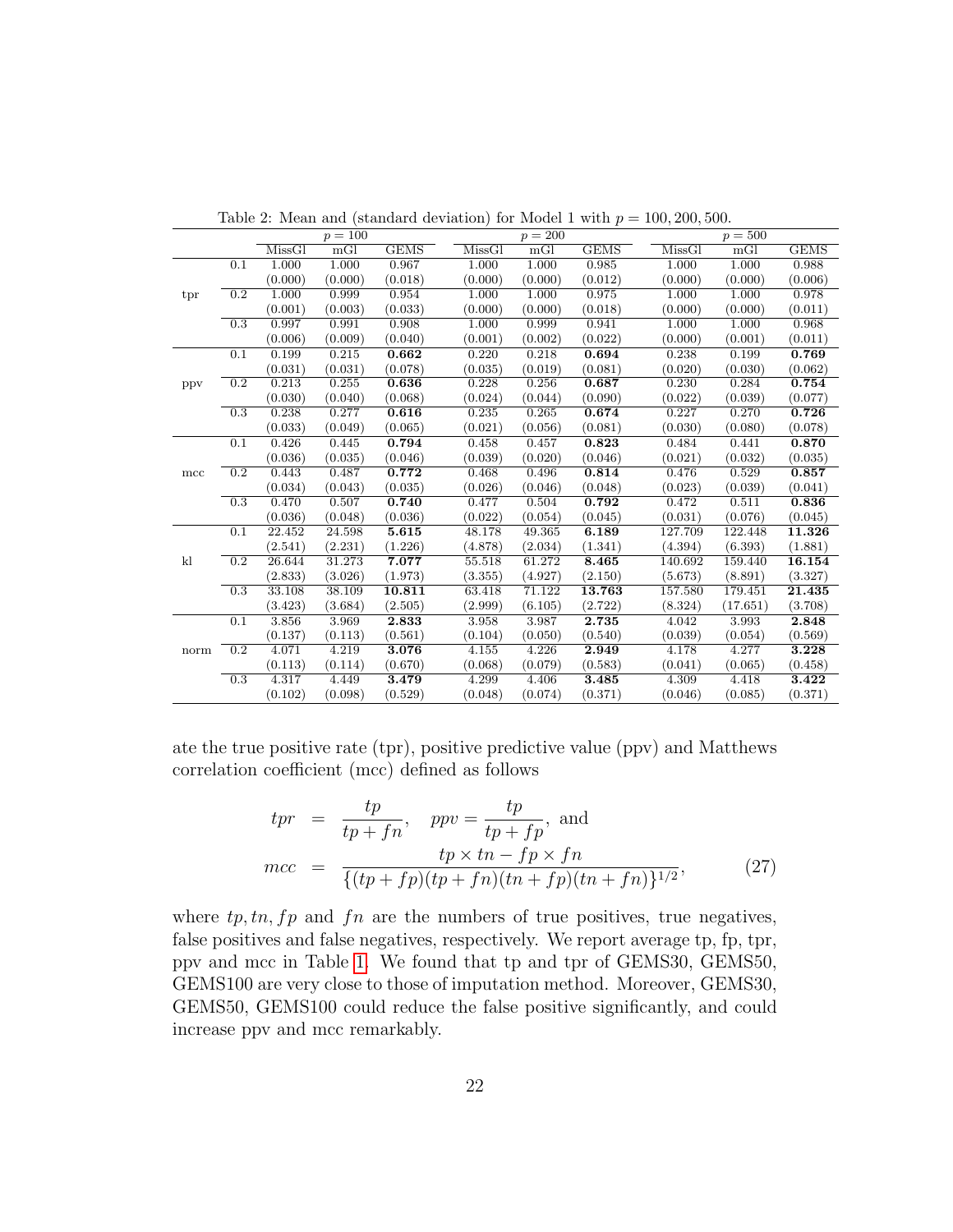|      |                  |         | $p = 100$ |             |         | $p = 200$ |             |         | $p = 500$ |             |
|------|------------------|---------|-----------|-------------|---------|-----------|-------------|---------|-----------|-------------|
|      |                  | MissGl  | mGI       | <b>GEMS</b> | MissGI  | mGI       | <b>GEMS</b> | MissGl  | mGI       | <b>GEMS</b> |
|      | 0.1              | 0.103   | 0.117     | 0.190       | 0.175   | 0.181     | 0.231       | 0.185   | 0.219     | 0.248       |
|      |                  | (0.031) | (0.025)   | (0.031)     | (0.020) | (0.032)   | (0.020)     | (0.016) | (0.011)   | (0.016)     |
| tpr  | $\overline{0.2}$ | 0.061   | 0.078     | 0.112       | 0.118   | 0.130     | 0.160       | 0.125   | 0.127     | 0.189       |
|      |                  | (0.022) | (0.029)   | (0.027)     | (0.025) | (0.020)   | (0.020)     | (0.015) | (0.019)   | (0.029)     |
|      | $\overline{0.3}$ | 0.036   | 0.058     | 0.048       | 0.067   | 0.068     | 0.071       | 0.078   | 0.097     | 0.110       |
|      |                  | (0.016) | (0.018)   | (0.020)     | (0.025) | (0.024)   | (0.012)     | (0.012) | (0.031)   | (0.031)     |
|      | 0.1              | 0.791   | 0.751     | 0.520       | 0.757   | 0.714     | 0.475       | 0.816   | 0.641     | 0.438       |
|      |                  | (0.104) | (0.084)   | (0.092)     | (0.070) | (0.135)   | (0.059)     | (0.078) | (0.056)   | (0.084)     |
| ppv  | $\overline{0.2}$ | 0.777   | 0.701     | 0.592       | 0.757   | 0.712     | 0.558       | 0.825   | 0.814     | 0.505       |
|      |                  | (0.110) | (0.112)   | (0.091)     | (0.089) | (0.088)   | (0.070)     | (0.063) | (0.085)   | (0.126)     |
|      | 0.3              | 0.722   | 0.601     | 0.672       | 0.758   | 0.747     | 0.713       | 0.780   | 0.673     | 0.611       |
|      |                  | (0.125) | (0.104)   | (0.117)     | (0.106) | (0.115)   | (0.068)     | (0.058) | (0.142)   | (0.141)     |
|      | 0.1              | 0.262   | 0.275     | 0.277       | 0.352   | 0.342     | 0.311       | 0.383   | 0.369     | 0.318       |
|      |                  | (0.031) | (0.027)   | (0.021)     | (0.015) | (0.013)   | (0.015)     | (0.012) | (0.010)   | (0.028)     |
| mcc  | $\overline{0.2}$ | 0.200   | 0.212     | 0.230       | 0.286   | 0.291     | 0.283       | 0.317   | 0.316     | 0.297       |
|      |                  | (0.033) | (0.035)   | (0.028)     | (0.022) | (0.016)   | (0.015)     | (0.013) | (0.011)   | (0.018)     |
|      | $\overline{0.3}$ | 0.145   | 0.165     | 0.159       | 0.210   | 0.212     | 0.216       | 0.243   | 0.243     | 0.246       |
|      |                  | (0.029) | (0.027)   | (0.032)     | (0.036) | (0.021)   | (0.016)     | (0.013) | (0.021)   | (0.013)     |
|      | 0.1              | 17.678  | 17.818    | 16.663      | 31.483  | 31.825    | 28.653      | 77.739  | 73.890    | 69.638      |
|      |                  | (0.966) | (0.686)   | (1.856)     | (0.983) | (2.024)   | (2.014)     | (2.538) | (1.767)   | (11.164)    |
| kl   | $\overline{0.2}$ | 18.351  | 19.157    | 17.469      | 33.633  | 35.048    | 30.136      | 83.376  | 88.213    | 73.377      |
|      |                  | (0.696) | (1.024)   | (1.425)     | (1.344) | (1.141)   | (1.905)     | (1.788) | (2.786)   | (10.123)    |
|      | 0.3              | 18.971  | 20.461    | 17.698      | 35.551  | 39.532    | 31.242      | 86.464  | 92.871    | 73.965      |
|      |                  | (0.736) | (0.822)   | (1.214)     | (1.272) | (1.776)   | (0.968)     | (1.406) | (4.756)   | (4.263)     |
|      | 0.1              | 2.225   | 2.228     | 1.678       | 2.180   | 2.185     | 1.619       | 2.181   | 2.160     | 1.596       |
|      |                  | (0.028) | (0.018)   | (0.084)     | (0.015) | (0.029)   | (0.050)     | (0.014) | (0.011)   | (0.043)     |
| norm | $\overline{0.2}$ | 2.242   | 2.258     | 1.834       | 2.210   | 2.228     | 1.774       | 2.212   | 2.236     | 1.749       |
|      |                  | (0.022) | (0.027)   | (0.081)     | (0.019) | (0.016)   | (0.065)     | (0.010) | (0.016)   | (0.079)     |
|      | $\overline{0.3}$ | 2.256   | 2.285     | 1.978       | 2.234   | 2.278     | 1.965       | 2.228   | 2.258     | 1.926       |
|      |                  | (0.019) | (0.016)   | (0.054)     | (0.018) | (0.020)   | (0.036)     | (0.008) | (0.021)   | (0.064)     |

Table 3: Mean and (standard deviation) for Model 2 with  $p = 100, 200, 500$ .

#### 6.2. Simulations for Gaussian graphical model selection

In this subsection, we compare our method based on GEMS with the Miss-Glasso (abbreviated as MissGl) and mGlasso (abbreviated as mGl) methods. For MissGlasso and mGlasso, the tuning parameter  $\lambda$  is chosen to minimize the bic criteria based on the observed log-likelihood [\(20\)](#page-16-1). The following models are considered:

Model 1. An autoregressive model of order 1 with  $(\Omega^{-1})_{jk} = 0.7^{|j-k|}$ .

- **Model 2.** An autoregressive model of order 4 with  $\Omega_{jk} = \mathbb{I}_{\{|j-k|=0\}} + 0.4\mathbb{I}_{\{|j-k|=1\}} +$  $0.2\mathbb{I}_{\{|j-k|=2\}}+0.2\mathbb{I}_{\{|j-k|=3\}}+0.1\mathbb{I}_{\{|j-k|=4\}},$  where  $\mathbb{I}$  represents the indictor function.
- Model 3. A model with  $\Omega = B + \delta I$ , where each off-diagonal entry in B is generated independently and equals 0.5 with probability  $\alpha = 5/p$  or 0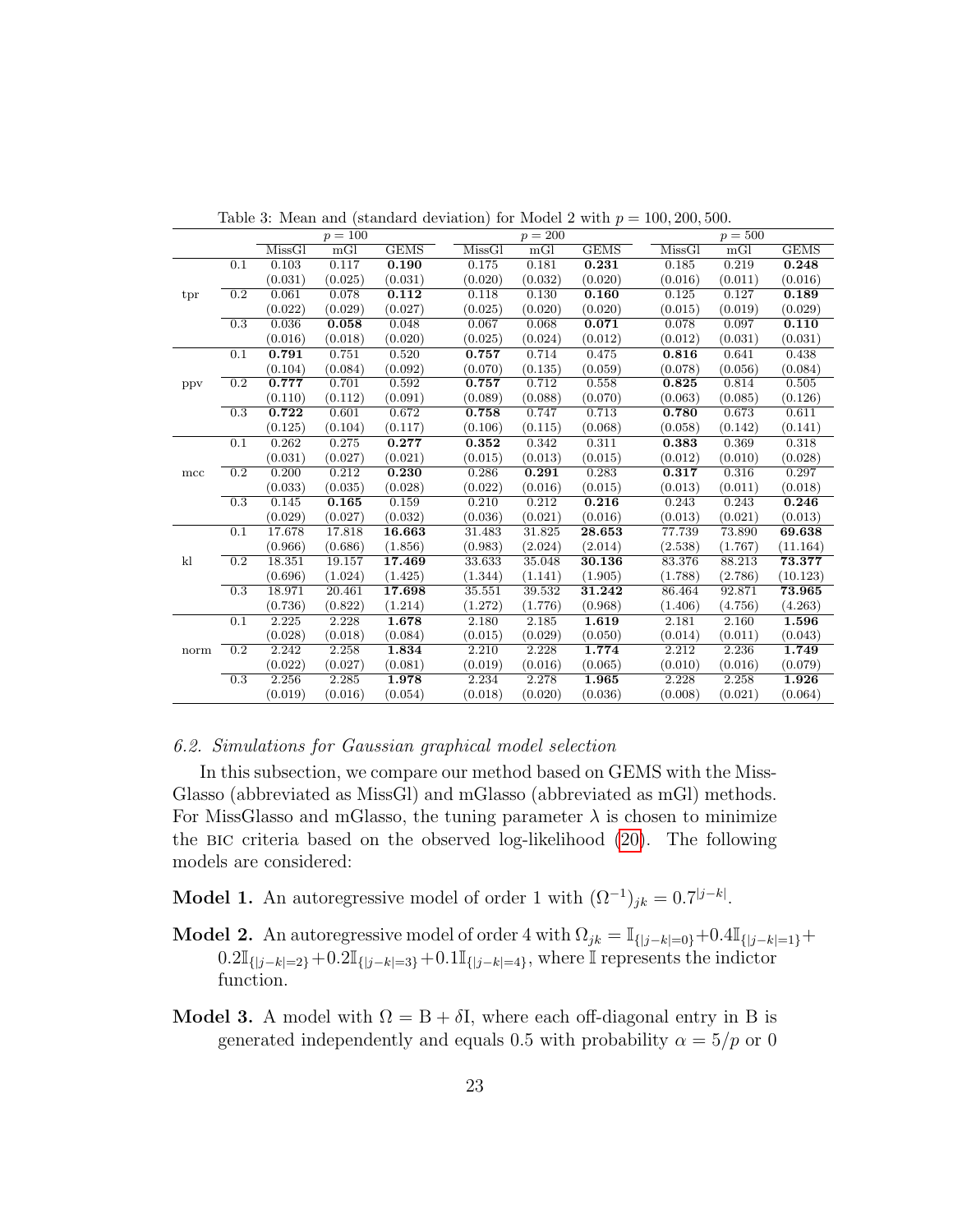|      |                  |         | $p = 100$ |             |         | $p = 200$ |             |         | $p = 500$ |             |
|------|------------------|---------|-----------|-------------|---------|-----------|-------------|---------|-----------|-------------|
|      |                  | MissGl  | mGI       | <b>GEMS</b> | MissGl  | mGI       | <b>GEMS</b> | MissGI  | mGI       | <b>GEMS</b> |
|      | 0.1              | 0.415   | 0.439     | 0.393       | 0.676   | 0.678     | 0.584       | 0.726   | 0.730     | 0.665       |
|      |                  | (0.083) | (0.076)   | (0.061)     | (0.060) | (0.061)   | (0.045)     | (0.050) | (0.054)   | (0.036)     |
| tpr  | $\overline{0.2}$ | 0.277   | 0.323     | 0.196       | 0.490   | 0.515     | 0.382       | 0.564   | 0.577     | 0.425       |
|      |                  | (0.052) | (0.057)   | (0.056)     | (0.069) | (0.068)   | (0.051)     | (0.059) | (0.055)   | (0.048)     |
|      | 0.3              | 0.197   | 0.242     | 0.095       | 0.294   | 0.353     | 0.194       | 0.374   | 0.422     | 0.214       |
|      |                  | (0.045) | (0.058)   | (0.025)     | (0.049) | (0.055)   | (0.039)     | (0.059) | (0.057)   | (0.031)     |
|      | 0.1              | 0.501   | 0.508     | 0.528       | 0.461   | 0.466     | 0.534       | 0.404   | 0.414     | 0.465       |
|      |                  | (0.051) | (0.056)   | (0.042)     | (0.041) | (0.038)   | (0.038)     | (0.032) | (0.043)   | (0.032)     |
| ppv  | 0.2              | 0.470   | 0.482     | 0.522       | 0.476   | 0.495     | 0.565       | 0.399   | 0.434     | 0.506       |
|      |                  | (0.042) | (0.051)   | (0.048)     | (0.041) | (0.046)   | (0.036)     | (0.028) | (0.038)   | (0.029)     |
|      | 0.3              | 0.436   | 0.464     | 0.530       | 0.479   | 0.500     | 0.585       | 0.375   | 0.427     | 0.537       |
|      |                  | (0.058) | (0.064)   | (0.080)     | (0.047) | (0.041)   | (0.051)     | (0.028) | (0.038)   | (0.038)     |
|      | 0.1              | 0.427   | 0.443     | 0.430       | 0.542   | 0.546     | 0.545       | 0.535   | 0.542     | 0.550       |
|      |                  | (0.041) | (0.032)   | (0.033)     | (0.017) | (0.016)   | (0.021)     | (0.011) | (0.013)   | (0.016)     |
| mcc  | $\overline{0.2}$ | 0.334   | 0.366     | 0.297       | 0.466   | 0.489     | 0.451       | 0.467   | 0.493     | 0.458       |
|      |                  | (0.037) | (0.029)   | (0.049)     | (0.026) | (0.023)   | (0.030)     | (0.014) | (0.012)   | (0.022)     |
|      | $\overline{0.3}$ | 0.267   | 0.307     | 0.207       | 0.360   | 0.405     | 0.325       | 0.366   | 0.416     | 0.334       |
|      |                  | (0.037) | (0.039)   | (0.033)     | (0.028) | (0.028)   | (0.038)     | (0.022) | (0.016)   | (0.025)     |
|      | 0.1              | 21.930  | 22.060    | 16.464      | 44.446  | 45.515    | 28.914      | 101.696 | 104.678   | 58.426      |
|      |                  | (1.955) | (1.955)   | (0.803)     | (3.666) | (3.516)   | (1.424)     | (6.994) | (8.104)   | (2.296)     |
| kl   | 0.2              | 24.238  | 24.783    | 19.688      | 53.068  | 54.891    | 38.335      | 118.433 | 125.411   | 81.999      |
|      |                  | (1.210) | (1.562)   | (0.992)     | (3.638) | (3.984)   | (2.301)     | (7.576) | (7.780)   | (4.889)     |
|      | 0.3              | 25.803  | 27.410    | 21.981      | 61.811  | 64.090    | 49.147      | 138.198 | 146.450   | 110.894     |
|      |                  | (1.275) | (2.025)   | (0.793)     | (3.105) | (3.397)   | (2.203)     | (8.067) | (8.425)   | (4.666)     |
|      | 0.1              | 3.986   | 3.974     | 2.566       | 3.919   | 3.945     | 2.276       | 3.574   | 3.604     | 2.035       |
|      |                  | (0.112) | (0.119)   | (0.157)     | (0.106) | (0.102)   | (0.138)     | (0.094) | (0.100)   | (0.106)     |
| norm | $\overline{0.2}$ | 4.142   | 4.133     | 3.161       | 4.166   | 4.191     | 2.803       | 3.797   | 3.852     | 2.579       |
|      |                  | (0.065) | (0.080)   | (0.231)     | (0.093) | (0.099)   | (0.172)     | (0.089) | (0.084)   | (0.141)     |
|      | $\overline{0.3}$ | 4.222   | 4.240     | 3.522       | 4.392   | 4.401     | 3.395       | 4.041   | 4.076     | 3.201       |
|      |                  | (0.057) | (0.082)   | (0.141)     | (0.071) | (0.071)   | (0.170)     | (0.082) | (0.080)   | (0.102)     |

<span id="page-23-0"></span>Table 4: Mean and (standard deviation) for Model 3 with  $p = 100, 200, 500$ .

with probability  $1 - \alpha$ . Diagonal entries of B is zero and  $\delta$  is chosen so that the condition number of  $\Omega$  is p. Note that  $\alpha = 5/p$  will result in a sparse model with average 5 neighbours for each variable.

We first show the experiment results under the missing completely at random mechanism. The number of variables and sample size are set as  $(p, n) = (100, 100), (200, 150), (500, 200)$  for each model. For each simulated data set, 10%, 20% and 30% of the entries are removed completely at random. To compare these methods, we evaluate the true positive rate (tpr), positive predictive value (ppv) and Matthews correlation coefficient (mcc) defined in [27.](#page-21-0) The Kullback-Leibler divergence (denoted by kl) between the estimated distributions obtained by the above methods and the true distribution, and the difference between the estimated  $\Omega$  and the true  $\Omega$  based on the  $\|\Omega - \Omega\|_2$ 2-norm (denoted by norm) are also evaluated.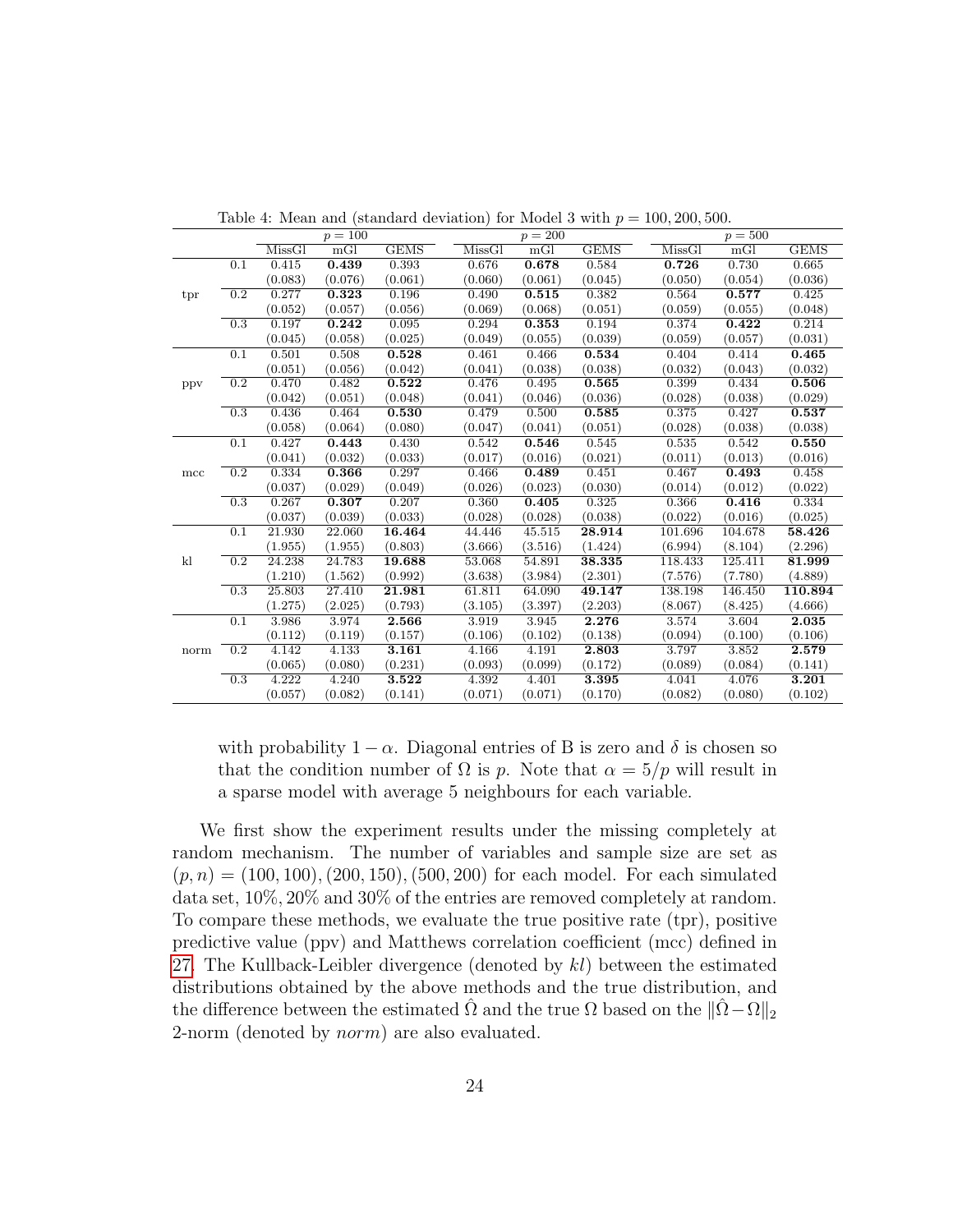<span id="page-24-0"></span>Table 5: Average CPU time in seconds.

|         |           | MissGl | mGl   | <b>GEMS</b> |
|---------|-----------|--------|-------|-------------|
|         | $p = 100$ | 5.3    | 1.5   | 2.7         |
| Model 1 | $p = 200$ | 30.7   | 10.8  | 19.7        |
|         | $p = 500$ | 464.7  | 182.5 | 314.2       |
|         | $p = 100$ | 2.3    | 1.1   | 2.4         |
| Model 2 | $p = 200$ | 13.8   | 7.6   | 18.9        |
|         | $p = 500$ | 202.1  | 123.0 | 280.3       |
|         | $p = 100$ | 4.1    | 1.4   | 2.6         |
| Model 3 | $p = 200$ | 25.6   | 11.0  | 22.0        |
|         | $p = 500$ | 456.7  | 176.9 | 343.1       |

The means and standard deviations of the above measures based on Models 1 to 3 over 50 independent runs for each setting are reported in Tables [2](#page-21-1) to [4,](#page-23-0) respectively. Except for  $tpr$ , it can be seen that GEMS generally outperforms MissGlasso and mGlasso for all measures for Model 1 (see, Table [2\)](#page-21-1). Moreover, the smallest value of tprs of GEMS for Model 1 is 0.908 when  $(p, n) = (100, 100)$  and missing rate is equal to 0.3. From Tables 2 and 3, GEMS performs better than MissGlasso and mGlasso. When mcc is used as a measure, no substantial difference is observed among methods in all cases for Model 2; but, mGlasso performs better for most settings except for the case of  $(p, n) = (500, 200)$  and missing rate being 0.1 for Model 3.

Table [5](#page-24-0) shows the average CPU time (in second) for all methods. Obviously, GEMS and MissGlasso run slower than mGlasso as they are iterative methods. For Models 1 and 3, GEMS needs shorter CPU time than Miss-Glasso. For Model 2, MissGlasso requires less CPU time.

In the next experiment, we will show the performance of all method when the missing values are generated at random. The following model will be considered

**Model 4.** A Gaussian graphical model with  $p = 30$  and a block-diagonal covariance matrix  $\Sigma = \text{diag}(B, B, \dots, B)$  where  $B \in R^{3 \times 3}$  and  $B_{jk} =$  $0.7^{|j-k|}$ .

It is noted that this model was also considered in Städler and Bühlmann [\(2012\)](#page-34-2) and [Kolar and Xing \(2012\)](#page-34-9). Specifically, we generate data set with sample size  $n = 100$  and delete values from the data set according to the following missing data mechanisms:

- 1. For all  $b = 1, ..., 10$  and  $i = 1, ..., n$ ,  $X_{i,3*b}$  is missing if  $R_{i,j} = 0$  where  $R_{i,j}$  follows a Bernoulli distribution with probability  $\pi$ .
- 2. For all  $b = 1, ..., 10$  and  $i = 1, ..., n$ ,  $X_{i,3*b}$  is missing if  $X_{i,3*b-2} < T$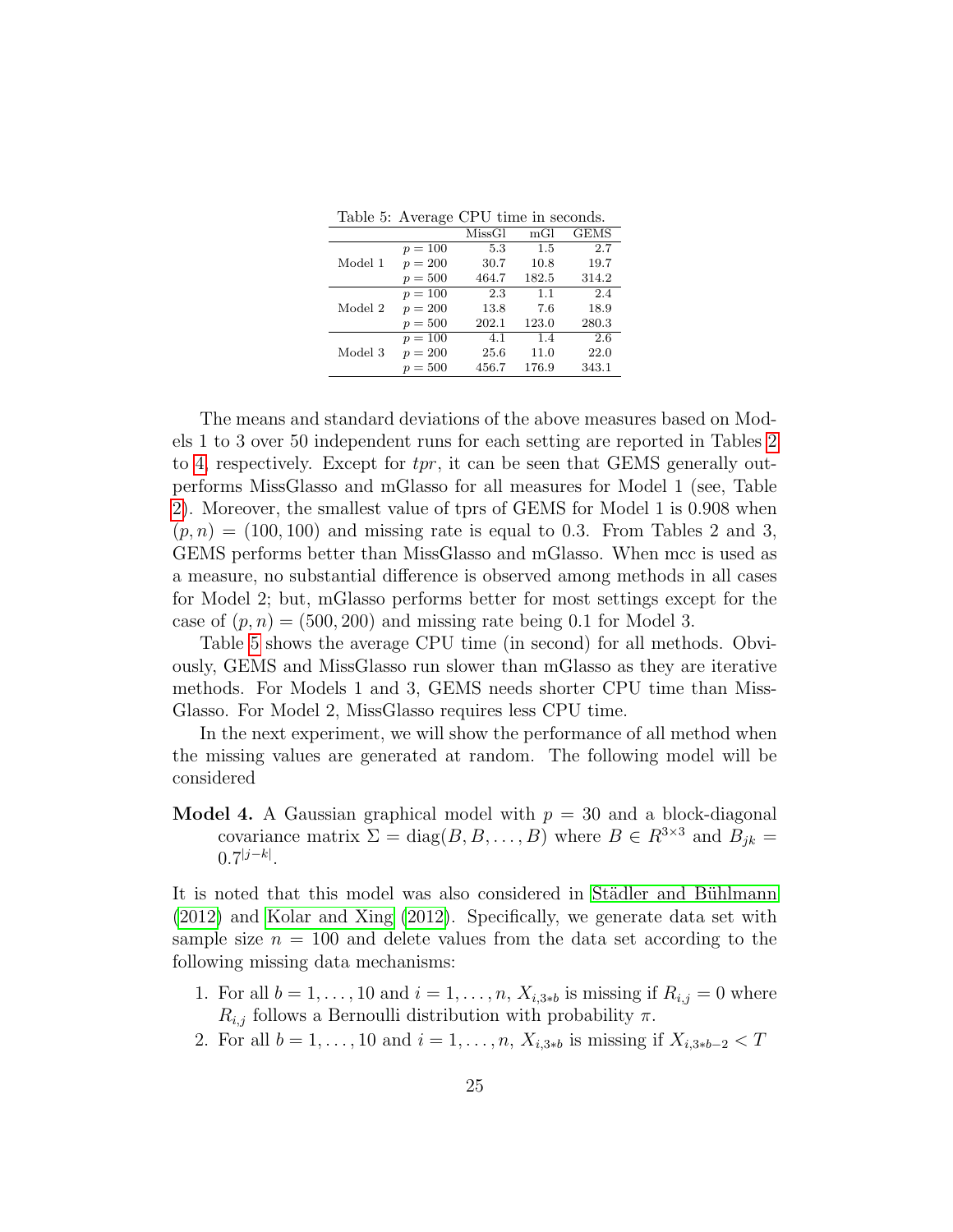|      | $\pi$ | mechanism 1 |         |             |         | mechanism 2 |             |         | mechanism 3 |             |  |
|------|-------|-------------|---------|-------------|---------|-------------|-------------|---------|-------------|-------------|--|
|      |       | MissGl      | mGI     | <b>GEMS</b> | MissGl  | mGI         | <b>GEMS</b> | MissGl  | mGI         | <b>GEMS</b> |  |
|      | 0.25  | 1.000       | 1.000   | 0.994       | 1.000   | 1.000       | 0.994       | 1.000   | 1.000       | 0.951       |  |
|      |       | (0.000)     | (0.000) | (0.016)     | (0.000) | (0.000)     | (0.016)     | (0.000) | (0.000)     | (0.049)     |  |
| tpr  | 0.50  | 0.998       | 1.000   | 0.974       | 0.981   | 0.998       | 0.879       | 0.821   | 0.930       | 0.566       |  |
|      |       | (0.010)     | (0.000) | (0.032)     | (0.039) | (0.010)     | (0.062)     | (0.105) | (0.069)     | (0.079)     |  |
|      | 0.75  | 0.874       | 0.978   | 0.685       | 0.676   | 0.937       | 0.521       | 0.528   | 0.714       | 0.500       |  |
|      |       | (0.095)     | (0.034) | (0.102)     | (0.092) | (0.060)     | (0.030)     | (0.041) | (0.084)     | (0.000)     |  |
|      | 0.25  | 0.257       | 0.233   | 0.811       | 0.255   | 0.290       | 0.890       | 0.266   | 0.331       | 0.811       |  |
|      |       | (0.070)     | (0.038) | (0.102)     | (0.067) | (0.078)     | (0.099)     | (0.064) | (0.083)     | (0.109)     |  |
| ppv  | 0.50  | 0.282       | 0.237   | 0.828       | 0.331   | 0.317       | 0.831       | 0.281   | 0.361       | 0.836       |  |
|      |       | (0.067)     | (0.049) | (0.095)     | (0.090) | (0.073)     | (0.091)     | (0.051) | (0.097)     | (0.121)     |  |
|      | 0.75  | 0.316       | 0.236   | 0.846       | 0.317   | 0.283       | 0.788       | 0.185   | 0.336       | 0.833       |  |
|      |       | (0.077)     | (0.045) | (0.133)     | (0.064) | (0.070)     | (0.149)     | (0.053) | (0.088)     | (0.129)     |  |
|      | 0.25  | 0.464       | 0.440   | 0.890       | 0.463   | 0.500       | 0.936       | 0.476   | 0.541       | 0.869       |  |
|      |       | (0.075)     | (0.044) | (0.061)     | (0.073) | (0.077)     | (0.057)     | (0.068) | (0.079)     | (0.064)     |  |
| mcc  | 0.50  | 0.491       | 0.444   | 0.891       | 0.534   | 0.528       | 0.845       | 0.439   | 0.544       | 0.673       |  |
|      |       | (0.070)     | (0.056) | (0.055)     | (0.077) | (0.068)     | (0.057)     | (0.052) | (0.082)     | (0.076)     |  |
|      | 0.75  | 0.484       | 0.437   | 0.746       | 0.423   | 0.474       | 0.623       | 0.254   | 0.450       | 0.631       |  |
|      |       | (0.057)     | (0.053) | (0.088)     | (0.055) | (0.068)     | (0.063)     | (0.047) | (0.076)     | (0.055)     |  |
|      | 0.25  | 3.479       | 3.579   | 0.862       | 3.712   | 4.944       | 1.030       | 5.095   | 6.327       | 4.490       |  |
|      |       | (0.718)     | (0.514) | (0.321)     | (0.827) | (0.688)     | (0.472)     | (0.646) | (0.612)     | (1.005)     |  |
| kl   | 0.50  | 4.680       | 4.934   | 1.369       | 5.688   | 6.808       | 3.770       | 9.169   | 10.458      | 16.384      |  |
|      |       | (0.813)     | (0.673) | (0.539)     | (0.978) | (0.614)     | (1.047)     | (0.820) | (0.889)     | (2.325)     |  |
|      | 0.75  | 7.285       | 8.968   | 6.485       | 8.313   | 10.893      | 10.242      | 10.214  | 16.501      | 32.557      |  |
|      |       | (1.120)     | (1.469) | (1.767)     | (0.627) | (1.742)     | (1.305)     | (0.924) | (2.879)     | (5.202)     |  |
|      | 0.25  | 2.545       | 2.608   | 1.618       | 2.528   | 2.731       | 1.457       | 2.514   | 2.734       | 2.031       |  |
|      |       | (0.207)     | (0.153) | (0.688)     | (0.191) | (0.150)     | (0.382)     | (0.161) | (0.144)     | (0.409)     |  |
| norm | 0.50  | 2.750       | 2.843   | 1.711       | 2.822   | 2.991       | 2.107       | 2.706   | 2.831       | 3.051       |  |
|      |       | (0.153)     | (0.144) | (0.414)     | (0.152) | (0.108)     | (0.254)     | (0.136) | (0.137)     | (0.666)     |  |
|      | 0.75  | 3.018       | 3.391   | 2.300       | 3.079   | 3.576       | 2.359       | 2.769   | 3.688       | 5.677       |  |
|      |       | (0.153)     | (0.595) | (0.176)     | (0.106) | (0.753)     | (0.368)     | (0.156) | (1.764)     | (1.477)     |  |

<span id="page-25-0"></span>Table 6: Mean (and standard deviation) for three missing mechanisms.

# 3. For all  $b = 1, ..., 10$  and  $i = 1, ..., n$ ,  $X_{i,3*b}$  is missing if  $X_{i,3*b} < T$

It is obviously that the threshold value (i.e.,  $T$ ) determines the percentage of missing values. We consider three settings: (a)  $\pi = 0.25$  with  $T = \Phi^{-1}(0.25)$ , (b)  $\pi = 0.50$  with  $T = \Phi^{-1}(0.50)$ , and (c)  $\pi = 0.75$  with  $T = \Phi^{-1}(0.75)$ , where  $\Phi(\cdot)$  is the standard normal cumulative distribution function. Mechanisms 1, 2 and 3 are respectively the missing completely at random (MCAR), missing at random (MAR) and not missing at random (NMAR). We report the means and standard deviation of the above measures over 50 independent runs for each missing mechanism in Table [6.](#page-25-0) From Table [6,](#page-25-0) if mcc is used as a measure, GEMS outperforms MissGlasso and mGlasso for all three mechanisms. If the Kullback-Leibler divergence and 2-norm are used as a measure, GEMS performs the best at Mechanisms 1 and 2. However, MissGlasso works better than GEMS and mGlasso for Mechanism 3.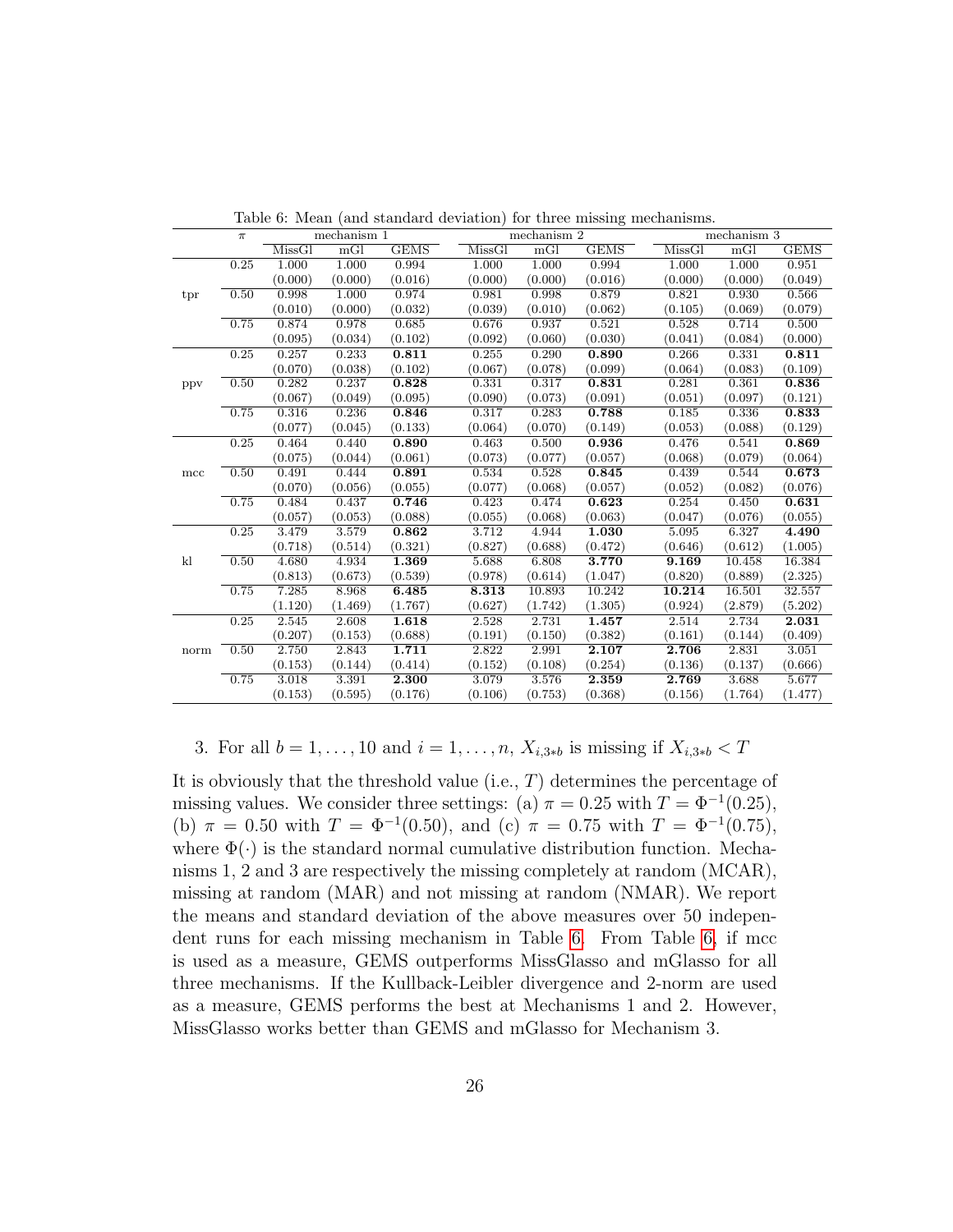#### 7. Real data analysis

#### 7.1. Horse colic data

In this subsection we will analyze horse colic data set in UCI Machine Learning Repository. It is available at [http://archive.ics.uci.edu/ml/](http://archive.ics.uci.edu/ml/datasets/Horse+Colic) [datasets/Horse+Colic](http://archive.ics.uci.edu/ml/datasets/Horse+Colic). The training set consists 299 instances with 28 attributes. We delete the 25th to 28th attributes representing type of lesion since they are a little bit confusing. We delete the horses' hospital Number. We consider a binary response y defined as  $y = 0$  if the horse lived and  $y = 1$  otherwise. The rest 22 attributes includes seven continuous variables and fifteen categorical variables. The data contains many missing values. Nineteen attributes of the rest 22 attributes have missing values. In all 299 instances, 293 instances have missing values. We apply the imputation method combined with group lasso to select variables, in which we choose the tuning parameter by BIC criteria. The imputation method selects three continuous variables: pulse, packed cell volume, total protein, and three categorical variables: temp of extremities with 4 levels, pain with 5 levels, surgical lesion with 2 levels. By contrast, GEMS30 and GEMS200 select two continuous variables: pulse, packed cell volume, and one categorical variable: surgical lesion.

#### 7.2. Prostate cancer data

In this subsection we will analyze prostate cancer data (GEO GDS3289). It is available at <https://www.ncbi.nlm.nih.gov/geo/>. The dataset includes 34 benign epithelium samples and 70 non-benign samples. We consider a binary response (y) defined as  $y = 1$  if it is a benign sample and  $y = 0$  if otherwise. We choose the first 625 biomarkers in platform "Hs6-1-1-1" to "Hs6-1-25-25" as covariates. In the dataset, 82 biomarkers contain no missing values, while 543 biomarkers contain missing values in 104 samples. The biomarker "MLL" in platform "Hs6-1-3-1" has only one observed value and the biomarker "IMAGE:366953" in "Hs6-1-1-18" has no observed values, therefore we remove "MLL" and "IMAGE:366953". Moreover, all of the 104 samples contain missing values and the missing value percentages range from 6.4% to 47.2%.

We suppose the values of biomarkers follow multivariate normal distribution and we apply GEMS and imputation method combined with group lasso to select variables. In GEMS we use  $m = 30,200$  Monte Carlo samples to approximate  $Q_{1i}$  and  $Q_{2i}$ . The imputation method selects 32 biomarkers,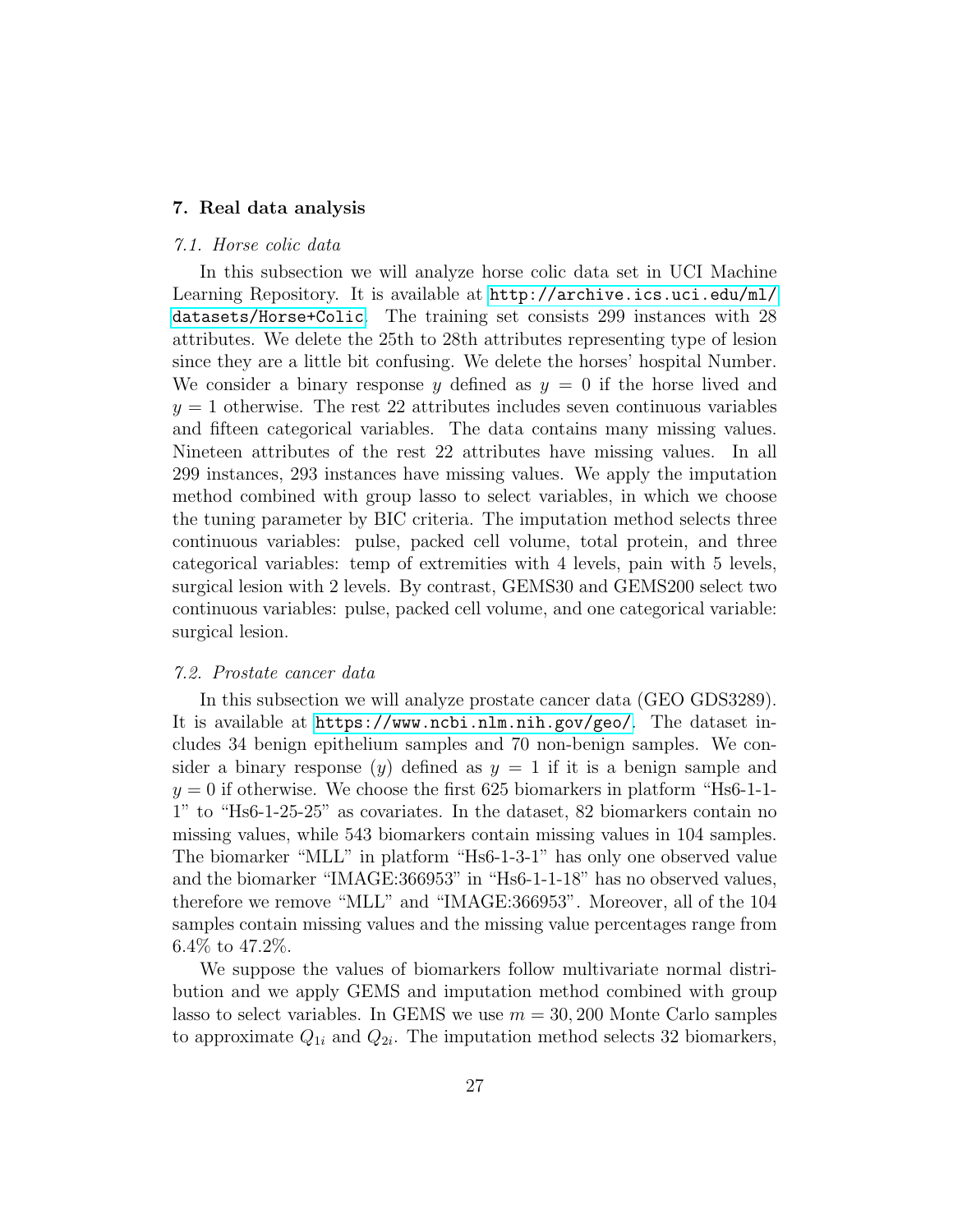Table 7: Results on variable selection for the prostate cancer data.

| method     | selected biomarkers                                                    |
|------------|------------------------------------------------------------------------|
| imputation | MEF2A, RCC1, IMAGE:133130, IMAGE:196837, IMAGE:200418, IMAGE:295599,   |
|            | IMAGE:206867, GCLM, IMAGE:296033, IMAGE:430233, ZC3H12C, DOK1, RGS7BP, |
|            | IMAGE:40728, AGRN, ZNF598, EFCAB6, IMAGE:470914, KIF9, CAPRIN1,        |
|            | IMAGE:773430, IMAGE:30959, TRIM5, SYNJ1, PHACTR2, SPAG11A, APBB2,      |
|            | PRSS8, ZNF124, STMN1, ACOX3, CYP3A5                                    |
| GEMS30     | RCC1, IMAGE:133130, KIF2C, DOK1                                        |
| GEMS200    | RCC1, IMAGE:133130, KIF2C, DOK1                                        |

which seems to be consistent with that the imputation method select a large number of false positive variables. By comparison, GEMS30 and GEMS200 selects the same four biomarkers.

#### 7.3. Yeast cell expression data

[Gasch et al. \(2000\)](#page-33-9) used an yeast cell expression data to explore genomic expression patterns in the yeast Saccharomyces cerevisiae. This data set contains  $p = 6152$  known or predicted yeast genes and the sample size is  $n =$ 173. It is available at [http://genome-www.stanford.edu/yeast\\_stress/](http://genome-www.stanford.edu/yeast_stress/). The whole data set has about 3.01% missing values. There is no complete data record, 129 records with more than 50 missing values, and the maximum number of missing values is 1384. Only 755 genes have no missing values, and 0.53% genes have at least 3 missing values. For illustration purpose, we will use our proposed GEMS to study the regulatory relationships between the 6152 yeast genes by Gaussian graphical model.

The extended Bayesian information criterion proposed by [Chen and Chen](#page-32-8) [\(2008\)](#page-32-8) will be used as the generalized information criteria since [Foygel and](#page-32-9) [Drton \(2010\)](#page-32-9) established the consistency of the extended bic for Gaussian graphical models under some conditions. Specifically, the extended bic is given by

$$
2l(G, \mu_G, \Omega_G, X_o) + df_{\Omega_G} \log(n) + 4df_{\Omega_G} \gamma \log(p), \tag{28}
$$

where  $l(G, \mu_G, \Omega_G, X_o)$  is minus twice the observed log-likelihood and df<sub>G</sub> is the number of free parameters of  $\Omega_G$ . In this example, we choose  $\gamma = 0.25$ and adopt the initial  $\Sigma$  to be the diagonal matrix with the main diagonal entries being the variances of all genes. GEMS ran 15564.93 seconds to obtain the graphical structure with 8703 edges shown in Figure [3.](#page-28-0) This structure includes 5526 connected components and the maximal connected component has 552 genes. In this structure, 5482 genes have no neighbor and 36 genes have more than 100 neighbors.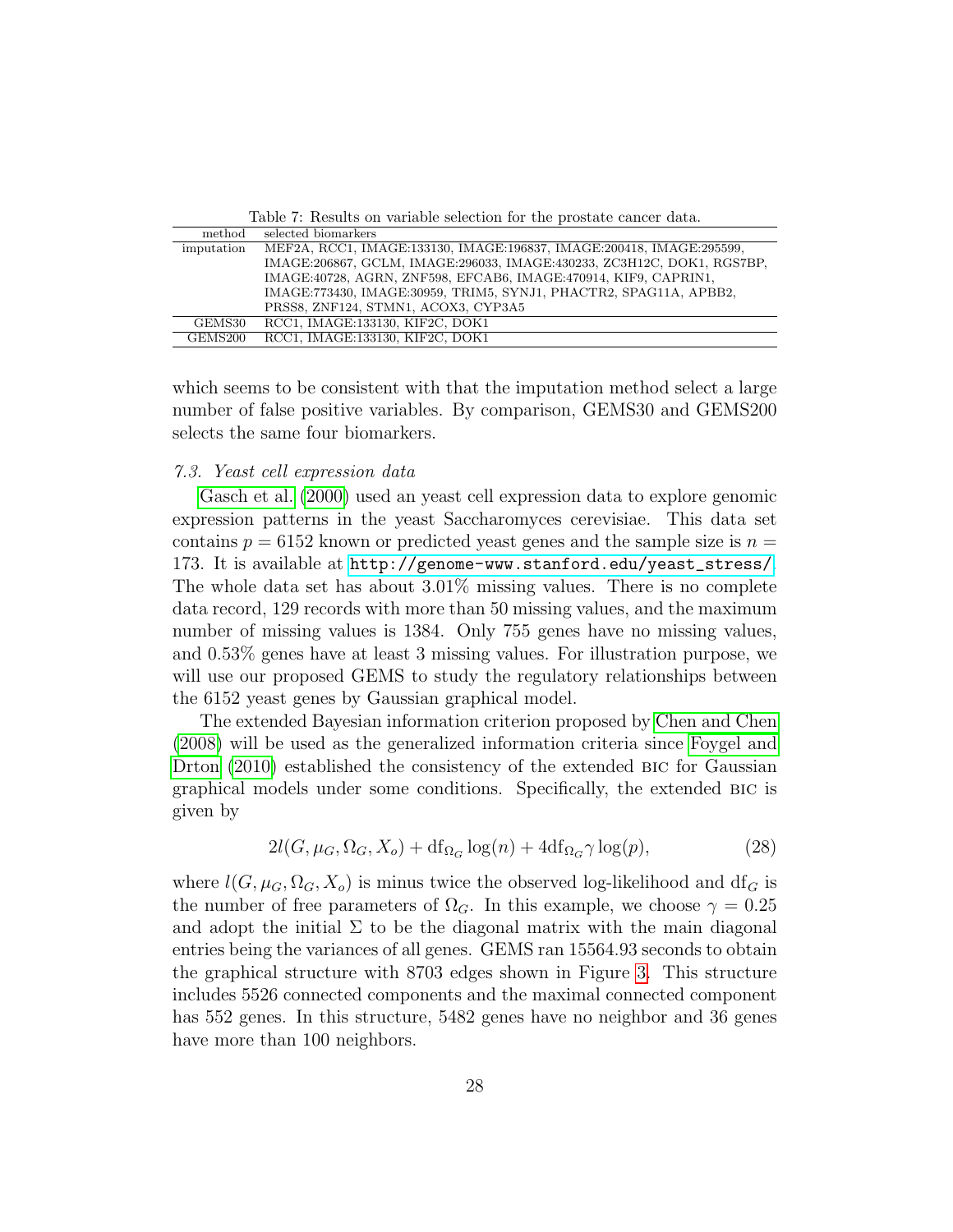

<span id="page-28-0"></span>Figure 3: The graphical structure obtained by GEMS for the yeast data.

We compare our resultant graphical structure with YeastNet proposed by [Kim et al. \(2013\)](#page-34-10). In particular, YeastNet covers up to 5818 genes which are wired by 362512 functional links (edges). It is found that our graphical structure and YeastNet share 5493 common genes. We compare sub-graphical structure and sub-YeastNet with 5493 genes. Besides, while our sub-graphical structure includes 3697 edges which are also identified by sub-YeastNet, our sub-graphical structure finds an extra 3590 edges which are not included in the sub-YeastNet. Interestingly, GEMS concludes that the top three strongly correlated gene pairs are (YHR215W, YAR071W), (YDR343C, YDR342C) and (YHR055C, YHR053C) with the estimated partial correlations being  $-0.97$ ,  $-0.97$  and  $-0.98$ , respectively. In YeastNet, these three gene pairs are assigned with very high log likelihood scores being 5.00, 5.47 and 4.36, respectively.

## 8. Conclusion

In this paper, we proposed a generalized EMS (GEMS) algorithm, which includes the EMS algorithm as a special case. We prove the numerical convergence of the GEMS algorithm. Furthermore, we prove in Corollary [2](#page-6-1) that all limit points of the EMS algorithm satisfy a necessary condition of the min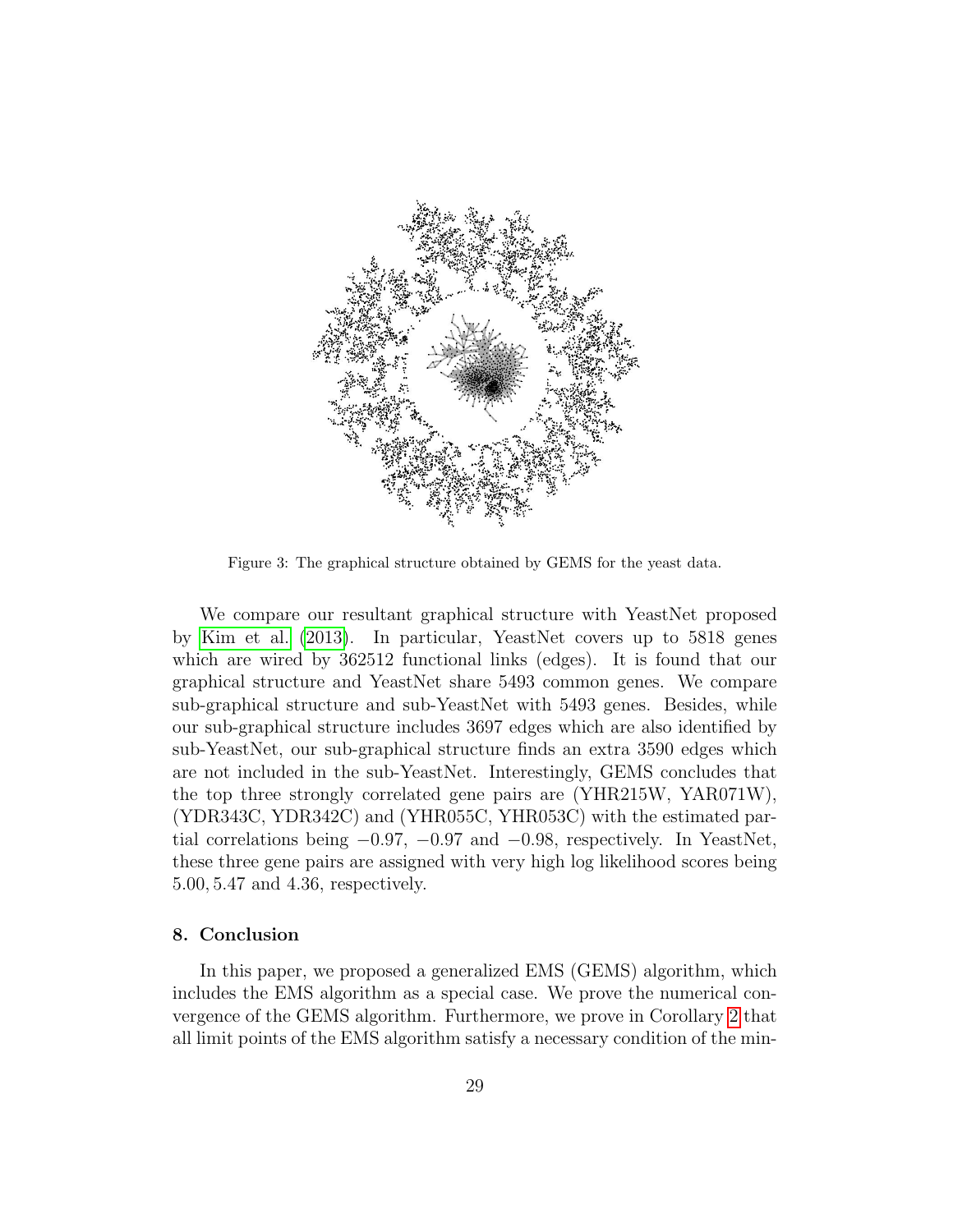imum points of the observed GIC under relatively weak conditions, which are much more useful in practice. We apply the GEMS algorithm for Gaussian graphical model selection and generalized linear model selection with missing data. For generalized linear model with both categorical predictors and continuous predictors, we model the predictors by SD-tree or SD-forest for computing Q function in high dimensional settings. The simulation studies further confirm that GEMS outperforms the existing competitors.

#### Acknowledgements

We thank the authors of Städler and Bühlmann (2012) and [Abreu et](#page-32-5) [al. \(2010\)](#page-32-5) for sharing their R codes and R packages. PF Xu and N Shan's work were supported by the National Natural Science Foundation of China (Grant No. 11871013). ML Tang's work was supported by the grants from the Research Grant Council of the Hong Kong Special Administrative Region (Project Nos. UGC/FDS14/P01/17, UGC/FDS14/P02/18).

#### Appendix A. Proofs of our results

To prove the convergence of the GEMS algorithm, we need to define a point-to-set mapping and briefly introduce the Global Convergence Theorem. According to [Luenberger and Ye \(2008\)](#page-34-11), an iterative algorithm is a mapping A defined on a space X that assigns to every point  $x \in X$  a subset of X. Here,  $\bf{A}$  is a point-to-set mapping of X which generalizes a point-to-point mapping of X. A point-to-set mapping **A** is said to be closed at  $x \in X$  if  $x_k \to x$  for  $x_k \in X$  and  $y_k \to y$  for  $y_k \in \mathbf{A}(x_k)$  imply  $y \in \mathbf{A}(x)$ . If the set  $\mathbf{A}(x)$  consists of a single point and  $\mathbf{A}$  is continuous, then  $\mathbf{A}$  is closed.

**Theorem 4 (Global Convergence Theorem).** Let A be an algorithm on X. Suppose that, given  $x_0$ , the sequence  $\{x_k\}_{k=0}^{\infty}$  is generated and satisfies  $x_{k+1} \in A(x_k)$ . Let the solution set  $\Gamma \subset X$  be given. If (i) all points  $x_k$  are contained in a compact set  $S \subset X$ ; (ii) there is a continuous function Z on X such that (a) if  $x \notin \Gamma$ , then  $Z(y) < Z(x)$  for all  $y \in \mathbf{A}(x)$ , and (b) if  $x \in \Gamma$ , then  $Z(y) \leq Z(x)$  for all  $y \in \mathbf{A}(x)$ ; and (iii) the mapping  $\mathbf{A}$  is closed at points outside  $\Gamma$ , then the limit of any convergent subsequence of  $\{x_k\}$  is a solution in Γ.

Here, the function Z could be the objective function to be minimized. It should be noticed that Z is continuous if  $x_k \to x$  implies  $Z(x_k) \to Z(x)$ . The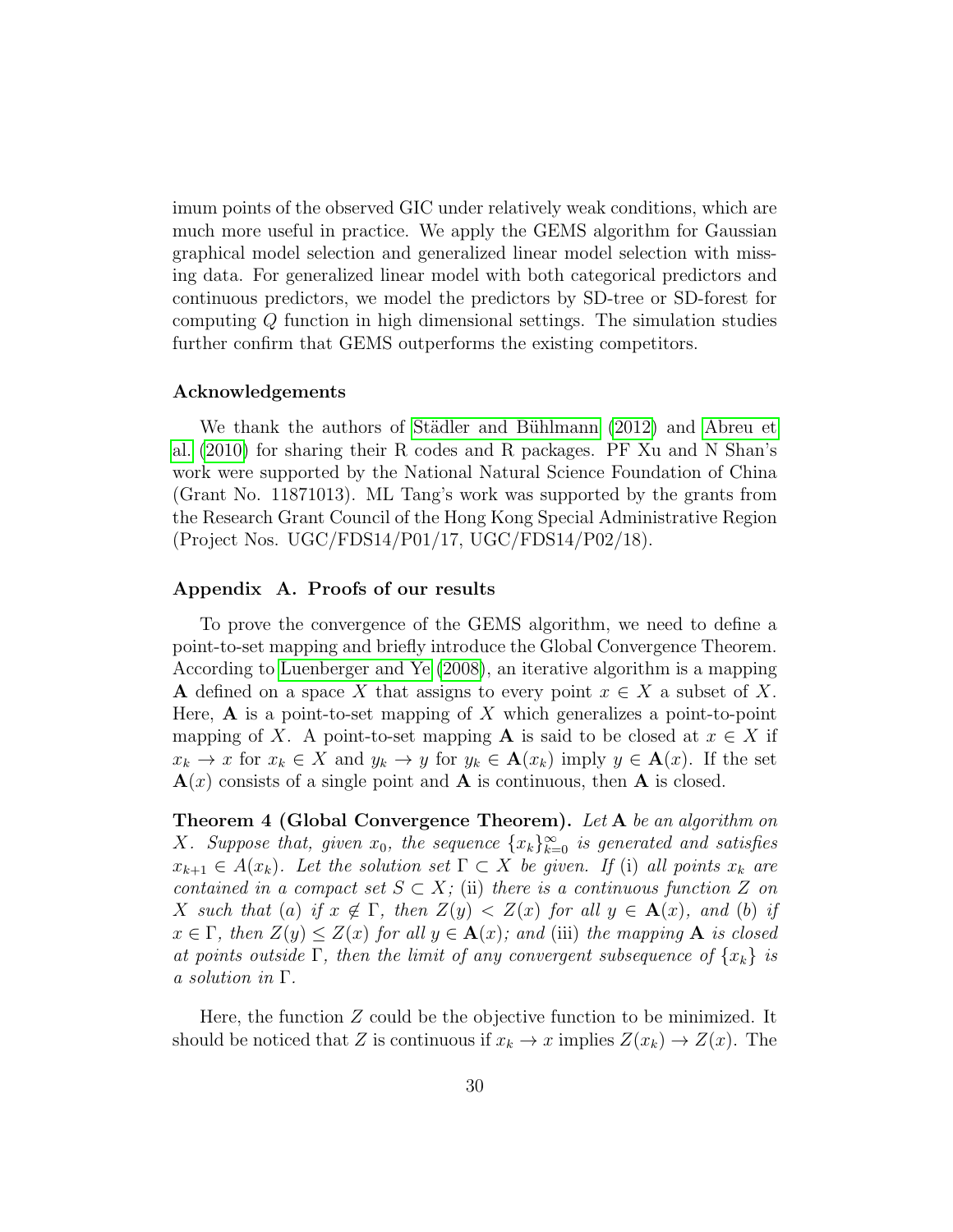solution set Γ could be the set of minimum points of the objective function or the set of points satisfying the necessary condition of minimum points (e.g., stationary points of the objective function). For more details about the Global Convergence Theorem, one can refer to Section 7.7 of [Luenberger](#page-34-11) [and Ye \(2008\)](#page-34-11). It should be noticed that the point-to-set mapping in GEMS is  $\mathbf{A}(\psi) = {\psi|Q(\psi;\psi) \leq Q(\psi;\psi)}$  while the corresponding mapping in EMS is  $\mathbf{A}(\psi) = \arg \min_{\psi} Q(\psi'; \psi)$  for any  $\psi \in \Psi$ . In both algorithms, the function Z is taken to be the observed GIC  $g(\psi, Y_o)$ .

Next, we give proofs of our results.

Proof of Theorem [1](#page-5-1). For any  $\psi^* \in \Psi_0$  and  $\psi \in \Psi$ , we have, by [\(3\)](#page-3-0),  $Q(\psi^*; \psi^*) = g(\psi^*, Y_o) + H(\psi^*; \psi^*)$  and  $Q(\psi; \psi^*) = g(\psi, Y_o) + H(\psi; \psi^*).$ According to Condition 3 and  $g(\psi^*, Y_o) \leq g(\psi, Y_o)$ , we have  $Q(\psi^*, \psi^*) \leq$  $Q(\psi; \psi^*)$ ; i.e.,  $\psi^* \in \Psi_1$ .

Proof of Theorem [2](#page-6-0). By Conditoin 3 and equation [\(3\)](#page-3-0), we have for any  $\tilde{\psi} \in \mathbf{A}(\psi)$ 

<span id="page-30-0"></span>
$$
g(\psi, Y_o) = Q(\psi; \psi) - H(\psi; \psi) \ge Q(\tilde{\psi}; \psi) - H(\tilde{\psi}; \psi) = g(\tilde{\psi}, Y_o),
$$

where the equality holds if and only if  $Q(\psi; \psi) = Q(\tilde{\psi}; \psi)$  and  $H(\psi; \psi) =$  $H(\psi; \psi)$ .  $\Box$ 

*Proof of Theorem [3](#page-6-2).* If  $\Gamma = \Psi_1$  (and  $\Psi_0$ , respectively), we check if Conditions (i), (ii) and (iii) of the Global Convergence Theorem hold. First, Condition (i) follows immediately from Condition 1.

For Condition (ii), we need to show that  $g(\psi, Y_o)$  is a continuous function of  $\psi$ . In fact, for any sequence  $\psi^{(t)} \to \bar{\psi} = (\bar{M}, \bar{\psi})$ , there exists an integer T such that  $M^{(t)} = \overline{M}$  for any  $t > T$  since the model space M is finite. Hence, Condition 2 (i) implies  $g(\tilde{M}, \theta^{(t)}, Y_o) \to g(\bar{M}, \bar{\theta}^{(t)}, Y_o)$ . Furthermore, (a) and (b) follow from Assumption [\(8\)](#page-6-3) in this theorem and Theorem [2,](#page-6-0) respectively.

For  $\psi_0^{(t)} \to \psi_0$  and  $\psi_1^{(t)} \to \psi_1$  with  $\psi_0^{(t)} \in \mathbf{A}(\psi_1^{(t)})$  $\binom{[t]}{1}$ , we have, by Condition 2 (ii), that

$$
Q(\psi_1^{(t)}; \psi_0^{(t)}) = Q(\psi_1^{(t)}; \psi_0^{(t)}) - Q(\psi_1; \psi_0^{(t)}) + Q(\psi_1; \psi_0^{(t)}) \rightarrow Q(\psi_1; \psi_0).
$$

Furthermore, we have  $Q(\psi_0^{(t)})$  $\stackrel{(t)}{0};\psi_0^{(t)}$  $Q_0^{(t)}$   $\rightarrow Q(\psi_0; \psi_0)$  if we set  $\psi_1^{(t)} = \psi_0^{(t)}$  $\int_0^{(t)}$ . Since  $Q(\psi_1^{(t)}% ,\omega_2^{(t)}+\gamma _{i}(t))$  $\mathcal{L}_1^{(t)}; \psi_0^{(t)}$  $\binom{t}{0}$   $\leq Q(\psi_0^{(t)}$  $\stackrel{(t)}{0};\psi_0^{(t)}$  $Q_0^{(t)}$ , we have  $Q(\psi_1; \psi_0) \leq Q(\psi_0; \psi_0)$ ; i.e.,  $\psi_1 \in \mathbf{A}(\psi_0)$ . Thus, we have Condition (iii).  $\Box$ 

*Proof of Corollary [2](#page-6-1).* We set  $\Gamma = \Psi_1$ . For  $\psi \notin \Psi_1$  and  $\tilde{\psi} \in \mathbf{A}(\psi)$  of EMS, we have  $Q(\tilde{\psi}; \psi) < Q(\psi; \psi)$ . Furthermore, we have  $g(\tilde{\psi}, Y_o) < g(\psi, Y_o)$ by Theorem [2.](#page-6-0) Therefore, Assumption [\(8\)](#page-6-3) in Theorem [3](#page-6-2) holds for the EMS algorithm.  $\Box$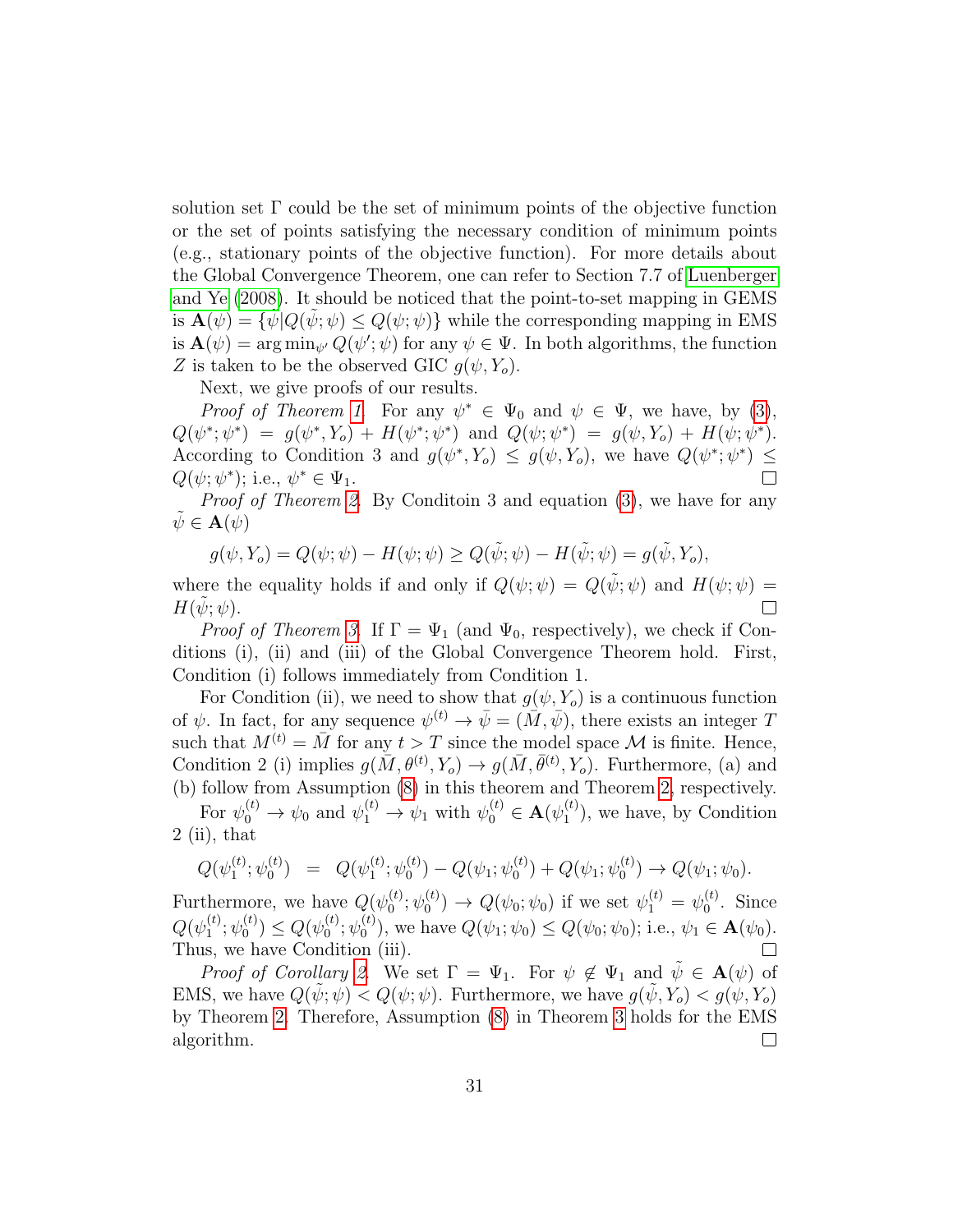#### Appendix 2. Computing Q function in Gaussian graphical model

Let  $X_{ij}$  be the observation of th i sample and th j variable where  $i =$  $1, \ldots, n$  and  $j = 1, \ldots, p$ . Let  $R = (R_{ij}) \in \mathbb{R}^{n \times p}$  be an indictor matrix, where  $R_{ij} = 0$  if  $X_{ij}$  is missing, otherwise  $R_{ij} = 1$ .

To get the Q function in the E-step, we first give the following notation and useful results. For  $i = 1, \ldots, n$ , and  $j, k = 1, \ldots, p$ , we have

$$
E_t(X_{ij}) = \begin{cases} X_{ij} & \text{if } R_{ij} = 1\\ c_{ij} & \text{if } R_{ij} = 0 \end{cases}
$$

and

$$
E_t(X_{ij}X_{ik}) = \begin{cases} X_{ij}X_{ik} & \text{if } R_{ij} = R_{ik} = 1\\ X_{ij}c_{ik} & \text{if } R_{ij} = 1, R_{ik} = 0\\ \sigma_{i,jk} + c_{ij}c_{ik} & \text{if } R_{ij} = R_{ik} = 0 \end{cases}
$$

Here,  $c_{ij} = (c_i)_j$ ,  $c_{ik} = (c_i)_k$  and  $c_i = \mu_{m_i} - \Omega_{m_i m_i}^{-1} \Omega_{m_i o_i} (X_{i, o_i} - \mu_{o_i})$ , and  $\sigma_{i,jk} = ((\Omega^{-1})_{m_i m_i})_{jk}, m_i$  and  $o_i$  are the missing component and the observed component of the *i* th observation, respectively. Let  $E_t(\bar{X}) = n^{-1}E_t(X_i)$  and  $S^* = n^{-1} \sum_{i=1}^n (X_i - E_t(\bar{X})) (X_i - E_t(\bar{X}))$ <sup>T</sup>. The conditional expectation of  $S_{jk}^*$  can be easily shown to be

$$
E_t(S_{jk}^*) = n^{-1} \sum_{i=1}^n E_t((X_{ij} - E_t(\bar{X}_j))(X_{ik} - E_t(\bar{X}_k)))
$$
  
= 
$$
n^{-1} \sum_{i=1}^n E_t(X_{ij}X_{ik}) - E_t(\bar{X}_j)E_t(\bar{X}_k).
$$
 (A.1)

.

For the Gaussian distribution  $N(\mu_G, \Omega_G^{-1})$ , the minus twice the log-likelihood is given by

$$
2l(G, \mu_G, \Omega_G, X) = n \ln \det \Omega_G + \sum_{i=1}^n (X_i - \mu_G)^\mathsf{T} \Omega_G (X_i - \mu_G).
$$

The conditional expectation of  $2l(G, \mu_G, \Omega_G, X)$  is

$$
E_t(2l(G, \mu_G, \Omega_G, X)) = n \ln \det \Omega_G + n \text{tr}[\Omega_G E_t(S^*)]
$$
  
+ 
$$
+ n \text{tr}[\Omega_G^{-1}(E_t(\bar{X}) - \mu_G)(E_t(\bar{X}) - \mu_G)^{\mathsf{T}}].
$$

Thus, the Q function can be obtained in [\(22\)](#page-17-0).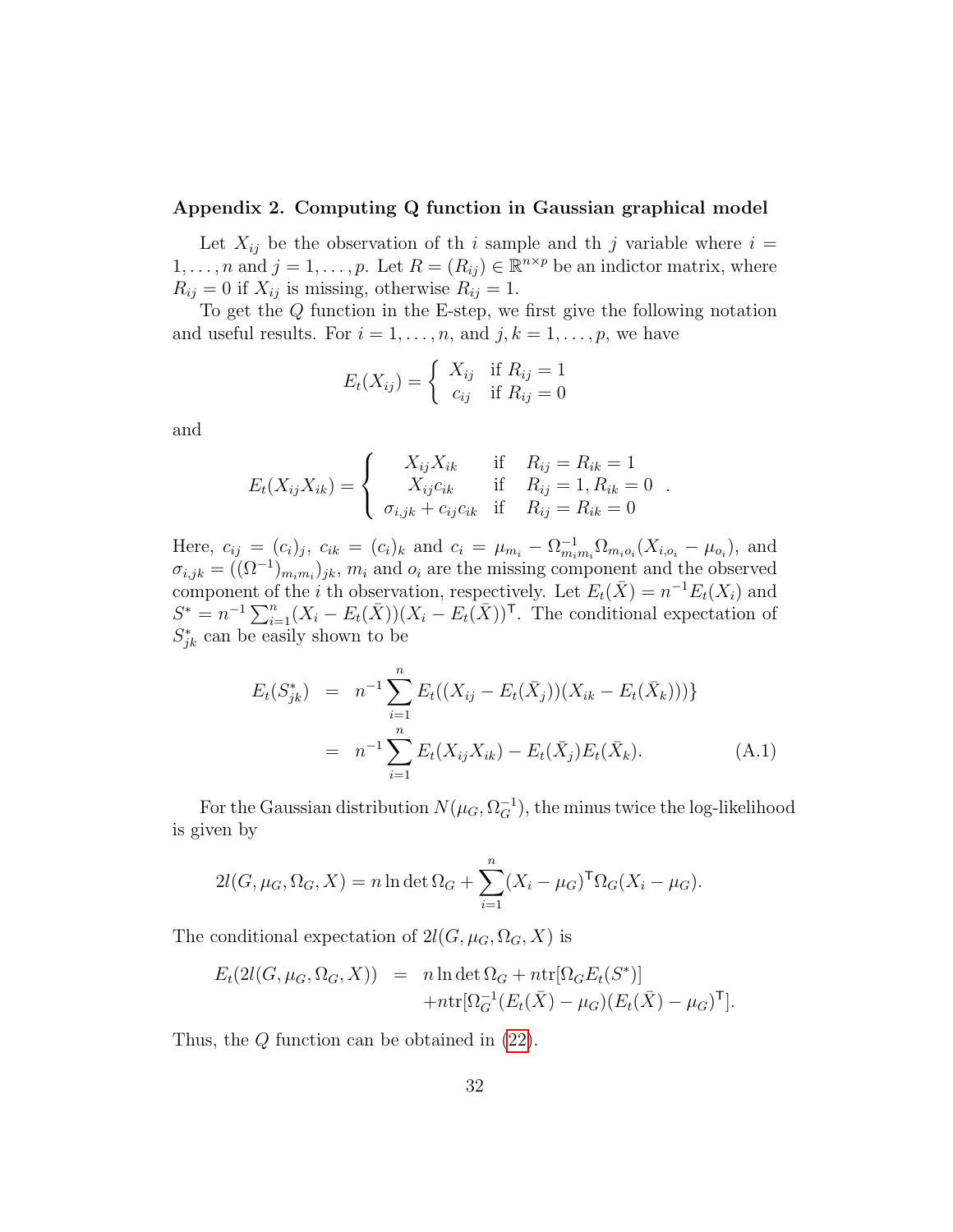#### References

- <span id="page-32-5"></span>Abreu, G., Edwards, D., and Labouriau, R., 2010. High-dimensional graphical model search with the gRapHD R package. Journal of Statistical Software  $37(1)$ , 1–18.
- Breheny, P. and Huang, J., 2015. Group descent algorithms for nonconvex penalized linear and logistic regression models with grouped predictors. Statistics and computing, 25(2), 173–187.
- <span id="page-32-1"></span>Bueso, M.C., Qian, G. and Angulo, J.M., 1999. Stochastic complexity and model selection from incomplete data. Journal of statistical planning and inference 76(1), 273–284.
- <span id="page-32-8"></span>Chen, J. and Chen, Z., 2008. Extended Bayesian information criteria for model selection with large model spaces. Biometrika 95(3), 759–771.
- <span id="page-32-2"></span>Claeskens, G. and Consentino, F., 2008. Variable selection with incomplete covariate data. Biometrics 64(4), 1062–1069.
- <span id="page-32-3"></span>Copas, J. and Eguchi, S., 2005. Local model uncertainty and incomplete data bias (with discussion). Journal of the Royal Statistical Society: Series B (Statistical Methodology) 67(4), 459–513.
- <span id="page-32-6"></span>Cowell, R.G., 2005. Local propagation in conditional Gaussian Bayesian networks. Journal of Machine Learning Research, 6, 1517–1550.
- <span id="page-32-0"></span>Dempster, A.P., Laird, N.M. and Rubin, D.B., 1977. Maximum likelihood from incomplete data via the EM algorithm. Journal of the royal statistical society. Series B (Methodological) 39(1), 1–38.
- <span id="page-32-4"></span>Edwards, D., Abreu, G., Labouriau, R., 2010. Selecting high-dimensional mixed graphical models using minimal AIC or BIC forests. BMC Bioinformatics 11(1), 18.
- <span id="page-32-9"></span>Foygel, R. and Drton, M., 2010. Extended Bayesian information criteria for Gaussian graphical models. In Advances in neural information processing systems pp. 604–612.
- <span id="page-32-7"></span>Friedman, J., Hastie, T. and Tibshirani, R., 2008. Sparse inverse covariance estimation with the graphical lasso. Biostatistics 9(3), 432–441.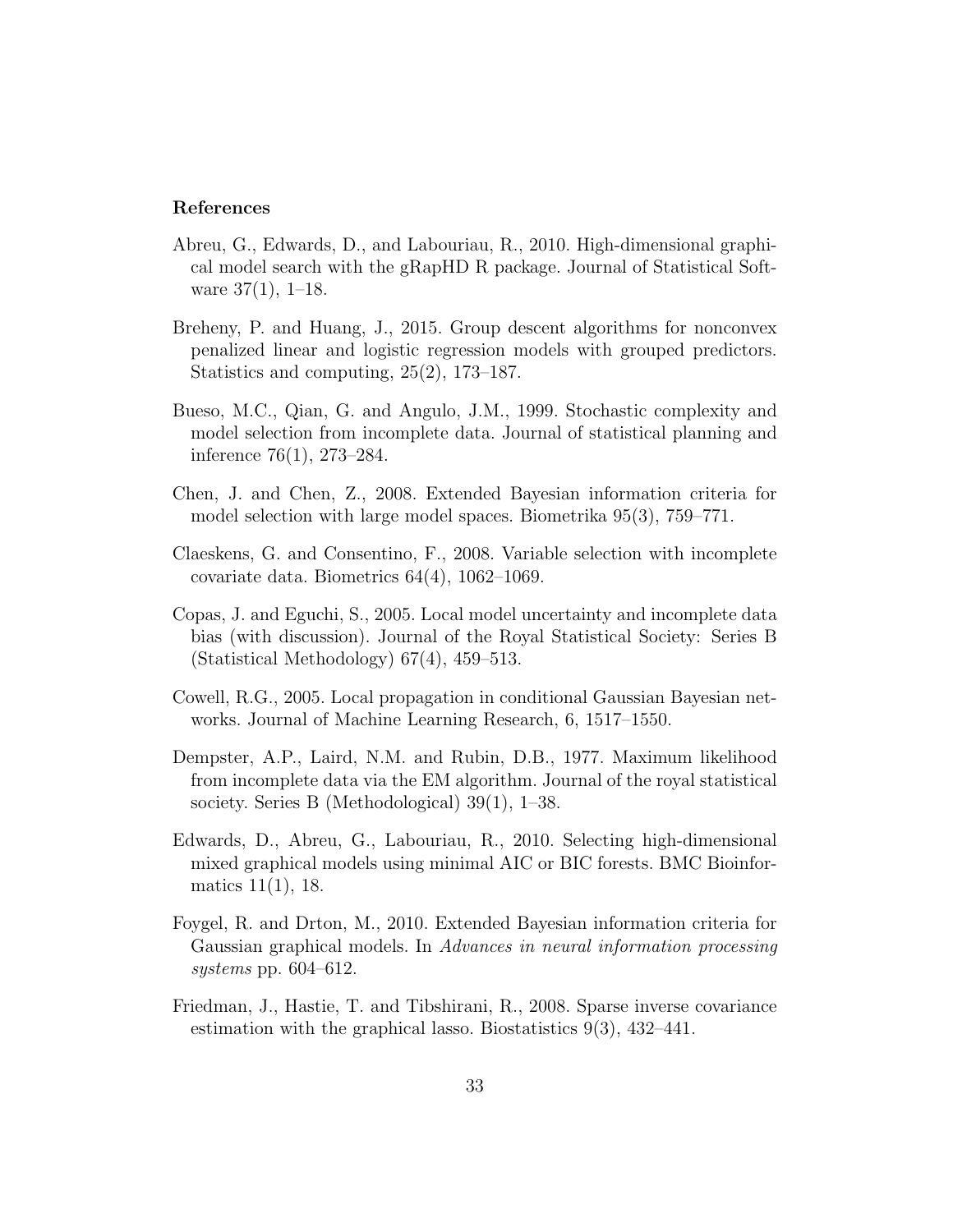- <span id="page-33-4"></span>Garcia, R.I., Ibrahim, J.G. and Zhu, H., 2010. Variable selection for regression models with missing data. Statistica Sinica 20(1), 149–165.
- <span id="page-33-5"></span>Garcia, R.I., Ibrahim, J.G. and Zhu, H., 2010. Variable selection in the cox regression model with covariates missing at random. Biometrics  $66(1)$ ,  $97-$ 104.
- <span id="page-33-9"></span>Gasch, A. P., Spellman, P. T., Kao, C. M., Carmel-Harel, O., Eisen, M. B., Storz, G., Botstein, D., and Brown, P. O., 2000. Genomic expression programs in the response of yeast cells to environmental changes. Molecular biology of the cell 11(12), 4241–4257.
- <span id="page-33-8"></span>Gilks, W. R., and Wild, P., 1992. Adaptive rejection sampling for Gibbs sampling. Applied Statistics 41(2), 337–348.
- <span id="page-33-3"></span>Horton N J, Laird N M. Maximum likelihood analysis of generalized linear models with missing covariates. Statistical Methods in Medical Research, 1999, 8(1): 37-50.
- Huang, J., Breheny, P. and Ma, S., 2012. A selective review of group selection in high-dimensional models. Statistical Science 27(4), 481–499.
- <span id="page-33-7"></span>Ibrahim, J. G., Lipsitz, S. R., and Chen, M. H., 1999. Missing covariates in generalized linear models when the missing data mechanism is nonignorable. Journal of the Royal Statistical Society: Series B (Statistical Methodology) 61(1), 173–190.
- <span id="page-33-0"></span>Ibrahim, J.G., Zhu, H. and Tang, N., 2008. Model selection criteria for missing-data problems using the EM algorithm. Journal of the American Statistical Association 103(484), 1648–1658.
- <span id="page-33-2"></span>Jiang, J., Nguyen, T. and Rao, J.S., 2011. Best predictive small area estimation. Journal of the American Statistical Association 106(494), 732–745.
- <span id="page-33-1"></span>Jiang, J., Nguyen, T. and Rao, J.S., 2015. The E-MS algorithm: model selection with incomplete data. Journal of the American Statistical Association 110(511), 1136–1147.
- <span id="page-33-6"></span>Johnson, B.A., Lin, D.Y. and Zeng, D., 2008. Penalized estimating functions and variable selection in semiparametric regression models. Journal of the American Statistical Association 103(482), 672–680.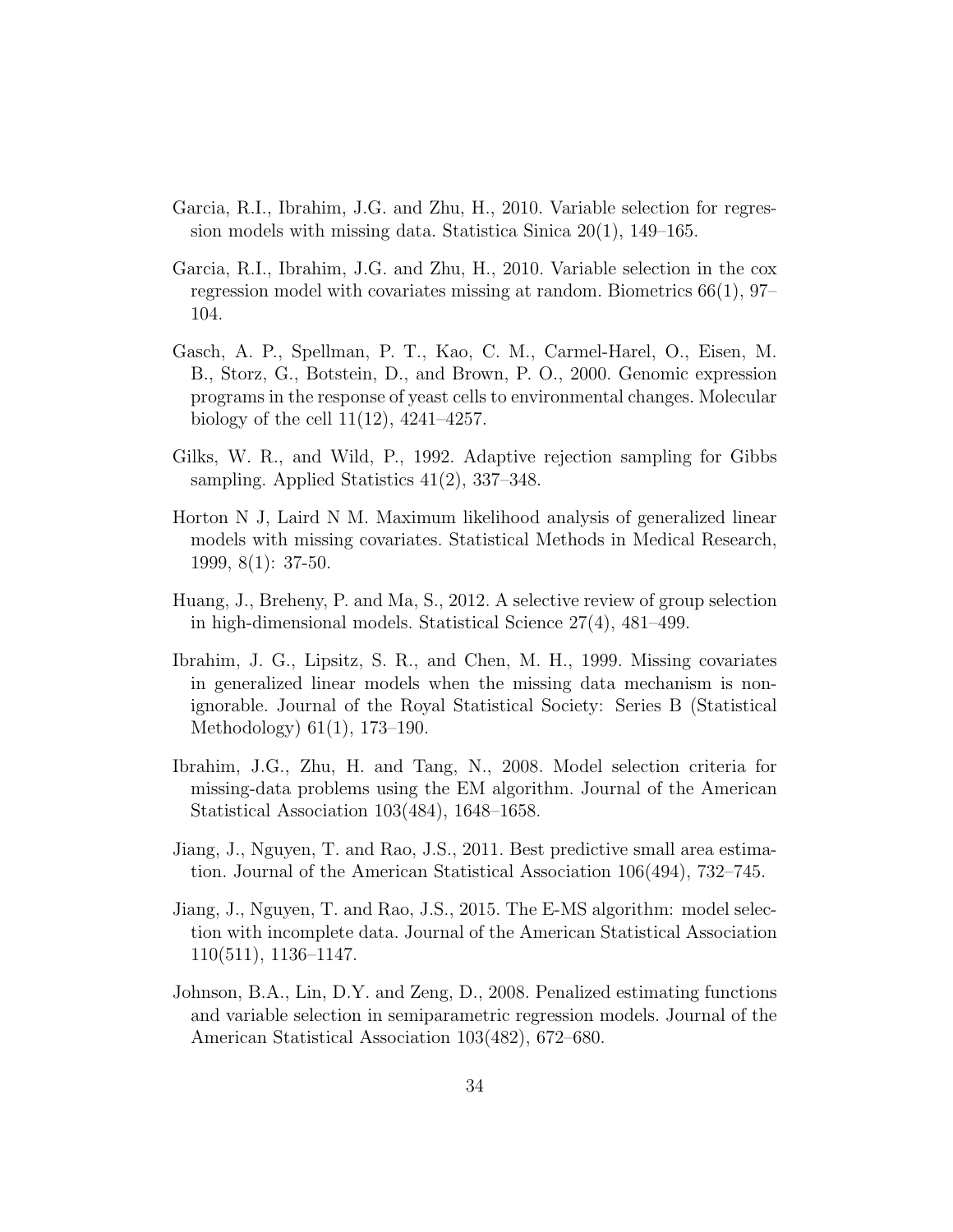- <span id="page-34-10"></span>Kim, H., Shin, J., Kim, E., Kim, H., Hwang, S., Shim, J. E., and Lee, I., 2013. YeastNet v3: a public database of data-specific and integrated functional gene networks for Saccharomyces cerevisiae. Nucleic acids research 42(D1), D731–D736.
- <span id="page-34-9"></span>Kolar, M. and Xing, E.P., 2012. Consistent covariance selection from data with missing values. In *Proceedings of the 29th International Conference* on Machine Learning (ICML-12) (551–558).
- <span id="page-34-7"></span>Lauritzen, S.L., 1996. Graphical models. Oxford: Clarendon Press.
- <span id="page-34-8"></span>Lauritzen, S. L. and Jensen, F., 2001. Stable local computation with conditional Gaussian distributions. Statistics and Computing, 11(2), 191–203.
- Little, R.J. and Rubin, D.B., 2014. Statistical analysis with missing data. John Wiley & Sons.
- <span id="page-34-5"></span>Liu, Y., Wang, Y., Feng, Y. and Wall, M.M., 2016. Variable selection and prediction with incomplete high-dimensional data. The Annals of Applied Statistics 10(1), 418–450.
- <span id="page-34-4"></span>Long, Q. and Johnson, B.A., 2015. Variable selection in the presence of missing data: resampling and imputation. Biostatistics 16(3), 596–610.
- <span id="page-34-11"></span>Luenberger, D.G. and Ye, Y., 2008. Linear and nonlinear programming (Vol. 228). Springer.
- <span id="page-34-1"></span>McCullagh, P. and Nelder, J. A., 1989. Generalized Linear Models, Second Edition Chapman and Hall, London.
- <span id="page-34-0"></span>McLachlan, G. and Krishnan, T., 2007. The EM algorithm and extensions (Vol. 382). John Wiley & Sons.
- <span id="page-34-3"></span>Sabbe, N., Thas, O., and Ottoy, J. P. (2013). EMLasso: logistic lasso with missing data. Statistics in medicine, 32(18), 3143-3157.
- <span id="page-34-6"></span>Schafer, J.L. Analysis of incomplete multivariate data. Chapman and Hall/CRC, 1997.
- <span id="page-34-2"></span>Städler, N. and Bühlmann, P., 2012. Missing values: sparse inverse covariance estimation and an extension to sparse regression. Statistics and Computing 22(1), 219–235.